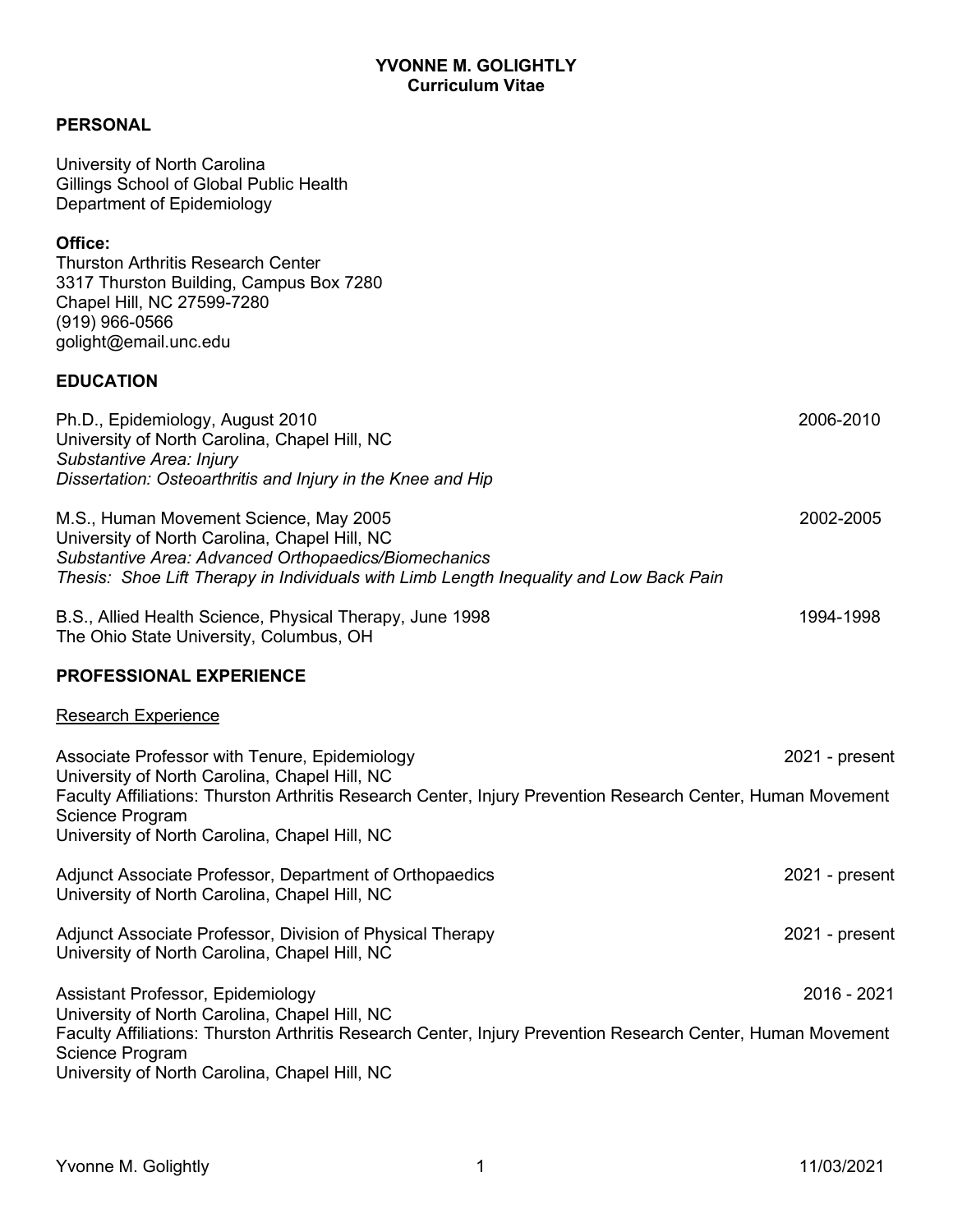| Adjunct Assistant Professor, Division of Physical Therapy<br>University of North Carolina, Chapel Hill, NC                                                                                                                                    | 2016 - 2021                   |
|-----------------------------------------------------------------------------------------------------------------------------------------------------------------------------------------------------------------------------------------------|-------------------------------|
| Co-Director of Research<br><b>Grants Program Officer</b><br><b>Osteoarthritis Action Alliance</b><br>University of North Carolina, Chapel Hill, NC                                                                                            | 2019-present<br>$2014 - 2019$ |
| Research Assistant Professor, Epidemiology<br>Faculty Affiliations: Thurston Arthritis Research Center, Injury Prevention Research Center, Human Movement<br>Science Program<br>University of North Carolina, Chapel Hill, NC                 | $2012 - 2016$                 |
| Interim Project Director<br>Johnston County Osteoarthritis Project<br>University of North Carolina, Chapel Hill, NC                                                                                                                           | 2014 - 2015                   |
| <b>Postdoctoral Fellow</b><br>Arthritis Foundation Postdoctoral Fellowship Award<br>Thurston Arthritis Research Center, University of North Carolina, Chapel Hill, NC                                                                         | $2010 - 2012$                 |
| <b>Graduate Student Trainee</b><br>National Institutes of Health Arthritis and Immunology Training Grant (T32 - AR07416)<br>Thurston Arthritis Research Center, University of North Carolina, Chapel Hill, NC<br>Mentor: Dr. Joanne M. Jordan | 2006 - 2010                   |
| Research Physical Therapist/ Research Assistant<br>Health Services Research & Development: Osteoarthritis, Stroke, Amyotrophic Lateral Sclerosis<br>Veterans Affairs Medical Center, Durham, NC                                               | 2003 - 2010                   |
| <b>Clinical Experience</b>                                                                                                                                                                                                                    |                               |
| <b>Physical Therapist</b><br>Veterans Affairs Medical Center, Durham, NC                                                                                                                                                                      | $2005 - 2009$                 |
| <b>Physical Therapist</b><br>Physical Recovery, Durham, NC                                                                                                                                                                                    | $2004 - 2005$                 |
| <b>Physical Therapist</b><br>Rex Healthcare, Raleigh, NC                                                                                                                                                                                      | $2003 - 2004$                 |
| <b>Physical Therapist</b><br>Avante Physical Therapy, Inc., Cary, NC                                                                                                                                                                          | $2001 - 2002$                 |
| <b>Physical Therapist</b><br>Jefferson Hospital, Pittsburgh, PA                                                                                                                                                                               | $1999 - 2001$                 |
| <b>HONORS</b>                                                                                                                                                                                                                                 |                               |
| Outstanding (top 5%) Reviewer for Arthritis Care & Research                                                                                                                                                                                   | 2019                          |
| Outstanding (top 5%) Reviewer for Arthritis Care & Research                                                                                                                                                                                   | 2018                          |
| Outstanding (top 5%) Reviewer for Arthritis Care & Research                                                                                                                                                                                   | 2017                          |

Yvonne M. Golightly 2 11/03/2021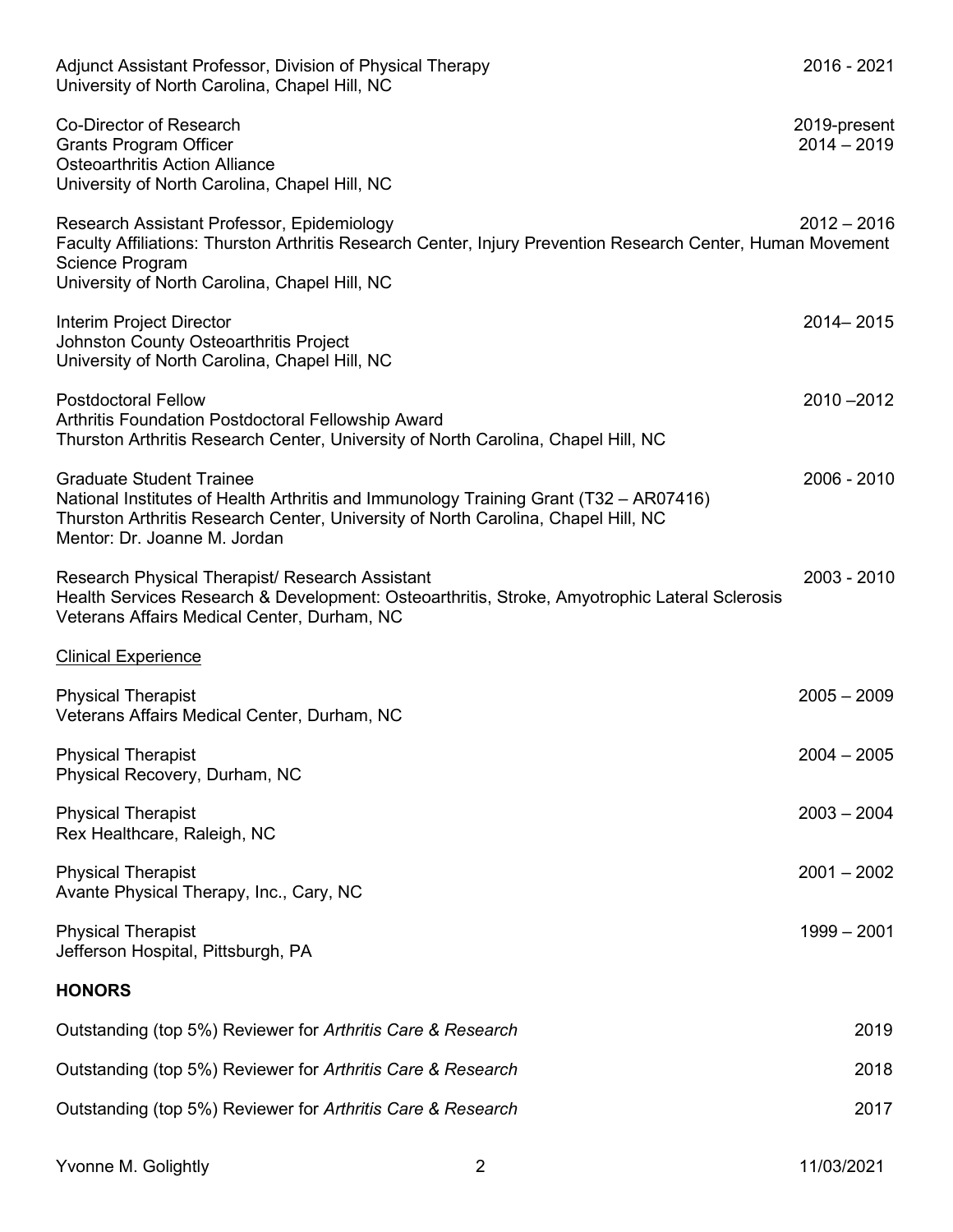| Outstanding Reviewer 2016, Osteoarthritis and Cartilage                                                                                                                                                                                                                    |   | 2017                             |
|----------------------------------------------------------------------------------------------------------------------------------------------------------------------------------------------------------------------------------------------------------------------------|---|----------------------------------|
| American College of Rheumatology/European League Exchange Program Award<br>(the first non-rheumatologist to receive this award)                                                                                                                                            |   | 2016                             |
| Outstanding Reviewer 2015, Osteoarthritis and Cartilage                                                                                                                                                                                                                    |   | 2016                             |
| Junior Faculty Development Award (co-PI with Amanda Nelson, MD, MSCR)<br>University of North Carolina, Chapel Hill, NC                                                                                                                                                     |   | 2014                             |
| Scholar in the UNC Clinical Translational Science Award-K12 Scholars Program (KL2)<br>(NIH Clinical and Translational Science Awards)<br>University of North Carolina, Chapel Hill, NC<br>Awarded membership in the Young Investigators Initiative Grant Mentoring Program |   | 2012<br>2012                     |
| United States Bone and Joint Initiative, Rosemont, IL                                                                                                                                                                                                                      |   |                                  |
| Delta Omega, Honorary in Public Health<br>University of North Carolina, Chapel Hill, NC                                                                                                                                                                                    |   | 2011                             |
| Arthritis Foundation Postdoctoral Fellowship Award<br>Thurston Arthritis Research Center, University of North Carolina, Chapel Hill, NC                                                                                                                                    |   | 2010                             |
| Young Investigator Award Winner<br>Osteoarthritis Biomarker Global Initiative Meeting, Bethesda, MD                                                                                                                                                                        |   | 2009                             |
| American College of Rheumatology Research and Education Foundation/Abbott Health<br>Professional Graduate Student Research Preceptorship Awardee                                                                                                                           |   | 2008                             |
| Robert Verhalen Endowed Scholarship in Injury Prevention and Trauma Management<br>University of North Carolina, Chapel Hill, NC                                                                                                                                            |   | 2007                             |
| American College of Rheumatology Research and Education Foundation/Abbott Medical and Graduate<br><b>Student Achievement Award</b>                                                                                                                                         |   | 2007                             |
| Mary Clyde Singleton Art and Science Award<br>University of North Carolina, Division of Physical Therapy, Chapel Hill, NC                                                                                                                                                  |   | 2004                             |
| <b>Golden Key National Honorary</b><br>The Ohio State University, Columbus, OH                                                                                                                                                                                             |   | 1998                             |
| <b>Mortar Board Senior Honorary</b><br>The Ohio State University, Columbus, OH                                                                                                                                                                                             |   | 1997                             |
| <b>Bucket &amp; Dipper Junior Honorary</b><br>The Ohio State University, Columbus, OH                                                                                                                                                                                      |   | 1996                             |
| Mirrors Sophomore Honorary<br>The Ohio State University, Columbus, OH                                                                                                                                                                                                      |   | 1995                             |
| Alpha Lambda Delta/Phi Eta Sigma Honorary<br>The Ohio State University, Columbus, OH                                                                                                                                                                                       |   | 1995                             |
| <b>MEMBERSHIPS</b><br>Member, Osteoarthritis Research Society International<br>Member, Association of Rheumatology Professionals                                                                                                                                           |   | 2009 - present<br>2006 - present |
| Yvonne M. Golightly                                                                                                                                                                                                                                                        | 3 | 11/03/2021                       |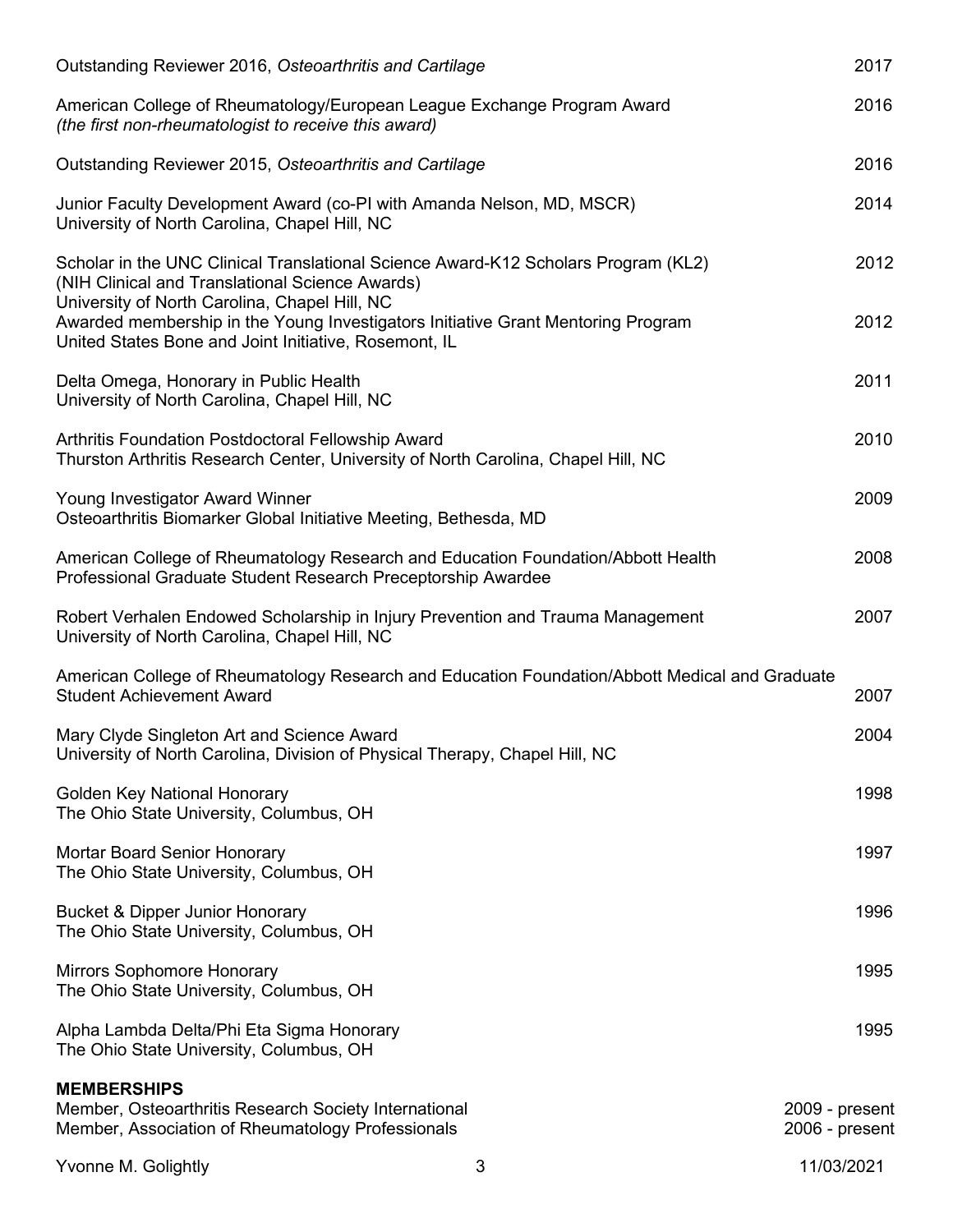### **BIBLIOGRAPHY**

### Book Chapters (Total = 4)

- 1. Curtis JR, **Golightly YM**, Saag KG. Broad Issues in the Approach to Rheumatic Disease, Chapter 34: Clinical Research Methods in Rheumatic Disease. In: Kelley and Firestein's Textbook of [Rheumatology](http://www.sciencedirect.com/science/book/9780323316965) (11th [Edition\).](http://www.sciencedirect.com/science/book/9780323316965) 2021; pps. 495-509.
- 2. **Golightly YM**, Jordan JM, Saag KG. Broad Issues in the Approach to Rheumatic Disease, Chapter 31: Clinical Research Methods in Rheumatic Disease. In: Kelley and Firestein's Textbook of [Rheumatology](http://www.sciencedirect.com/science/book/9780323316965) (10th [Edition\).](http://www.sciencedirect.com/science/book/9780323316965) 2017; pps. 475–485.
- 3. **Golightly YM**, Adams SB, Jr., Kraus VB. Chapter 25: Biomarkers of Post-Traumatic Arthritis. In: Post-Traumatic Arthritis: Pathogenesis, Diagnosis, and Management. New York: Springer. 2014; pps. 317-330.
- 4. **Golightly YM**, Jordan JM. Broad Issues in the Approach to Rheumatic Disease, Chapter 30: Principles of Epidemiology in Rheumatic Disease. In: Kelley's Textbook of Rheumatology, 9<sup>th</sup> edition. 2012; pps. 431-9.

Refereed Papers (Total = 119; 40 as first/senior\* author, *italics* indicates student/mentee, *underlined italics* indicates a student/mentee for whom Dr. Golightly was primary advisor or senior author)

- 1. Gates LS, Perry TA, **Golightly YM**, Nelson AE, Callahan LF, Felson D, Nevitt M, Jones G, Cooper C, Batt ME, Sanchez-Santos MT, Arden NK. Recreational physical activity and risk of incident knee osteoarthritis: an international meta-analysis of individual participant-level data. Arthritis & Rheumatology [In press, accepted for publication 2021 Sep] (40 pages)
- 2. Keil LG, Nash AB, Stürmer T, **Golightly YM**, Lin FC, Stone JD, Sanders JO, Louer CR. When is a growthfriendly strategy warranted? A matched comparison of growing rods versus primary posterior spinal fusion in juveniles with early-onset scoliosis. Journal of Pediatric Orthopedics [In press, accepted for publication 2021 Aug] (28 pages)
- 3. Wellsandt E, Emory J, **Golightly YM**, Dudley AT, Michaud K, Tao MA, Manzer MN, Sajja BR. Individual and Cumulative Measures of Knee Joint Load Associate with T2 Relaxation Times of Knee Cartilage in Young, Uninjured Individuals: A Pilot Study. *The Knee* 2021 Oct;32:19-29
- 4. *Shiue KY*, Dasgupata N, Naumann RB, Nelson AE, **Golightly YM\***. Sociodemographic and Clinical Predictors of Prescription Opioid Use in a Longitudinal Community-Based Cohort Study of Middle-Aged and Older Adults. *Journal of Aging and Health* [In press, accepted for publication 2021 Jul] (28 pages)
- 5. *Shmuel S*, Pate V, Pepin MJ, Bailey JC, **Golightly YM**, Hanson LC, Stürmer T, Naumann RB, Gnjidic D, Lund JL. Effects of anticholinergic and sedative medication use on fractures: A self-controlled design study. *Journal of the American Geriatrics Society* [In press, accepted for publication 2021 Jun] (34 pages)
- 6. Brandt PD, Sturzenegger Varvayanis S, Baas T, Bolgioni AF, Alder J, Petrie KA, Dominguez I, Brown AM, Stayart CA, Singh H, Van Wart A, Chow CS, Mathur A, Schreiber BM, Fruman DA, Bowden B, Wiesen CA, **Golightly YM**, Holmquist CE, Arneman D, Hall JD, Hyman LE, Gould KL, Chalkley R, Brennwald PJ, Layton RL. A cross-institutional analysis of the effects of broadening trainee professional development on research productivity. *PLoS Biology* 2021 Jul 15;19(7):e3000956.
- 7. Nelson AE, Smith JA, Alvarez C, Arbeeva L, Renner JB, Murphy LB, Jordan JM, **Golightly YM\***, Duryea J. Associations between baseline and longitudinal semi-automated quantitative joint space width at the hip and incident hip osteoarthritis: Data from a community-based cohort. *Arthritis Care & Research* [In press, accepted for publication 2021 Jun] (28 pages)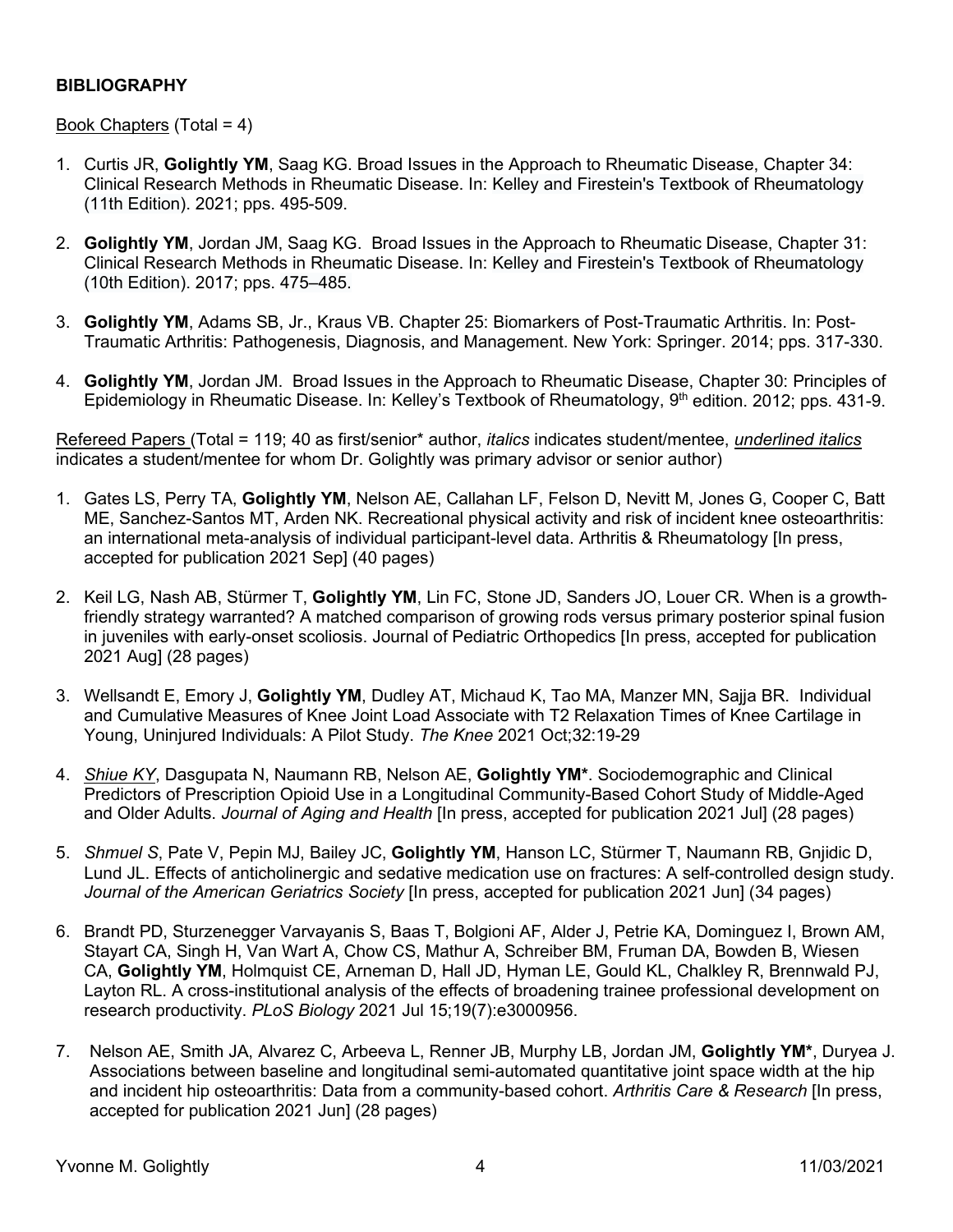- 8. **Golightly YM\***, Smith-Ryan AE, Blue MNM, Alvarez C, Allen KD, Nelson AE. High Intensity Interval Training for knee osteoarthritis: A pilot study. *ACR Open Rheumatology* [In press, accepted for publication 2021 Jun] (29 pages)
- 9. Nelson AE, Hu D, Arbeeva L, Alvarez C, Cleveland RJ, Schwartz TA, Murphy LB, Helmick CG, Callahan LF, Renner JB, Jordan JM, **Golightly YM**\*. The prevalence of knee symptoms, radiographic, and symptomatic osteoarthritis at four time points. *ACR Open Rheumatology* [In press, accepted for publication 2021 May] (29 pages)
- 10. **Golightly YM\***, Alvarez C, Arbeeva L, Cleveland RJ, Schwartz TA, Renner JB, Murphy LB, Callahan LF, Jordan JM, Nelson AE. Associations of comorbid conditions and transitions across states of knee osteoarthritis in a community-based cohort. *ACR Open Rheumatology* [In press, accepted for publication 2021 May] (32 pages)
- 11. Goode AP, Cleveland RJ, George SZ, Schwartz TA, Kraus VB, Renner JB, Gracely RH, DeFrate LE, Hu D, Jordan JM, **Golightly YM\***. Predictors of lumbar spine degeneration and low back pain in the community: The Johnston County Osteoarthritis Project. *Arthritis Care & Research* [In press, accepted for publication 2021 May] (28 pages)
- 12. Allen KD, Thoma LM, **Golightly YM**. Epidemiology of osteoarthritis. *Osteoarthritis and Cartilage* [In press, accepted for publication 2021 Apr] (29 pages)
- 13. Beauchamp T, Arbeeva L, Cleveland RJ, **Golightly YM**, Hales DP, Hu DG, Allen KD. Accelerometerbased physical activity patterns and associations with outcomes among individuals with osteoarthritis. *Journal of Clinical Rheumatology* [In press, accepted for publication 2021 Apr] (22 pages)
- 14. Wellsandt E, Kallman T, **Golightly Y**, Podsiadlo D, Dudley A, Vas S, Michaud K, Tao M, Sajja B, Manzer M. Knee joint unloading and daily physical activity associate with cartilage T2 relaxation times 1 month after ACL injury. *Journal of Orthopaedic Research* [In press, accepted for publication 2021 Mar] (37 pages)
- 15. Coffman CJ, Arbeeva L, Schwartz TA, Callahan LF, **Golightly YM**, Goode AP, Huffman KM, Allen KD. Application of heterogeneity of treatment effect methods: exploratory analyses of a trial of exercise-based intervention for knee OA. *Arthritis Care and Research* [In press, accepted for publication 2021 Jan] (30 pages)
- 16. *Flowers P*, Nelson AE, Hannan MT, Hillstrom HJ, Renner JB, Jordan JM, **Golightly YM\***. Foot osteoarthritis frequency and associated factors in a community-based cross-sectional study of White and African American adults. *Arthritis Care and Research* [In press, accepted for publication 2020 Aug] (18 pages)
- 17. **Golightly YM\***, Gates L. Foot osteoarthritis: Addressing an overlooked global public health problem. *Arthritis Care & Research* 2021 Jun;73(6):767-769
- 18. Callahan LF, Cleveland RJ, Allen KD, **Golightly YM**. Racial/ethnic, socioeconomic and geographic disparities in knee and hip osteoarthritis. *Rheumatic Disease Clinics* 2021 Feb;47(1):1-20
- 19. *Shmuel S*, Pate V, Pepin MJ, Bailey JC, Hanson LC, Stürmer T, Naumman RB, **Golightly YM**, Gnjidic D, Lund JL. Quantifying cumulative anticholinergic and sedative drug load among US Medicare Beneficiaries. *Pharmacoepidemiology Drug Safety* 2021 Feb;30(2):144-156
- 20. Smith-Ryan AE, Blue MNM, Anderson KC, Hirsch KR, Allen KD, Huebner JL, Muehlbauer MJ, Ilkayeva OR, Slentz CA, Kraus VB, Kraus WE, **Golightly YM\***, Huffman KM. Metabolic and physiological effects of high intensity interval training in patients with knee osteoarthritis: a pilot and feasibility study. *Osteoarthritis and Cartilage Open* 2020 Dec; 2(4):100083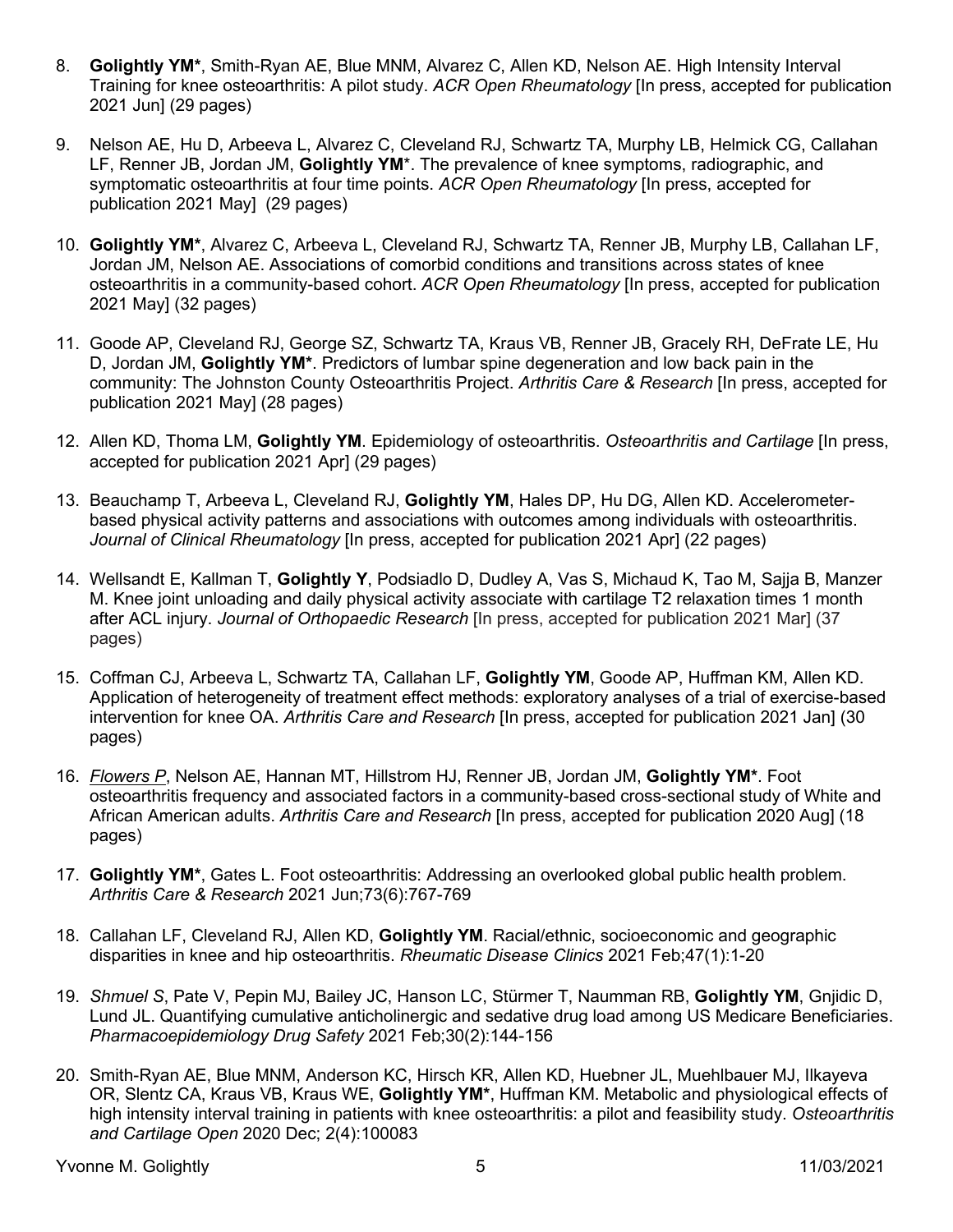- 21. Master H, Neogi T, Callahan LF, Nelson AE, LaValley M, Cleveland RJ, **Golightly YM**, Thoma LM, Zhang Y, Voinier D, Christiansen MB, Jakiela JT, Nevitt M, Lewis CE, Frey-Law LA, White DK. The association between walking speed from short- and standard-distance tests with the risk of all-cause mortality among adults with radiographic knee osteoarthritis: Data from three large United States cohort studies. *Osteoarthritis and Cartilage* 2020 Dec;28(12):1551-1558
- 22. *Miller VE*, Chen DG, Barrett D, Poole C, **Golightly YM**, Sanders AE, Ohrbach R, Greenspan JD, Fillingim RB, Slade GD. Understanding the relationship between features associated with pain-related disability in people with painful temporomandibular disorder: an exploratory structural equation modeling approach. Pain 2020 Dec;161(12):2710-2719
- 23. *Emerson MA*, Troester M, **Golightly YM**, Tan X, Aiello AE, Reeder-Hayes KE, Olshan AF, Earp S. Developing an integrated understanding of access to care and tumor characteristics patterns by race and age in the Carolina Breast Cancer Study Phase III, 2008 – 2013. *Cancer* 2020 Nov 15;126(22):4957-4966
- 24. Scherzer ZA, Alvarez C, Renner JB, Murphy LB, Schwartz TA, Jordan JM, **Golightly YM\***, Nelson AE. Effects of comorbid cardiovascular disease and diabetes mellitus on hand osteoarthritis, pain, and functional state transitions: The Johnston County Osteoarthritis Project. *Journal of Rheumatology* 2020 Oct 1;47(10):1541-1549
- 25. *Flowers PE*, Schwartz TA, Arbeeva L, **Golightly YM**, Pathak A, Cooke J, Gupta JJ, Callahan LF, Goode AP, Corsi M, Huffman KM, Allen KD. Racial differences in performance-based function and potential explanatory factors among individuals with knee osteoarthritis*. Arthritis Care and Research* 2020 Sep;72(9):1196-1204
- 26. Griesemer I, Vu MB, Callahan LF, Cleveland R, **Golightly YM**, Grimm K, Huffman K, Nelson AE, Rees J, Allen K. Developing a primary care-focused intervention to engage patients with osteoarthritis in physical activity: a stakeholder engagement qualitative study. *Health Promotion Practice* 2020 Aug 12, 1524839920947690
- 27. Goode AP, Cleveland RJ, George SZ, Kraus VB, Schwartz TA, Gracely RH, Jordan JM, **Golightly YM\***. Different Phenotypes of Osteoarthritis in the Lumbar Spine Reflected by Demographic and Clinical Characteristics: the Johnston County Osteoarthritis Project. *Arthritis Care and Research* 2020 Jul;72(7):974-981
- 28. *Bjornstad EC*, Muronya W, Kamija M, Smith Z, Muthali CK, Gibson K, Mottl AK, Charles, A, Marshall SW, **Golightly YM**, Gower EW. Validity of urine NGALds® dipstick for acute kidney injury in a Malawian trauma cohort. *Kidney International Reports* 2020 Jul 25;5(10):1791-1798
- 29. *Shiue KY*, Cleveland RJ, Schwartz TA, Nelson AE, Kraus VB, Hannan MT, Hillstrom HJ, Goode AP, Flowers PPE, Renner, JB, Jordan JM, **Golightly YM\*.** Is the association between knee injury and knee osteoarthritis modified by the presence of general joint hypermobility? *Osteoarthritis and Cartilage Open* 2020 Jun; 2 (2): 100045
- 30. *Bjornstad EC*, Marshall SW, Mottl AK, Gibson K, **Golightly YM**, Charles A, Gower EW. Racial and health insurance disparities in pediatric acute kidney injury in the USA. *Pediatric Nephrology* 2020 Jun; 35 (6): 1085-1096
- 31. Allen KD, Vu MB, Callahan LF, Cleveland RJ, Gilbert AL, **Golightly YM**, Griesemer I, Grimm K, Hales DP, Hu DG, Huffman K, Nelson AE, Pathak A, Rees J, Rethorn ZD, Wandishin AE. Osteoarthritis Physical Activity Care Pathway (OA-PCP): Result of a feasibility trial. *BMC Musculoskeletal Disorders* 2020 May 16; 21 (1): 308.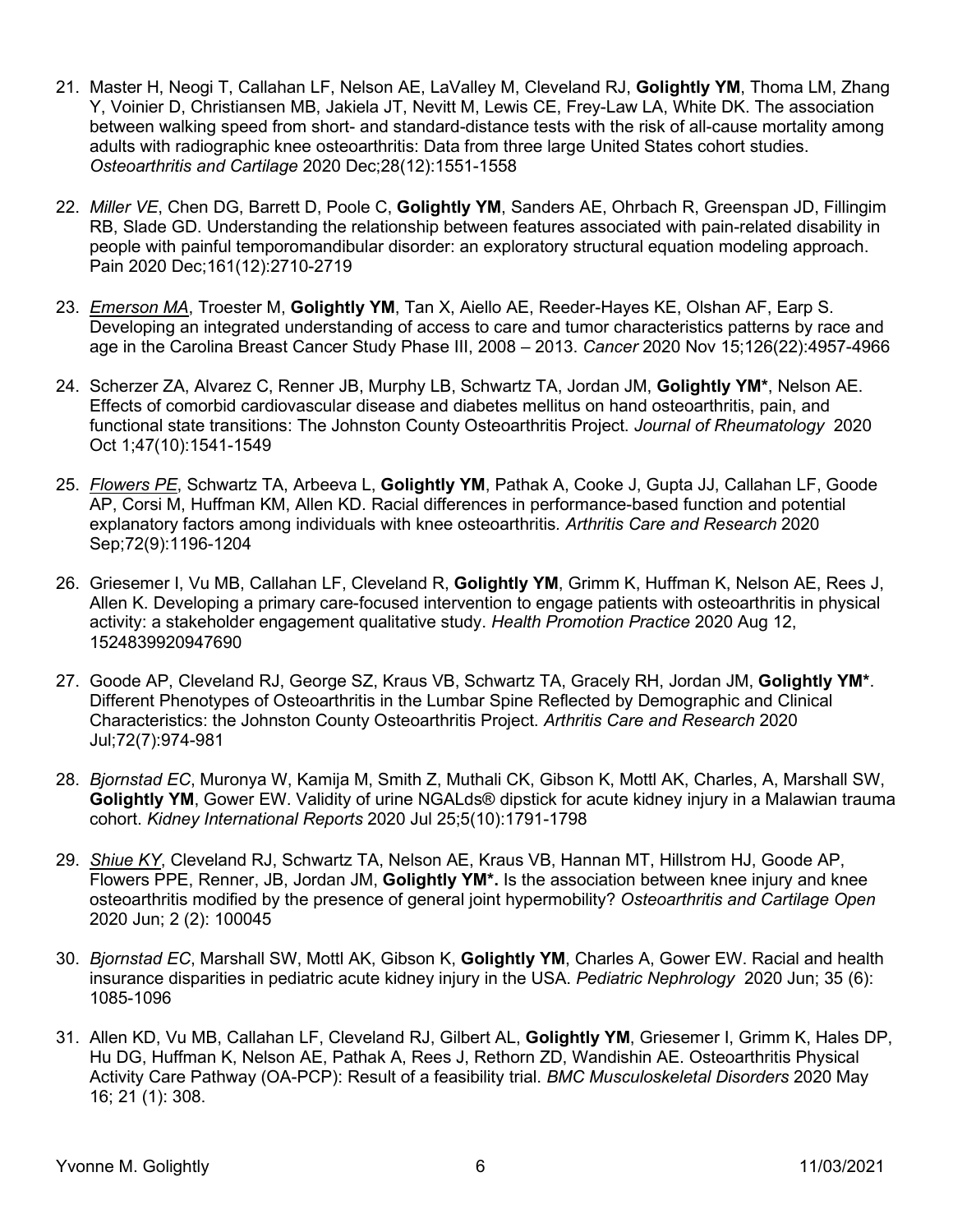- 32. Goode AP, Schwartz TA, Kraus VB, Huebner JL, George SZ, Cleveland RJ, Gracely R, Jimenez M, DeFrate LE, Chen J, **Golightly YM\***, Jordan JM. Inflammatory, structural, and pain biochemical biomarkers may reflect radiographic disc space narrowing: The Johnston County Osteoarthritis Project. *Journal of Orthopedic Research* 2020 May; 38 (5): 1027-1037
- 33. Arbeeva L, Nelson AE, Alvarez C, Cleveland RJ, Allen KD, **Golightly YM**, Jordan JM, Callahan LF, Schwartz TA. An application of traditional and emerging methods for the joint analysis of repeated measurements with time-to-event outcomes in rheumatology. *Arthritis Care and Research* 2020 May; 72 (5): 615-621
- 34. Snyder EA, Alvarez C, **Golightly YM**, Renner JB, Jordan JM, Nelson AE. Incidence and Progression of Hand Osteoarthritis in a Large Community-Based Cohort: The Johnston County Osteoarthritis Project. *Osteoarthritis and Cartilage* 2020 Apr; 28 (4): 446-452.
- 35. *Bjornstad EC*, Muronya W, Smith ZH, Gibson K, Mottl AK, Charles A, Marshall SW, **Golightly YM**, Munthali CK, Gower EW. Incidence and Epidemiology of Acute Kidney Injury in a Pediatric Malawian Trauma Cohort: a Prospective Observational Study. *BMC Nephrology* 2020 Mar 14; 21 (1): 98
- 36. Arbeeva L, Mitchell BD, Jackson RD, Yau M, Ryan K, **Golightly YM**, Hannan MT, Nelson AE, Jordan JM, Hochberg MC. Genome-wide meta-analysis identified novel variant associated with Hallux Valgus. *Journal of Foot and Ankle Research* 2020 Mar 4; 13 (1): 11
- 37. *Emerson MA*, **Golightly YM**, Tan X, Aiello AE, Reeder-Hayes KE, Olshan AF, Earp HS, Troester MA. Integrating access to care and tumor patterns by race and age in the Carolina Breast Cancer Study, 2008- 2013. Cancer Causes and Control. 2020 Mar; 31 (3): 221-230
- 38. Alvarez C, Cleveland RJ, Schwartz TA, Renner JB, Murphy LB, Jordan JM, Callahan LF, **Golightly YM\***, Nelson AE. Comorbid conditions and the transition among states of hip osteoarthritis and symptoms in a community-based study: a multi-state time-to-event model approach. *Arthritis Research and Therapy*. 2020 Jan 20; 22 (1): 12
- 39. *Roos KG*, Kucera KL, **Golightly YM**, Myers JB, Rosamond WD, Marshall SW. Variability in the identification and reporting of overuse injuries among sport injury surveillance data collectors. *Athletic Training and Sports Health Care*. 2020 Jan; 12 (1): 31-39.
- 40. Stürmer T, Wang T, **Golightly YM**, Keil A, Lund JL, Jonsson Funk M. Methodological Considerations When Analyzing and Interpreting Real-world Data. *Rheumatology*. 2020 Jan 1; 59 (1): 14-25
- 41. *Shmuel S*, Lund JL, Alvarez C, Hsu CD, Palta P, Kucharska-Newton A, Jordan JM, Nelson AE, **Golightly YM\***. Polypharmacy and Incident Frailty in a Longitudinal Community-based Cohort Study. *Journal of the American Geriatrics Society.* 2019 Dec; 67 (12): 2482-2489
- 42. Callahan LF, Ambrose KR, Albright AL, Altpeter M, **Golightly YM**, Huffman KF, Nelson AE, Weisner SE. Public Health Interventions for Osteoarthritis - updates on the Osteoarthritis Action Alliance's efforts to address the 2010 OA Public Health Agenda Recommendations. *Clinical and Experimental Rheumatology.* 2019 Sep-Oct;37 Suppl 120 (5): 31-39
- 43. Morgan OJ, Hillstrom HJ, Ellis SJ, **Golightly YM**, Russell R, Hannan MT, Deland JT, Hillstrom R. Osteoarthritis in England: Incidence Trends from National Health Service Hospital Episode Statistics. *ACR Open Rheumatology*. 2019 Aug 19; 1 (8): 493-498
- 44. *Gullo TR*, **Golightly YM**, Cleveland RJ, Renner JB, Callahan LF, Jordan JM, Kraus VB, Nelson AE. Defining multiple joint osteoarthritis, its frequency and impact in a community-based cohort. *Seminars in Arthritis and Rheumatism* 2019 Jun; 48 (6): 950-957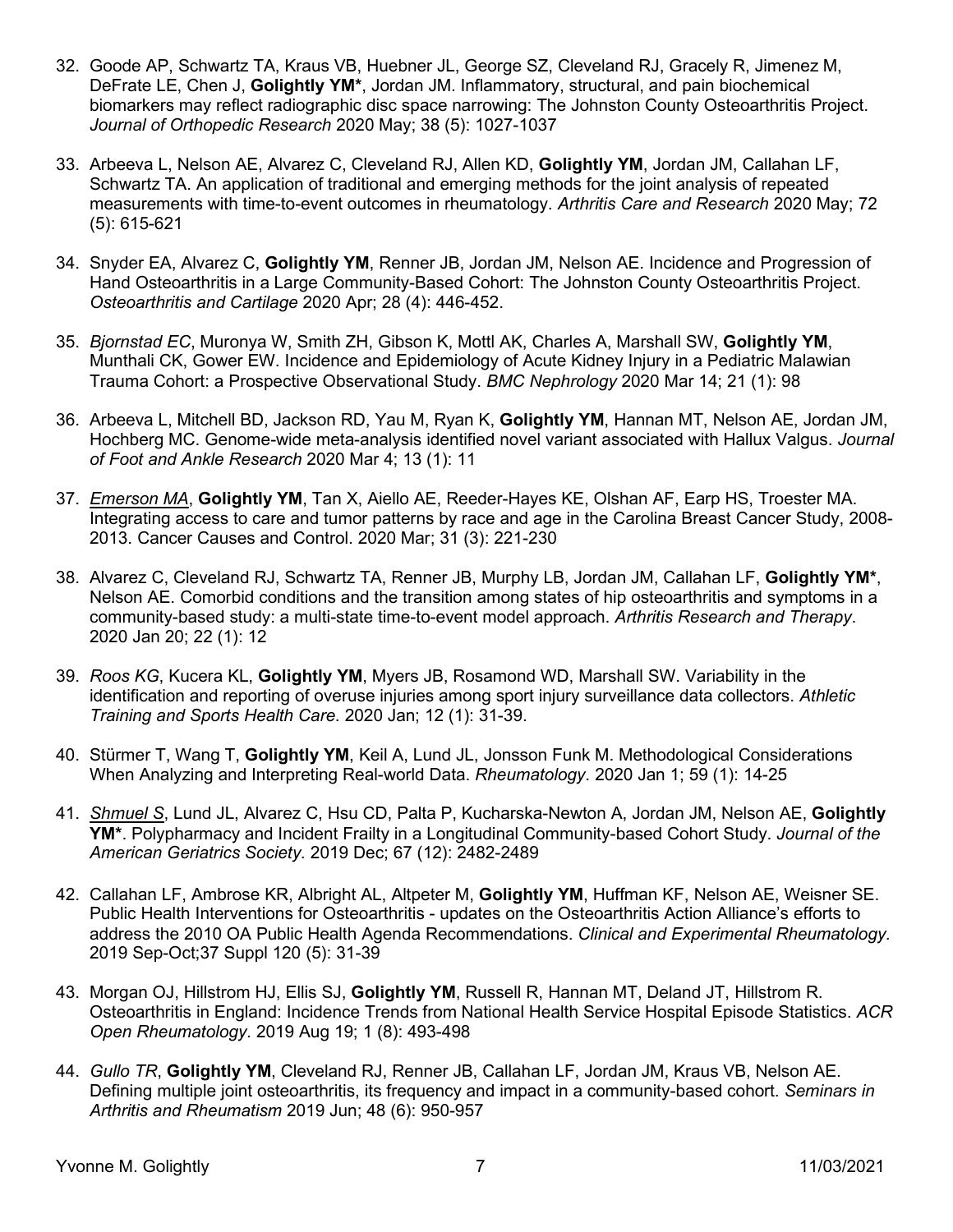- 45. Gates LS, Arden NK, Hannan MT, Roddy E, Gill TK, Hill CL, Dufour AB, Rathod-Mistry T, Thomas MJ, Menz HB, Bowen CJ, **Golightly YM\***. Prevalence of foot pain across an international consortium of population based cohorts. *Arthritis Care and Research* 2019 May; 71 (5): 661-670
- 46. **Golightly YM\***, Hannan MT, Nelson AE, Hillstrom HJ, Cleveland RJ, Kraus VB, Schwartz TA, Goode AP, Flowers P, Renner JB, Jordan JM. Relationship of joint hypermobility with ankle and foot radiographic osteoarthritis and symptoms in a community-based cohort. *Arthritis Care and Research* 2019 Apr; 71 (4): 538-544
- 47. *Gullo TR*, **Golightly YM**, Flowers P, Jordan JM, Renner JB, Schwartz TA, Kraus VB, Hannan MT, Cleveland RJ, Nelson AE. Joint hypermobility is not positively associated with prevalent multiple joint osteoarthritis: a cross-sectional study of older adults. *BMC Musculoskeletal Disorders*. 2019 Apr 11; 20 (1): 165
- 48. *Anderson ML*, Allen KD, **Golightly YM**, Arbeeva LS, Goode A, Huffman KM, Schwartz TA, Hill CH. Fall risk and utilization of balance training for adults with symptomatic knee osteoarthritis: Secondary analysis from a randomized clinical trial. *Journal of Geriatric Physical Therapy* 2019 Apr/Jun; 42 (2): E39-E44
- 49. Goode AP, Cleveland RJ, Schwartz TA, Nelson AE, Kraus VB, Hillstrom HJ, Hannan MT, Flowers P, Renner JB, Jordan JM, **Golightly YM**\*. Relationship of joint hypermobility with low back pain and lumbar spine osteoarthritis. *BMC Musculoskeletal Disorders*. 2019 Apr; 20 (1): 158
- 50. *Miller VE*, Poole C, **Golightly Y**, Barrett D, Chen DG, Ohrbach R, Greenspan JD, Fillingim RB, Slade GD. Characteristics associated with high-impact pain in people with temporomandibular disorders: a crosssectional study. *Journal of Pain* 2019 Mar; 20 (3): 288-300
- 51. Junge T, Henriksen P, Hansen S, Ostengaard L, **Golightly YM**, Juul-Kristensen B. Generalised joint hypermobility and knee joint hypermobility: prevalence, knee joint symptoms and health-related quality of life in a Danish adult population. *International Journal of Rheumatic Diseases* 2019 Feb; 22 (2): 288-296
- 52. Corsi M, Alvarez C, Callahan LF, Cleveland R, **Golightly YM**, Jordan JM, Nelson AE, Renner J, Tsai A, Allen KD. Contributions of symptomatic osteoarthritis and physical function to incident cardiovascular disease. *BMC Musculoskeletal Disorders* 2018 Nov; 19 (1): 393
- 53. Iversen MD, Schwartz TA, von Heideken J, Callahan LF, **Golightly YM**, Goode A, Hill C, Huffman K, Pathak A, Cooke J, Allen KD. Sociodemographic and clinical correlates of physical therapy utilization in adults with symptomatic knee osteoarthritis. *Physical Therapy* 2018 Aug 1; 98 (8): 670-678
- 54. Pignato M, Arbeeva L, Schwartz TA, Callahan LF, Cooke J, **Golightly YM**, Goode AP, Heiderscheit BC, Hill CH, Huffman KM, Severson HH, Allen KD. Level of participation in physical therapy or an internetbased exercise training program: associations with outcomes for patients with knee osteoarthritis. *BMC Musculoskeletal Disorders*, 2018 July 19; 19 (1): 238
- 55. *Flowers PPE*, Cleveland RJ, Schwartz TA, Nelson AE, Kraus VB, Hillstrom HJ, Goode AP, Hannan MT, Renner JB, Jordan JM, **Golightly YM\***. Association between general joint hypermobility and knee, hip, and lumbar spine osteoarthritis by race: a cross-sectional study. *Arthritis Research and Therapy* 2018 Apr 18; 20 (1): 76
- 56. *Roos K*, Kucera K, **Golightly Y**, Myers JB, Rosamond W, Marshall SW. Capture of time-loss overuse soccer injuries in the National Athletic Association's Injury Surveillance System, 2005-2006 through 2007- 2008. *Journal of Athletic Training* 2018 Mar; 53 (3): 271-278
- 57. Allen KD, Abreeva L, Callahan LF, **Golightly YM**, Goode AP, Heiderscheit BC, Huffman KM, Severson HH, Schwartz TA. Physical therapy vs. internet-based exercise training for patients with knee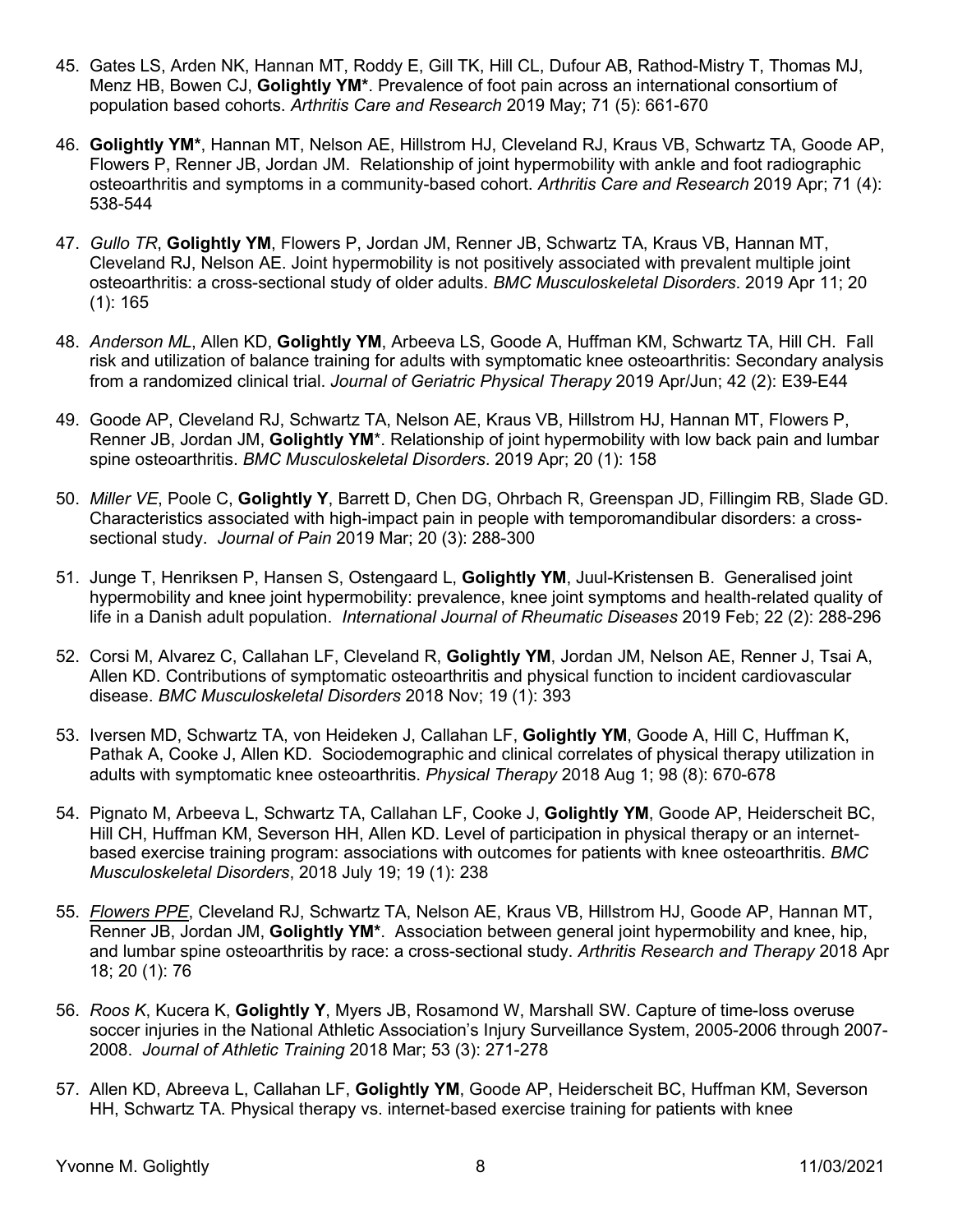osteoarthritis: Results of a randomized controlled trial. *Osteoarthritis and Cartilage* 2018 Mar; 26 (3): 383- 396

- 58. *Wellsandt E*, **Golightly YM\***. Exercise in the management of knee and hip osteoarthritis. *Current Opinion in Rheumatology* 2018 Mar; 30 (2): 151-159
- 59. Gunn AH, Schwartz TA, Arbeeva LS, Callahan LF, **Golightly YM**, Goode AP, Hill CH, Huffman KM, Iversen MD, Pathak A, Taylor SS, Allen KD. Fear of movement and associated factors among adults with symptomatic knee osteoarthritis. *Arthritis Care and Research*, 2017 Dec; 69 (12): 1826-1833
- 60. **Golightly YM\***, Allen KD, Ambrose KR, Stiller JL, Evenson KR, Voisin C, Hootman JM, Callahan LF. Physical activity as a vital sign: a systematic review. *Preventing Chronic Disease* 2017 Nov 30; 14: E123
- 61. Allen KD, **Golightly YM**, White DK. Gaps in appropriate use of treatment strategies in osteoarthritis. *Best Practice & Research Clinical Rheumatology* 2017 Oct; 31 (5): 746-759
- 62. *Hargrove JL*, **Golightly YM**, Pate V, Casteel CH, Loehr LR, Marshall SW, Sturmer T. Initiation of antihypertensive monotherapy and incident fractures among Medicare beneficiaries. *Injury Epidemiology* 2017 Oct 18; 4 (1): 27
- 63. *Hargrove JL*, Pate V, Casteel CH, **Golightly YM**, Loehr LR, Marshall SW, Stürmer T. Antihypertensive adherence trajectories among older adults in the first year after initiation of therapy. *American Journal of Hypertension* 2017 Oct 1; 30 (10): 1015-1023
- 64. Nelson AE, **Golightly YM**, Lateef S, Renner JB, Jordan JM, Aspden RM, Hillstrom HJ, Gregory JS. Cross-sectional associations between variations in ankle shape by statistical shape modeling, injury history, and race: The Johnston County Osteoarthritis Project. *Journal of Foot and Ankle Research* 2017 Jul 26; 10: 34
- 65. *Yau RK*, **Golightly YM**, Richardson DB, Runfola CD, Waller AE, Marshall SW. Potential predictors of injuries among pre-professional ballet and contemporary dancers. *Journal of Dance Medicine and Science* 2017 Jun 15; 21 (2): 53-63
- 66. Lateef S, **Golightly YM**, Renner JB, Jordan JM, Nelson AE. A cross-sectional analysis of radiographic ankle osteoarthritis frequency and associated factors: The Johnston County Osteoarthritis Project. *Journal of Rheumatology* 2017 Apr; 44 (4): 499-504
- 67. Pietrosimone BG, Blackburn JT, **Golightly YM**, Harkey MS, Luc BA, DeFreese JD, Padua DA, Jordan JM, Bennell KL. Certified Athletic Trainers' knowledge and perceptions of posttraumatic osteoarthritis after knee injury. *Journal of Athletic Training* 2017 Jun 2; 52 (6): 541-559
- 68. Meneses SR, Goode AP, Nelson AE, Lin J, Jordan JM, Allen KD, Bennell KL, Lohmander LS, Fernandes L, Hochberg MC, Underwood M, Conaghan PG, Liu S, McAlindon TE, **Golightly YM**, Hunter DJ. Clinical algorithms to aid osteoarthritis guideline dissemination. *Osteoarthritis and Cartilage* 2016 Sep; 24 (9): 1487-99
- 69. **Golightly YM\***, Dufour AB, Hannah MT, Hillstrom HJ, Katz PP, Jordan JM. Leg muscle mass and foot symptoms, structure, and function: the Johnston County Osteoarthritis Project. *The Journals of Gerontology. Series A, Biological sciences and medical sciences* 2016; 71 (3): 385-90
- 70. Nelson AE, **Golightly YM**, Renner JB, Schwartz TA, Liu F, Lynch JA, Gregory JS, Aspden RM, Lane NE, Jordan JM. Variations in hip shape are associated with radiographic knee osteoarthritis: cross-sectional and longitudinal analyses of the Johnston County Osteoarthritis Project. *Journal of Rheumatology* 2016; 43 (2): 405-10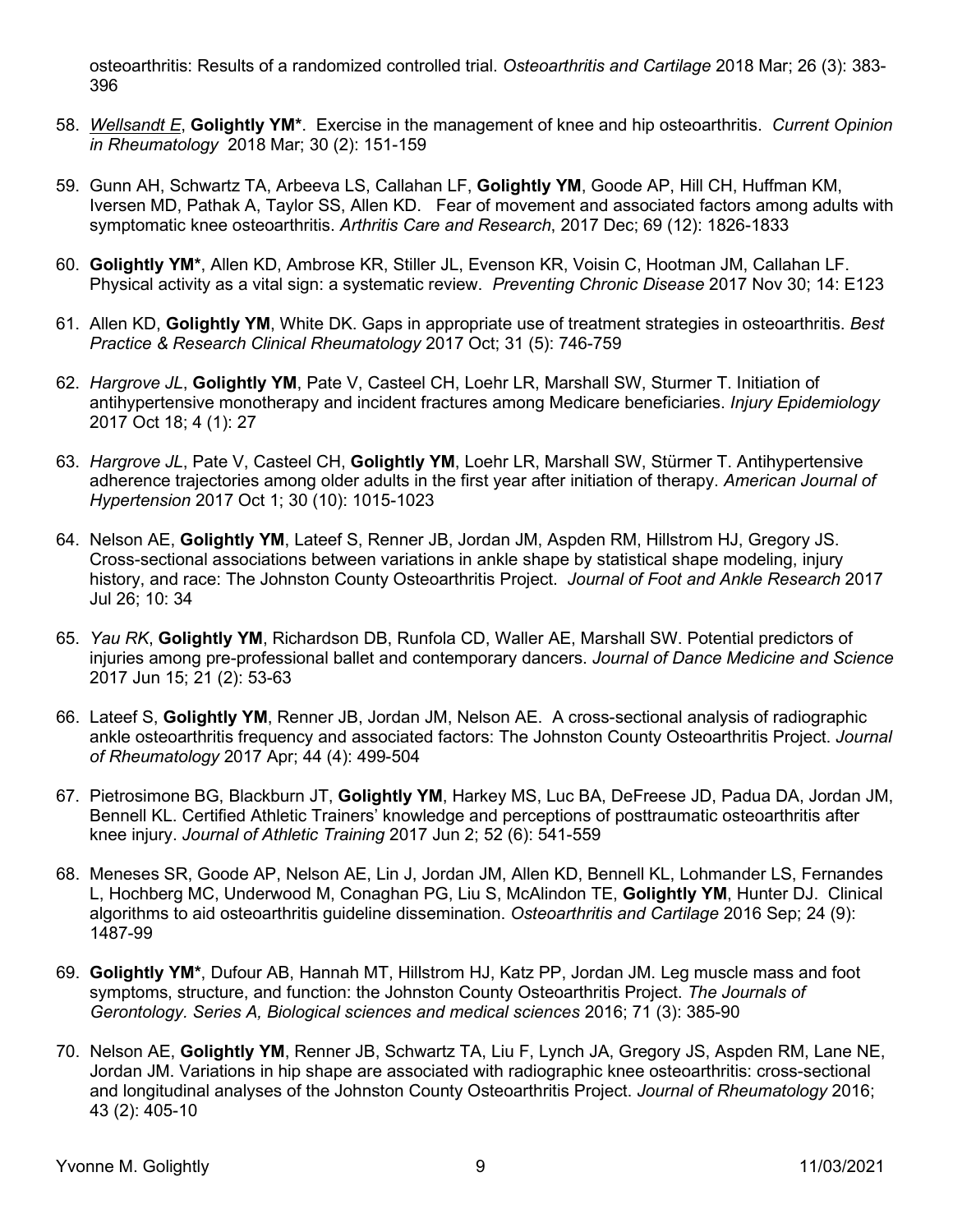- 71. **Golightly YM\***, Allen KD, Jordan JM. Defining the burden of osteoarthritis in population-based surveys. *Arthritis Care and Research* 2016; 68 (5): 571-3
- 72. Hsu Y-H, Liu Y, Hannan MT, Maixner W, Smith SB, Diatchenko L, **Golightly YM**, Menz HB, Kraus VB, Doherty M, Wilson AG, Jordan JM. Genome-wide association meta-analyses to identify common genetic variants associated with hallux valgus in Caucasians and African Americans. *Journal of Medical Genetics* 2015; 52 (11): 762-9
- 73. Pietrosimone BG, **Golightly YM**, Mihalik JP, Guskiewicz KM. Concussion frequency is associated with lower extremity musculoskeletal injury in retired National Football League players. *Medicine and Science in Sports & Exercise* 2015; 47 (11): 2366-72
- 74. **Golightly YM\***, Allen KD, Nyrop KA, Nelson AE, Callahan LF, Jordan JM. Patient-reported outcomes to initiate a provider-patient dialog for the management of hip and knee osteoarthritis. *Seminars in Arthritis and Rheumatism* 2015; 45 (2): 123-31
- 75. Williams QI, Gunn AH, Beaulieu JE, Benas BC, Buley B, Callahan LF, Cantrell J, Genova AP, **Golightly YM**, Goode AP, Gridley CI, Gross MT, Heiderscheit BC, Hill CH, Huffman KM, Kline A, Schwartz TA, Allen KD. Physical therapy vs. internet-based exercise training (PATH-IN) for patients with knee osteoarthritis: study protocol of a randomized controlled trial. *BMC Musculoskeletal Disorders* 2015; 16 (1): 264
- 76. *Roos KG*, Marshall SW, **Golightly YM**, Kucera KL, Myers JB, Rosamond WD, Comstock RD. Epidemiology of overuse injuries in collegiate and high school athletics in the United States. *American Journal of Sports Medicine* 2015; 43 (7): 1790-7
- 77. Allen KD, Bierma-Zeinstra SMA, Foster NE, **Golightly YM**, Hawker G. Principles for Implementation Trials of Osteoarthritis Interventions. *Osteoarthritis and Cartilage* 2015; 23 (5): 826-38
- 78. Messier SP, Callahan LF, **Golightly YM**, Keefe FJ. Design and conduct of clinical trials using lifestyle diet and exercise interventions in patients with osteoarthritis. *Osteoarthritis and Cartilage* 2015; 23 (5): 787-97
- 79. Allen KD, **Golightly YM**. Epidemiology of osteoarthritis: state of the evidence. *Current Opinion in Rheumatology* 2015; 27 (3): 276-83
- 80. **Golightly YM\***, Hannan MT, Dufour AB, Renner JB, Jordan JM. Factors associated with hallux valgus in a community-based study of adults with and without osteoarthritis. *Arthritis Care and Research* 2015; 67 (5): 633-9
- 81. Doré AL, **Golightly YM**, Mercer VS, Shi XA, Renner JB, Jordan JM, Nelson AE. Lower limb osteoarthritis and the risk of falls in a community-based longitudinal study of adults with and without osteoarthritis. *Arthritis Care and Research* 2015; 67 (5): 633-9
- 82. Ambrose KR, **Golightly YM**. Physical exercise as non-pharmacological treatment of chronic pain: Why and when. *Best Practice & Research Clinical Rheumatology* 2015; 29 (1): 120-30
- 83. Harkey M, Luc B, **Golightly YM**, Thomas A, Driban J, Hackney A, Pietrosimone B. Osteoarthritis-related biomarkers following anterior cruciate ligament injury and reconstruction: a systematic review. *Osteoarthritis and Cartilage* 2015; 23 (1): 1-12
- 84. **Golightly YM\***, Hannan MT, Dufour AB, Hillstrom HJ, Jordan JM. Foot disorders associated with overpronated and over-supinated foot function: The Johnston County Osteoarthritis Project. *Foot and Ankle International* 2014; 35 (11): 1159-65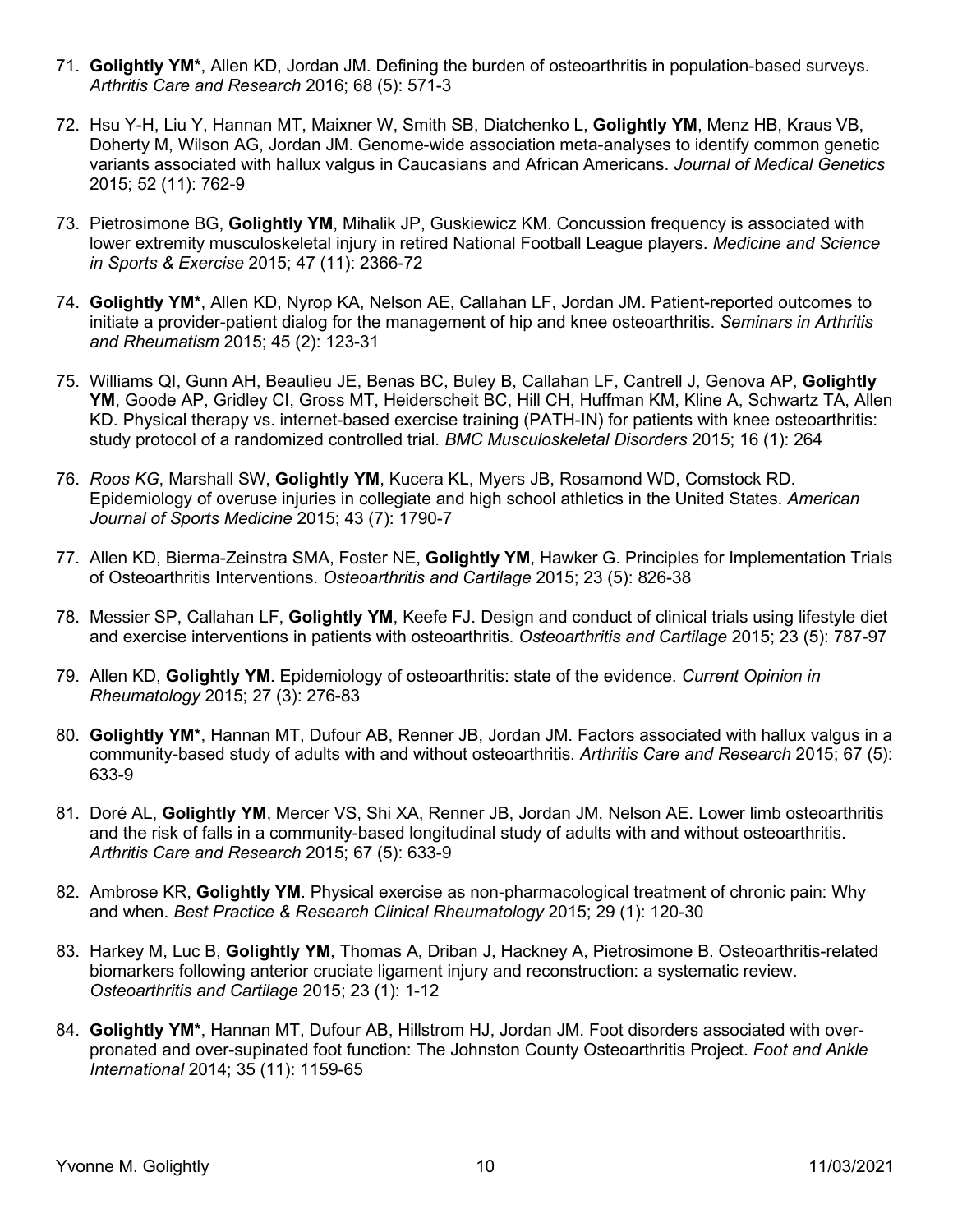- 85. Dufour AB, Casey VA, **Golightly YM**, Hannan MT. Characteristics associated with hallux valgus in a population-based study of older adults: The Framingham Foot Study. *Arthritis Care and Research* 2014; 66 (12):1880-6
- 86. Yates AJ, McGrory BJ, Starz TW, Vincent KR, McCardel B, **Golightly YM**. Case studies AAOS Appropriate Use Criteria: Optimizing the non-arthroplasty management of osteoarthritis of the knee. *Journal of the American Academy of Orthopaedic Surgeons* 2014; 22 (4): 261-7
- 87. **Golightly YM\*,** Allen KD. Land-based exercise for knee osteoarthritis: recommendations for informing practice. *Physical Therapy Reviews* 2014; 19 (2): 147-8
- 88. **Golightly YM\***, Allen KD, Stechuchak KM, Coffman CJ, Keefe FJ. Associations of coping strategies with diary based pain variables among Caucasian and African American patients with osteoarthritis. *International Journal of Behavioral Medicine* 2015; 22 (1): 101-8
- 89. Allen KD, **Golightly YM**, Callahan LF, Helmick CG, Ibrahim SA, Kwoh CK, Renner JB, Jordan JM. Race and sex differences in willingness to undergo total joint replacement: the Johnston County Osteoarthritis Project. *Arthritis Care and Research* 2014; 66 (8): 1193-202
- 90. **Golightly YM\***, DeVellis RF, Nelson AE, Hannan MT, Lohmander LS, Renner JB, Jordan JM. Psychometric properties of the foot and ankle outcome score in a community-based study of adults with and without osteoarthritis. *Arthritis Care and Research* 2014; 66 (3): 395-403
- 91. Nelson AE, Smith MW, **Golightly YM**, Jordan JM. "Generalized Osteoarthritis": A systematic review. *Seminars in Arthritis and Rheumatism* 2014; 43 (6): 713-20
- 92. Nelson AE, Allen KD, **Golightly YM**, Goode AP, Jordan JM. A systematic review of recommendations and guidelines for the management of osteoarthritis. *Seminars in Arthritis and Rheumatism* 2014; 43(6):701-12
- 93. Aslam I, Perjar I, Shi XA, Renner JB, Kraus VB, **Golightly YM**, Jordan JM, Nelson AE. Associations between biomarkers of joint metabolism, hand osteoarthritis, and hand pain and function: The Johnston County Osteoarthritis Project. *Journal of Rheumatology* 2014; 41 (5): 938-44
- 94. Nelson AE, Elstad E, DeVellis RF, Schwartz TA, **Golightly YM**, Renner JB, Conaghan PG, Kraus VB, Jordan JM. Composite measures of multi-joint symptoms, but not of radiographic osteoarthritis, are associated with functional outcomes: The Johnston County Osteoarthritis Project. *Disability and Rehabilitation* 2014; 36 (4): 300-6
- 95. Hagedorn TJ, Dufour AB, **Golightly YM**, Riskowski JL, Hillstrom HJ, Casey VA, Hannan MT. Factors affecting center of pressure in older adults: the Framingham Foot Study. Journal of Foot and Ankle Research 2013 May 8;6(1):18
- 96. Nelson AE, **Golightly YM**, Renner JB, Schwartz TA, Kraus VB, Helmick CG, Jordan JM. Differences in multi-joint symptomatic osteoarthritis phenotypes by race and sex: The Johnston County Osteoarthritis Project. *Arthritis and Rheumatism* 2013; 65 (2): 373-7
- 97. **Golightly YM\***, Allen KD, Caine DJ. A comprehensive review of the effectiveness of different exercise programs for patients with osteoarthritis. *Physician and Sports Medicine* 2012; 40 (4): 52-65
- 98. **Golightly YM\***, Hannan MT, Dufour AB, Jordan JM. Racial differences in foot disorders and foot type: The Johnston County Osteoarthritis Project. *Arthritis Care and Research* 2012; 64 (11): 1756-9
- 99. Purser JL, **Golightly YM\*** (co-first authors), Feng Q, Helmick CG, Renner JB, Jordan JM. Slower walking speed is associated with incident knee osteoarthritis-related outcomes. *Arthritis Care and Research* 2012; 64 (7): 1028-35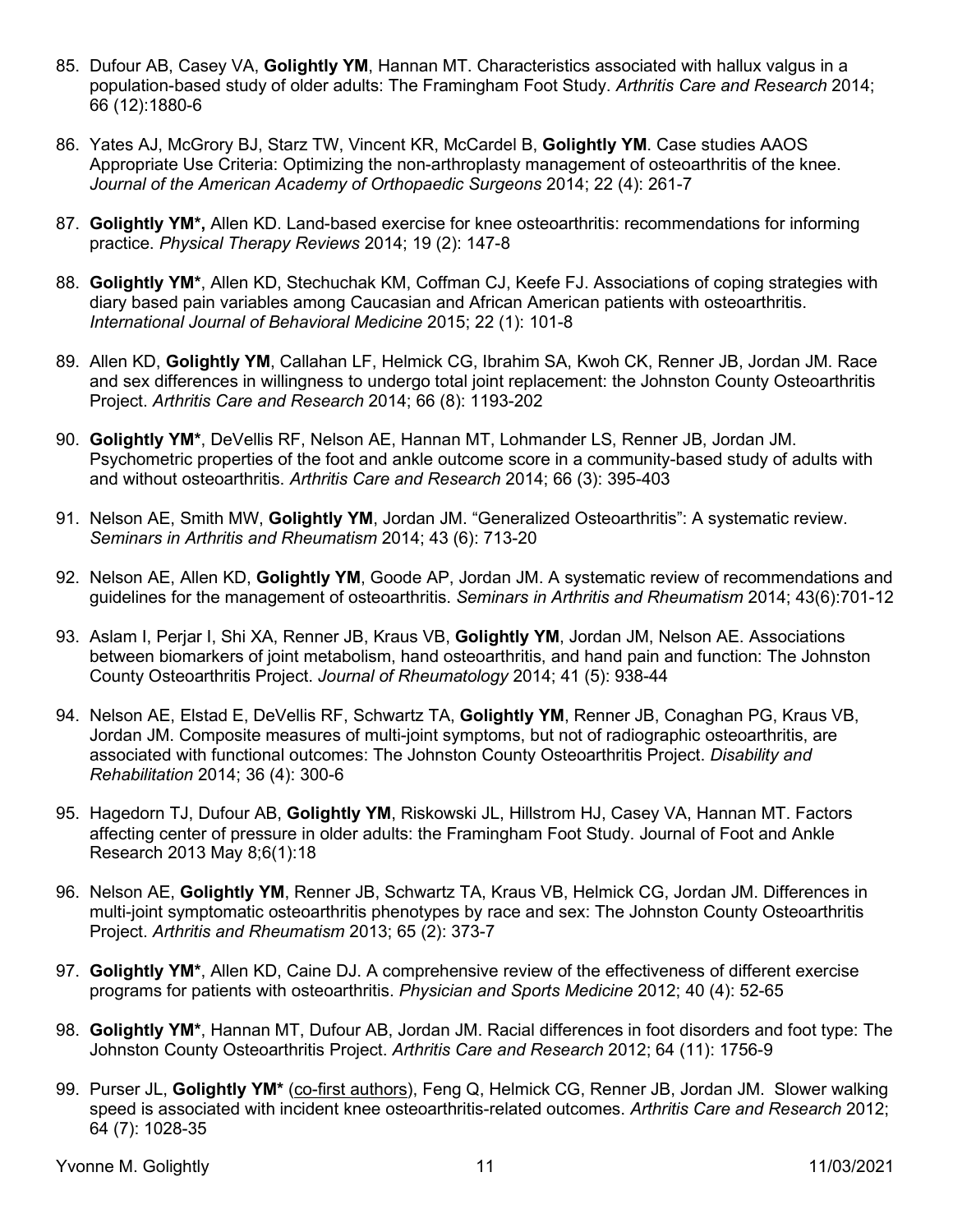- 100.Allen KD, Chen JC, Callahan LF, **Golightly YM**, Helmick CG, Renner JB, Schwartz TA, Jordan JM. Racial Differences in Knee Osteoarthritis Pain: Potential Contribution of Occupational and Household Tasks. *Journal of Rheumatology* 2012; 39 (2): 337-44
- 101.**Golightly YM\***, Marshall SW, Kraus VB, Renner JB, Villaveces A, Casteel C, Jordan JM. Biomarkers of incident radiographic knee osteoarthritis: Do they vary by chronic knee symptoms? *Arthritis and Rheumatism* 2011; 63 (8): 2276-83
- 102.**Golightly YM\***, Hannan MT, Shi XA, Helmick CG, Renner JB, Jordan JM. Association of foot symptoms with self-reported and performance-based measures of physical function: The Johnston County Osteoarthritis Project. *Arthritis Care and Research* 2011; 63 (5): 654-9
- 103.Caine DJ, **Golightly YM**. Osteoarthritis as an outcome of paediatric sport: an epidemiological perspective. *British Journal of Sports Medicine* 2011; 45 (4): 298-303
- 104.**Golightly YM\***, Allen KD, Helmick CG, Schwartz TA, Renner JB, Jordan JM. Hazard of incident and progressive knee and hip radiographic osteoarthritis and chronic joint symptoms in individuals with limb length inequality. *Journal of Rheumatology* 2010; 37 (10): 2133-40
- 105.Nelson AE, **Golightly YM**, Kraus VB, Stabler T, Renner JB, Helmick CG, Jordan JM. Serum transforming growth factor-beta 1 is not a robust biomarker of incident and progressive radiographic osteoarthritis at the hip and knee: The Johnston County Osteoarthritis Project. *Osteoarthritis and Cartilage* 2010; 18 (6): 825-9
- 106.Allen KD, Chen JC, Callahan LF, **Golightly YM**, Helmick CG, Renner JB, Jordan JM. Associations of occupational tasks with knee and hip osteoarthritis: The Johnston County Osteoarthritis Project. *Journal of Rheumatology* 2010; 37 (4): 842-50
- 107.Allen KD, Coffman CJ, **Golightly YM**, Stechuchak KM, Voils CI, Keefe FJ. Comparison of pain measures among patients with osteoarthritis. *Journal of Pain* 2010; 11 (6): 522-7
- 108.**Golightly YM\***, Marshall SW, Callahan LF, Guskiewicz K. Early-onset arthritis in retired National Football League players. *Journal of Physical Activity and Health* 2009; 6 (5): 638-43
- 109.Allen KD, Coffman CJ, **Golightly YM**, Stechuchak KM, Keefe FJ. Daily pain variations among patients with hand, hip, and knee osteoarthritis. *Osteoarthritis and Cartilage* 2009; 17 (10): 1275-82
- 110.**Golightly YM\***, Allen KD, Helmick CG, Renner JB, Jordan JM. Symptoms of the knee and hip in individuals with and without limb length inequality. *Osteoarthritis and Cartilage* 2009; 17 (5): 596-600
- 111.Cudkowicz ME, Andres PL, Macdonald SA, Bedlack RS, Choudry R, Brown RH Jr, Zhang H, Schoenfeld DA, Shefner J, Matson S, Matson WR, Ferrante RJ, Kruczek K, Sherman A, Yu H, Opoliner A, Maragakis N, Clawson L, Kimball R, Smith K, Hetherington W, Loya P, **[Golightly YM](http://www.ncbi.nlm.nih.gov/pubmed?term=%22Golightly%20Y%22),** Mosier D, Ali N, Allred M, Kasarskis E, Taylor D, English R, Vriesendorp F, Schad L, Zivkovic S, Van Cott A, Brice V, Sams L, Story M, Taft J. Phase 2 study of sodium phenylbutyrate in ALS. *Amyotrophic Lateral Sclerosis* 2009; 10 (2): 99-106
- 112.Landry MD, Raman SR, Sulway C, **Golightly YM**, Hamdan E. Prevalence and risk factors associated with low back pain among health care providers in a Kuwait hospital. *Spine* 2008; 33 (5): 539-45
- 113.Marshall SW, **Golightly YM**. Sports injury and arthritis. *North Carolina Medical Journal* 2007; 68 (6): 430- 33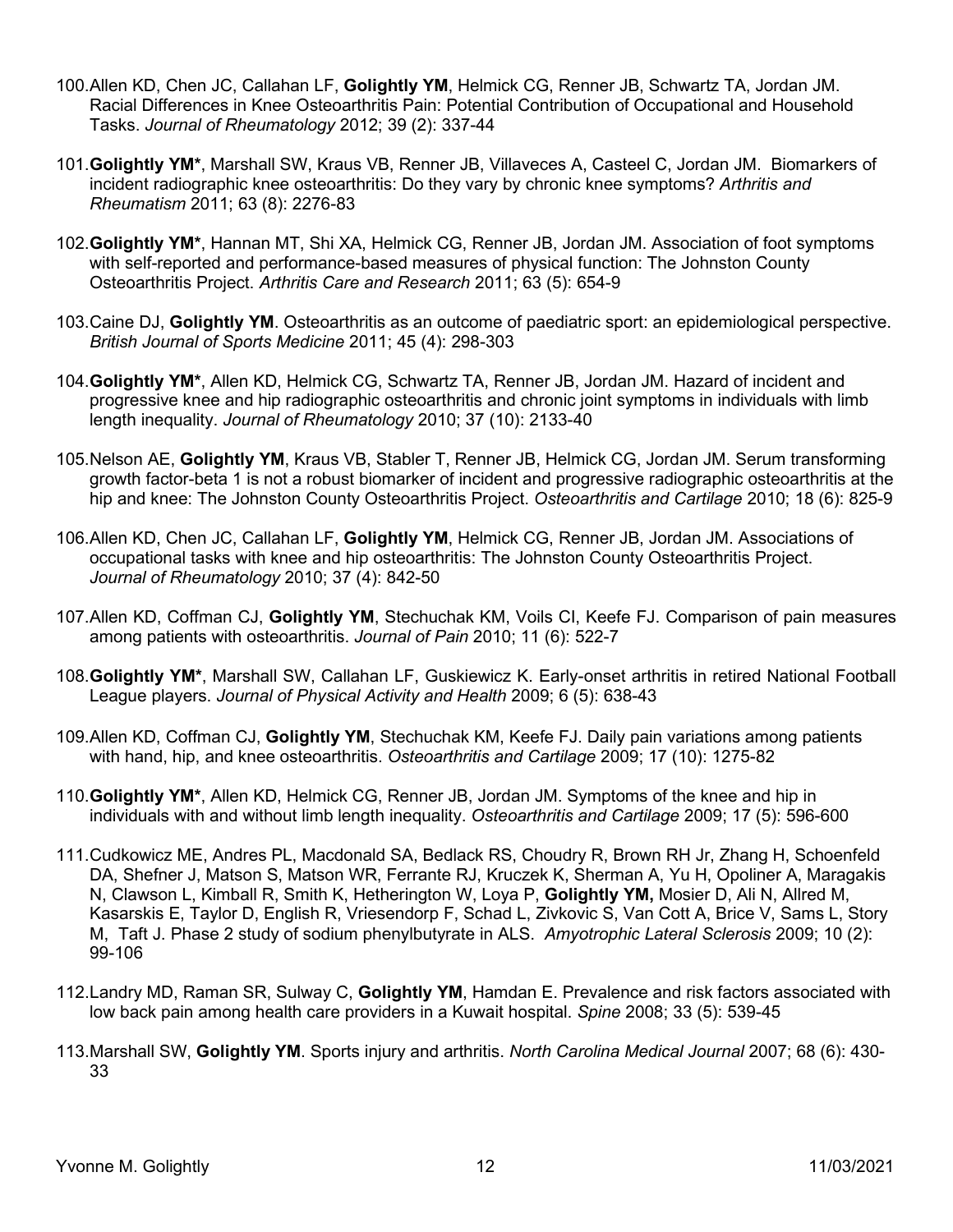- 114.**Golightly YM\***, Tate JJ, Burns CB, Gross MT. Changes in pain and disability secondary to shoe lift intervention in subjects with limb length inequality and chronic low back pain: a preliminary report. *Journal of Orthopaedic and Sports Physical Therapy* 2007; 37 (7): 380-8
- 115.**Golightly YM\***, Allen KD, Renner JB, Helmick CG, Salazar A, Jordan JM. Relationship of limb length inequality with radiographic knee and hip osteoarthritis. *Osteoarthritis and Cartilage* 2007; 15 (7): 824-9
- 116.Allen KL, **Golightly YM**, Olsen MK. Pilot study of pain and coping among patients with osteoarthritis: a daily analysis. *Journal of Clinical Rheumatology* 2006; 12 (3): 118-23
- 117. Dominick KL, **Golightly YM**, Jackson GL. Arthritis prevalence and symptoms among U.S. non-veterans, veterans, and veterans receiving Department of Veterans Affairs Health Care. *Journal of Rheumatology* 2006; 33: 348-54
- 118. **Golightly YM\***, Dominick KL. Racial variations in self-reported osteoarthritis symptom severity among veterans. *Aging Clinical and Experimental Research* 2005; 17 (4): 264-9
- 119. Dominick KL, **Golightly YM**, Bosworth HB. Racial differences in analgesic/anti-inflammatory medication adherence among patients with osteoarthritis. *Ethnicity and Disease* 2005; 15 (1): 116-22

Refereed Other Products of Scholarship: Abstracts and Conference Presentations (Total = 59)

- 1. **Golightly YM**, Alvarez C, Hannan MT, Gates LS, Cleveland RJ, Neslon AE, Callahan LF. Severe foot symptoms are associated with mortality: the Johnston County Osteoarthritis Project. Will be presented at ACR Convergence 2021 - American College of Rheumatology, November 8, 2021; virtual conference.
- 2. ElTaraboulsi RR, Nelson AE, Alvarez C, Renner JB, Bowen C, Gates L, **Golightly YM**. Incidence and Progression of Foot Osteoarthritis. Presented at ACR Convergence 2020 - American College of Rheumatology, November 7, 2020; virtual conference.
- 3. **Golightly YM**, Alvarez C, Blue MNM, Allen KD, Nelson AE, Smith-Ryan AE. High Intensity Interval Training for Knee Osteoarthritis: A Pilot Study. Presented at American College of Rheumatology / Association of Rheumatology Professionals Annual Meeting, November 12, 2019; Atlanta, GA.
- 4. **Golightly YM**, Alvarez C, Arbeeva L, Cleveland RJ, Schwartz TA, Renner JB, Callahan LF, Jordan JM, Nelson AE. Knee Injury and Transitions Among States of Knee Osteoarthritis in the Johnston County Osteoarthritis Project: A Multi-State Time-To-Event Modeling Approach. Presented at American College of Rheumatology / Association of Rheumatology Professionals Annual Meeting, November 13, 2019; Atlanta, GA.
- 5. **Golightly YM**, Shiue KY, Nocera M, Guermazi A, Cantrell J, Renner JB, Padua DA, Cameron KL, Svoboda SJ, Jordan JM, Loeser R, Kraus VB, Lohmander LS, Beutler AI, Marshall SW. Association of Traumatic Knee Injury with Knee Function, Symptoms, and Radiographic Osteoarthritis in Military Officers. Presented at American College of Rheumatology / Association of Rheumatology Professionals Annual Meeting, November 12, 2019; Atlanta, GA.
- 6. Snyder EA, Alvarez C, **Golightly YM**, Renner JB, Jordan JM, Nelson AE. Incidence and progression of hand osteoarthritis in the Johnston County Osteoarthritis Project. Presented at 2019 OARSI World Congress on Osteoarthritis, May 3-4, 2019; Toronto, ON.
- 7. Smith JA, Alvarez C, Renner JB, Jordan JM, **Golightly YM**, Duryea J, Nelson AE. Semi-Automated Longitudinal Assessment of Quantitative Joint Space Width at the Hip in a Community-Based Cohort. Presented at 2019 OARSI World Congress on Osteoarthritis, May 3-4, 2019; Toronto, ON.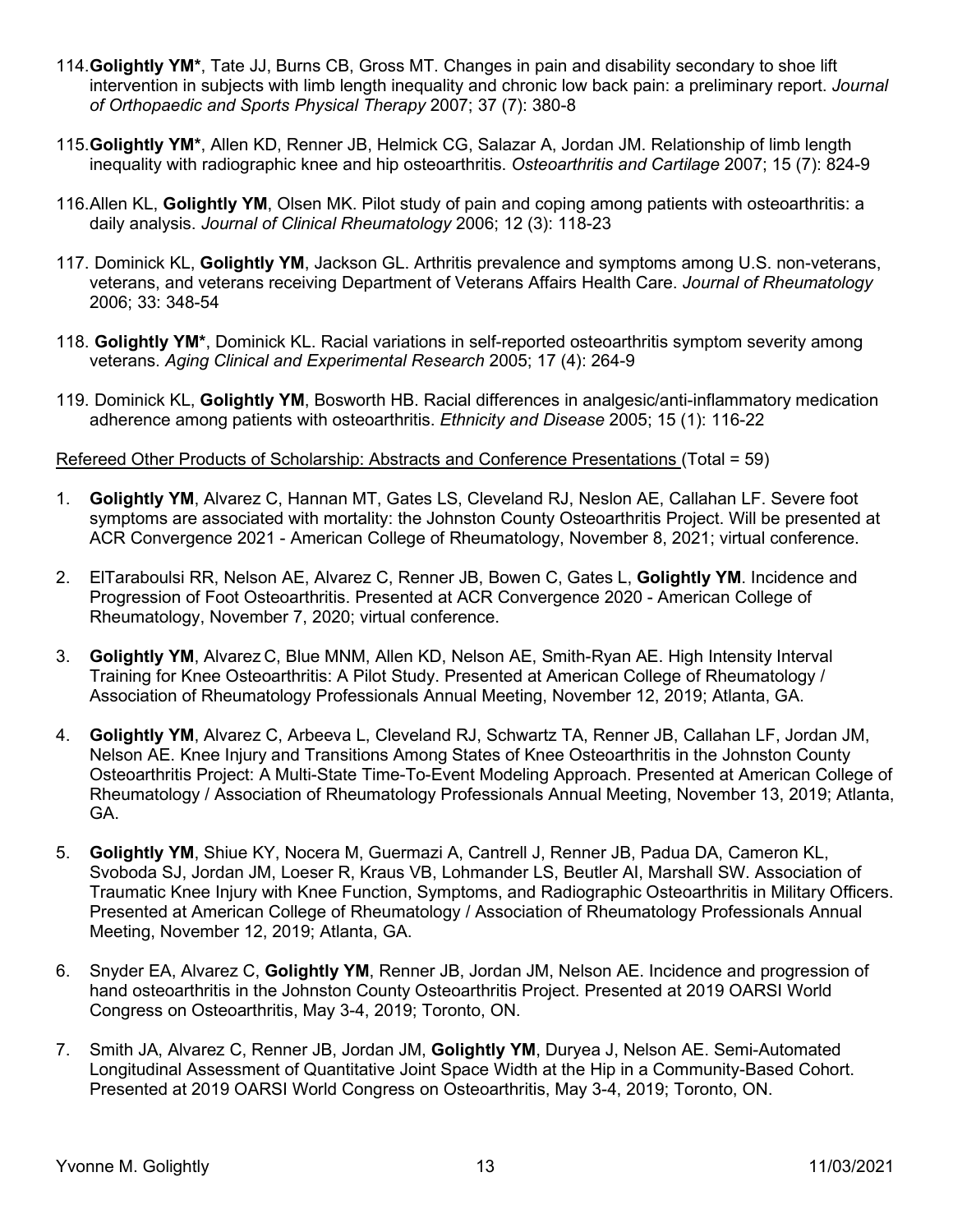- 8. **Golightly YM**, Nocera MA, Beutler A, Renner JB, Guermazi A, Cantrell J, Padua DA, Cameron KL, Svoboda SJ, Jordan JM, Loeser RF, Kraus VB, Lohmander LS, Marshall SW. Association of Knee Ligament and/or Meniscal Injury with Radiographic Knee Osteoarthritis in Military Officers. Presented at American College of Rheumatology / Association of Rheumatology Health Professionals Annual Scientific Meeting, October 22, 2018; Chicago, IL.
- 9. Hankins J, Hill C, Hannan MT, Hillstrom HJ, Goode AP, **Golightly YM**. Standing balance and walking time among older adults with and without joint hypermobility: The Johnston County Osteoarthritis Project. Presented at American College of Rheumatology / Association of Rheumatology Health Professionals Annual Scientific Meeting, October 22, 2018; Chicago, IL.
- 10. Goode AP, Cleveland RJ, George SZ, Kraus VB, Schwartz TA, Gracely R, Jimenez M, Chen J, Jordan JM, **Golightly YM**. Demographics and clinical characteristics reflect different phenotypes of osteoarthritis in the lumbar spine: The Johnston County Osteoarthritis Project. Presented at American College of Rheumatology / Association of Rheumatology Health Professionals Annual Scientific Meeting, October 21, 2018; Chicago, IL.
- 11. *Schmuel S*, Lund JL, Alvarez C, Hsu CD, Palta P, Kucharska-Newton A, Nelson AE, **Golightly YM**. Polypharmacy and Frailty in the Johnston County Osteoarthritis Project. Presented at 34<sup>th</sup> International Conference on Pharmacoepidemiology**,** August 24, 2018; Prague, Czech Republic.
- 12. **Golightly YM**, Nocera M, Cantrell J, Renner JB, Marshall SW. Relationship of Traumatic Knee Injuries in Early-Onset Knee Osteoarthritis in Young Military Officers. Presented at American College of Rheumatology / Association of Rheumatology Health Professionals Annual Scientific Meeting, November 5, 2017; San Diego, CA.
- 13. *Flowers P*, Nelson AE, Hannan MT, Hillstrom HJ, Renner JB, Jordan JM, **Golightly YM**. Cross-sectional Analysis of Foot Osteoarthritis Frequency and Associated Factors: The Johnston County Osteoarthritis Project. Presented at American College of Rheumatology / Association of Rheumatology Health Professionals Annual Scientific Meeting, November 7, 2017; San Diego, CA.
- 14. *Flowers P*, Cleveland RJ, Schwartz TA, Nelson AE, Kraus VB, Hillstrom HJ, Goode AP, Hannan MT, Renner JB, Jordan JM, **Golightly YM**. Association of Joint Hypermobility and Lower Body Osteoarthritis by Race. Presented at 2017 OARSI World Congress on Osteoarthritis, April 28-29, 2017; Las Vegas, NV.
- 15. Goode AP, Cleveland RJ, Schwartz TA, Nelson AE, Kraus VB, Hillstrom HJ, Hannan MT, Flowers P, Renner JB, Jordan JM, **Golightly YM**. Relationship of Joint Hypermobility with Low Back Pain and Lumbar Spine Osteoarthritis: A Pooled Analysis of Three Cross-sectional Studies. Presented at 2017 OARSI World Congress on Osteoarthritis, April 28-29, 2017, Las Vegas, NV.
- 16. *Tsai AJ*, Hillstrom HJ, Hannan MT, Jordan JM, **Golightly YM**. Foot Function and Performance-Based Physical Function in Older Adults: The Johnston County Osteoarthritis Project. Presented at 2017 OARSI World Congress on Osteoarthritis, April 28-29, 2017.
- 17. **Golightly YM**, Alvarez C, Allen KD, Renner JB, Jordan JM. Relationship of Limb Length Inequality and Incident and Progressive Knee and Hip Radiographic Osteoarthritis and Symptoms. Presented at American College of Rheumatology / Association of Rheumatology Health Professionals Annual Scientific Meeting, November 14, 2016; Washington, D.C.
- 18. **Golightly YM**, Nelson AE, Hannan MT, Hillstrom HJ, Kraus VB, Cleveland RJ, Goode AP, Schwartz TA, Renner JB, Jordan JM. Is Joint Hypermobility Related to Foot Osteoarthritis and Symptoms? Presented at American College of Rheumatology / Association of Rheumatology Health Professionals Annual Scientific Meeting, November 15, 2016; Washington, D.C.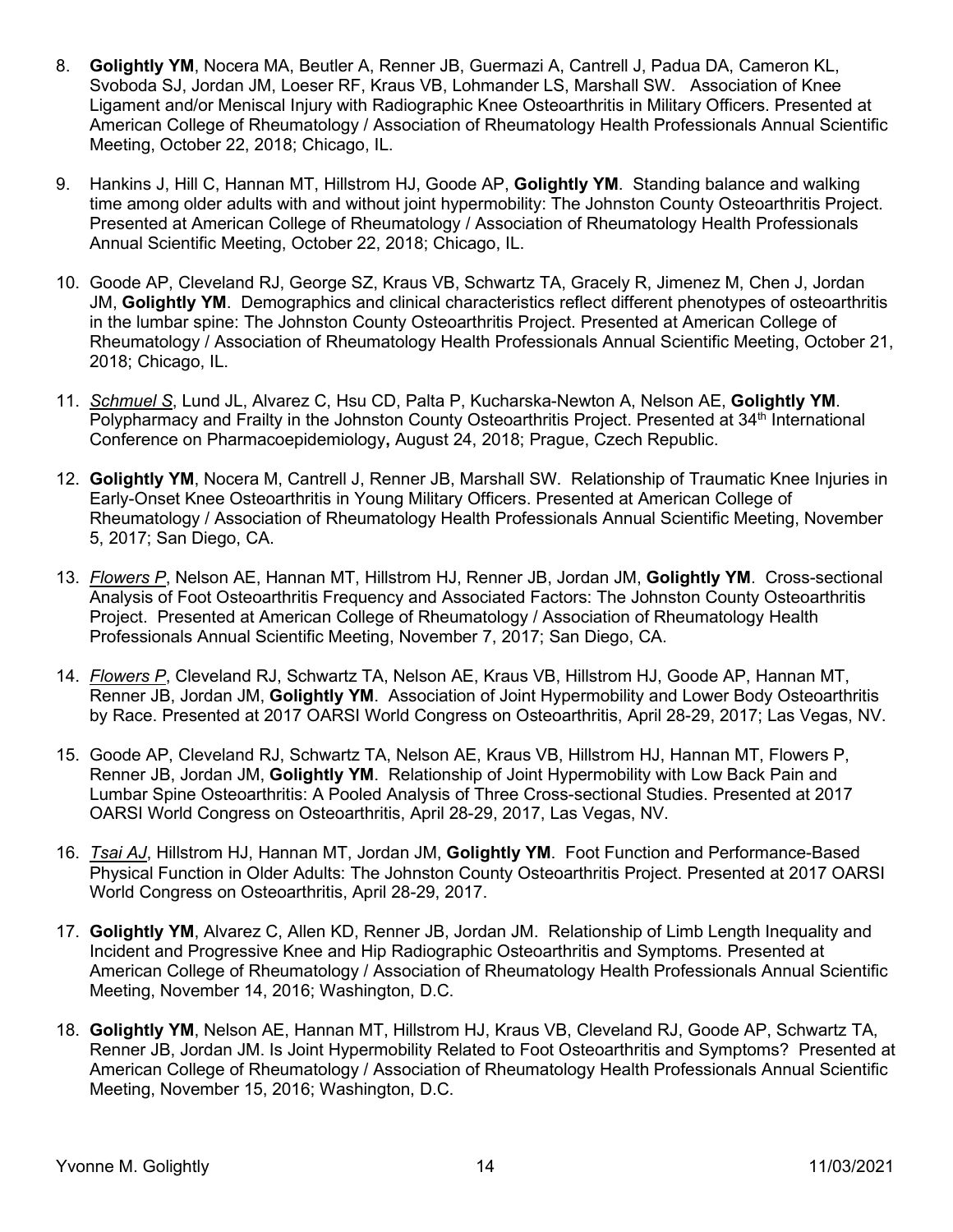- 19. Jones J, Casteel C, **Golightly YM**, Loehr L, Marshall S, Sturmer T. Trajectories of antihypertensive adherence and persistence after initiation among older adults. Presented at International Society on Pharmacoepidemiology Conference, August 23, 2016; Dublin, Ireland.
- 20. **Golightly YM**, Nelson AE, Hannan MT, Hillstrom HJ, Kraus VB, Cleveland RJ, Goode AP, Schwartz TA, Renner JB, Jordan JM. Relationship of Joint Hypermobility and Ankle Osteoarthritis in a Community-Based Cohort. Presented at European League Against Rheumatism Congress, June 10, 2016; London, England.
- 21. **Golightly YM**, Goode AP, Cleveland RJ, Nelson AE, Hannan MT, Hillstrom HJ, Kraus VB, Schwartz TA, Renner JB, Jordan JM. Relationship of Joint Hypermobility and Lumbar Spine Pain and Osteoarthritis: A Cohort Study. Presented at European League Against Rheumatism Congress, June 10, 2016; London, England.
- 22. **Golightly YM**, Alvarez C, Cantrell J, Renner JB, Helmick CG, Jordan JM. Leg Length Inequality as a Risk Factor for Disability in a Community-Based Longitudinal Study. Presented at European League Against Rheumatism Congress, June 9, 2016; London, England.
- 23. **Golightly YM**, Gross MT, Nelson AE, Callahan LF, Jordan JM. Correction of leg length inequality among older adults with hip or knee symptoms. Presented at: American College of Rheumatology/ Association of Rheumatology Health Professionals, November 11, 2015; San Francisco, CA.
- 24. Yau RK, **Golightly YM**, Richardson DB, Runfola CD, Waller AE, Potter AB, Santos LA, Wilkenfeld DA, Marshall SW. Injuries among elite pre-professional ballet and contemporary dancers. Presented at: American Public Health Association Annual Meeting November 1, 2015: Chicago, IL.
- 25. Yau R, **Golightly YM**, Richardson D, Runfola C, Waller A, Orr B, Potter A, Marshall S. Eating disorder symptoms among elite pre-professional ballet and modern dancers. Presented at: International Association of Dance Medicine and Science Annual Meeting October 9, 2015: Pittsburgh, PA.
- 26. **Golightly YM**, Stiller JL, Cantrell J, Renner JB, Jordan JM, Aspden RM, Gregory JS, Nelson AE. Hip Shape by Statistical Shape Modeling is Associated with Leg Length Inequality in Older Adults. Presented at: Osteoarthritis Research Society International 2015 Congress May 1, 2015: Seattle, WA.
- 27. **Golightly YM**, Hannan MT, Katz PP, Hillstrom HJ, Dufour AB, Jordan JM. Foot Structure and Function Show Associations with Lower Extremity Physical Function. Presented at: American College of Rheumatology/ Association of Rheumatology Health Professionals, November 18, 2014; Boston, MA.
- 28. Roos KG, Kerr ZY, **Golightly YM**, Kucera KL, Myers JB, Marshall SW, Rosamond WD, Comstock RD. The Epidemiology of Overuse Injuries in US Collegiate and High School Athletics. Presented at: American College of Sports Medicine Annual Meeting, May 30, 2014: Orlando, FL.
- 29. Pietrosimone B, **Golightly YM**, Mihalik JP, Guskiewicz. Concussion Frequency is Associated with Lower Extremity Musculoskeletal Injury in Retired National Football League Players. Presented at: American College of Sports Medicine Annual Meeting, May 30, 2014: Orlando, FL.
- 30. Nelson AE, **Golightly YM**, Liu F, Lynch JA, Gregory JS, Aspden RM, Lane NE, Jordan JM. Variations in hip shape are associated with prevalent radiographic knee osteoarthritis: The Johnston County Osteoarthritis Project. Presented at: Osteoarthritis Research Society International 2014 Congress April 25, 2014: Paris, France.
- 31. **Golightly YM**, Hannan MT, Hillstrom HJ, Dufour AB, Nelson AE, Dore A, Jordan JM. The Link Of Foot Structure and Foot Function With Falls: The Johnston County Osteoarthritis Project. Presented at: American College of Rheumatology/ Association of Rheumatology Health Professionals, October 28, 2013; San Diego, CA.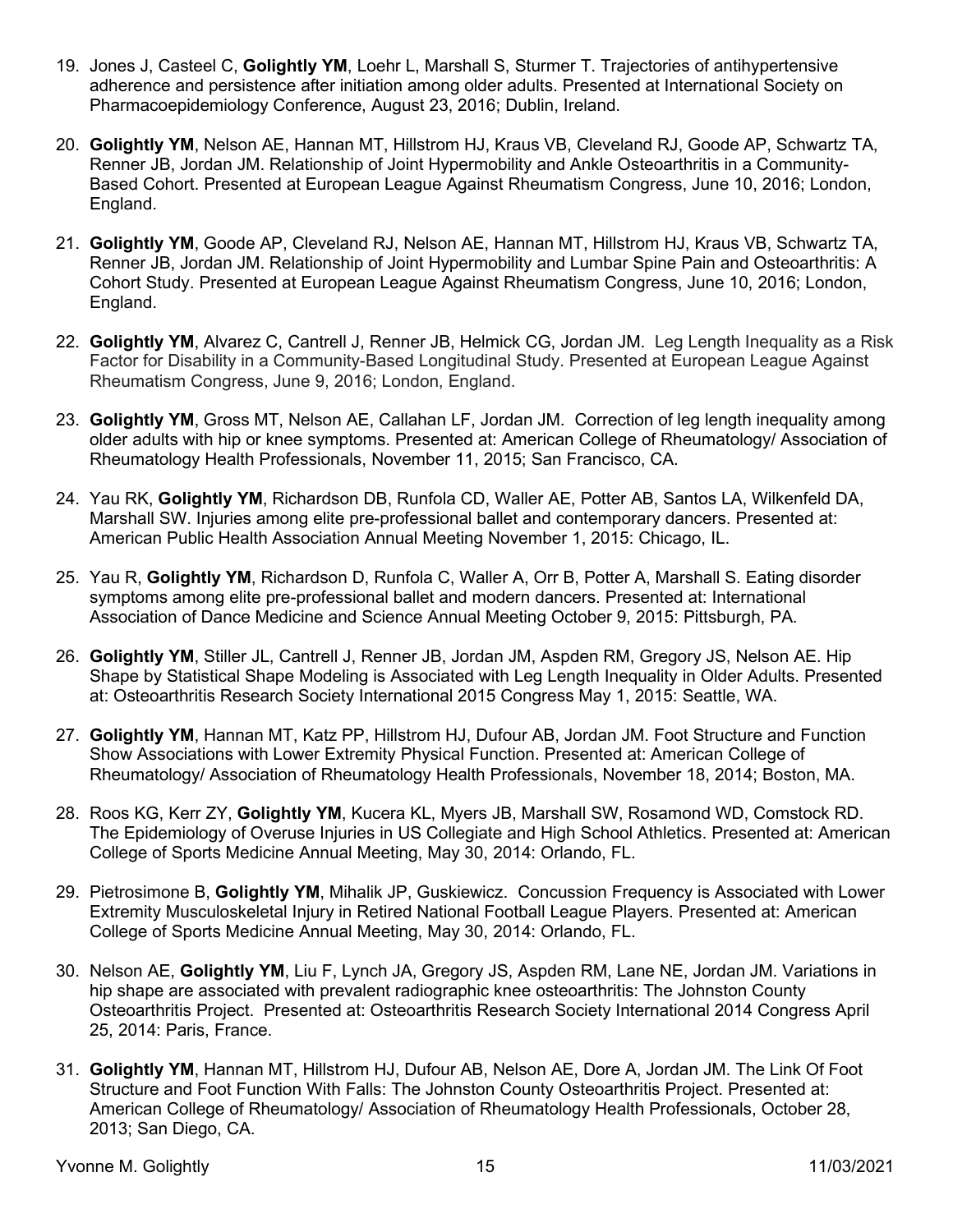- 32. **Golightly YM**, Hannan MT, Dufour AB, Nelson AE, Dore A, Jordan JM. Foot Symptoms Increase Odds Of Falling: The Johnston County Osteoarthritis Project. Presented at: American College of Rheumatology/ Association of Rheumatology Health Professionals, October 27, 2013; San Diego, CA.
- 33. Nelson AE, Smith MW, **Golightly YM**. "Generalized Osteoarthritis": A Systematic Review. Presented at: American College of Rheumatology/ Association of Rheumatology Health Professionals, October 27, 2013; San Diego, CA.
- 34. Dore A, **Golightly YM**, Mercer V, Renner JB, Shi XA, Jordan JM, Nelson AE. Risk Of Falls Increases With Additional Symptomatic Osteoarthritic Joints: The Johnston County Osteoarthritis Project. Presented at: American College of Rheumatology/ Association of Rheumatology Health Professionals, October 27, 2013; San Diego, CA.
- 35. Hannan MT, Dufour AB, **Golightly YM**, Casey VA, Hagedorn TJ, Riskowski JL, Hillstrom HJ, Jordan JM. Race interactions and foot function in older adults: The Johnston County Osteoarthritis Project. Presented at: Osteoarthritis Research Society International 2013 Congress April 19-20, 2013; Philadelphia, PA. *Osteoarthritis and Cartilage*, *Volume 21, Supplement*, *April 2013*, *Page S152.*
- 36. Dufour AB, Hannan MT, Katz PP, **Golightly YM**, Hagedorn TJ, Jordan JM. Leg muscle mass and foot pain, structure and function: The Johnston County Osteoarthritis Study. Presented at: Osteoarthritis Research Society International 2013 Congress April 19-20, 2013; Philadelphia, PA. *Osteoarthritis and Cartilage*, *Volume 21, Supplement*, *April 2013*, *Pages S157-S158.*
- 37. **Golightly YM,** Hannan MT, Hillstrom HJ, Jordan JM. Foot disorders associated with foot-related symptoms and function. Presented at: Translational Science Meeting, April 18, 2013; Washington, D.C.
- 38. **Golightly YM**, Hannan MT, Dufour AB, Hillstrom HJ, Jordan JM. Foot disorders associated with overpronated and over-supinated foot types: The Johnston County Osteoarthritis Project. Presented at: American College of Rheumatology/ Association of Rheumatology Health Professionals, November 11, 2012; Washington, D.C.
- 39. **Golightly YM,** Nelson AE, Kraus VB, Renner JB, Jordan JM. General joint hypermobility and hip osteoarthritis: The Johnston County Osteoarthritis Project. Presented at: Arthritis Foundation Segal North-American Osteoarthritis Workshop (SNOW V) on Injury and Osteoarthritis, October 26-28, 2012 in Chicago, IL.
- 40. **Golightly YM,** Nelson AE, Kraus VB, Renner JB, Jordan JM. General joint hypermobility and hip osteoarthritis: The Johnston County Osteoarthritis Project. Presented at: Osteoarthritis Research Society International 2012 Congress April 27-28, 2012; Barcelona, Spain. *Osteoarthritis and Cartilage*, *Volume 20, Supplement 1*, *April 2012*, *Page S182.*
- 41. Jordan JM, Smith S, Maixner W, **Golightly YM**, Hsu Y-H, Hannan MT. Genome-wide association study of hallux valgus: The Johnston County Osteoarthritis Project. Presented at: Osteoarthritis Research Society International 2012 Congress April 27-28, 2012; Barcelona, Spain. *Osteoarthritis and Cartilage*, *Volume 20, Supplement 1*, *April 2012*, *Page S194.*
- 42. Nelson AE, Renner JB, **Golightly YM**, Schwartz TA, Kraus VB, Helmick CG, Jordan JM. Differences in multi-joint symptomatic osteoarthritis phenotypes by race and gender: The Johnston County Osteoarthritis Project. Presented at: Osteoarthritis Research Society International 2012 Congress April 27-28, 2012; Barcelona, Spain. *Osteoarthritis and Cartilage*, *Volume 20, Supplement 1*, *April 2012*, *Page S156.*
- 43. **Golightly YM,** Hannan MT, Dufour AB, Renner JB, Jordan JM. Factors associated with hallux valgus: The Johnston County Osteoarthritis Project. Presented at: American College of Rheumatology/ Association of Rheumatology Health Professionals, November 7, 2011; Chicago, IL.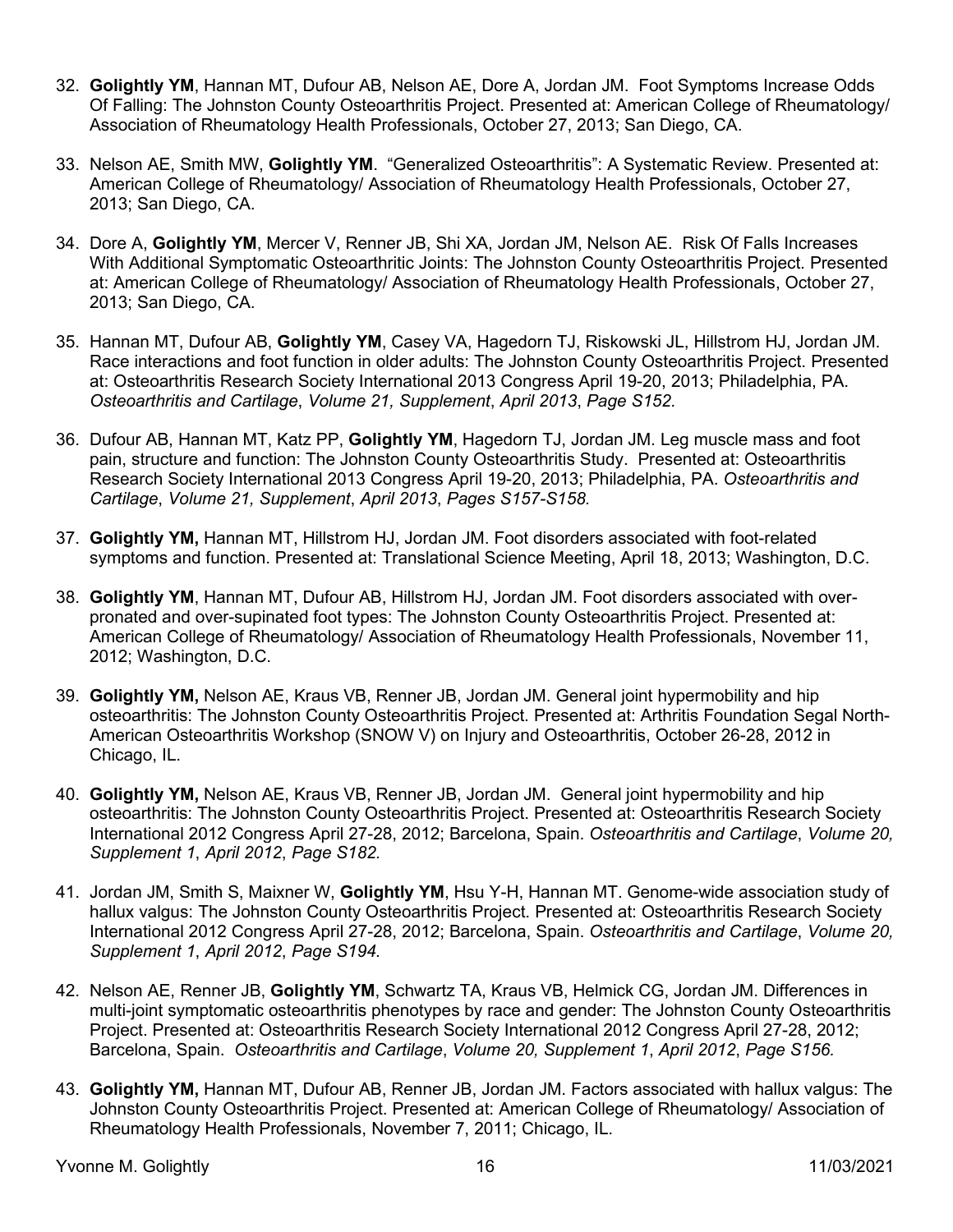- 44. Goode AP, Kraus VB, **Golightly YM**, Marshall SW, Irwin DE, Jordan JM. Association of lumbar spine individual radiographic features with serum C-propeptide (sCPII) and serum collagen neoepitope (sC2C) of Type II collagen: The Johnston County Osteoarthritis Project. Presented at: American College of Rheumatology/ Association of Rheumatology Health Professionals, November 7, 2011; Chicago, IL.
- 45. **Golightly YM,** DeVellis RF, Roos EM, Lohmander LS, Hannan MT, Nelson AE, Jordan JM. Psychometric properties of the Foot and Ankle Outcome Score (FAOS) in a community-based osteoarthritis study. Presented at: Osteoarthritis Research Society International 2011 World Congress September 16-17, 2011; San Diego, CA. *Osteoarthritis and Cartilage*, *Volume 19, Supplement 1*, *September 2011*, *Page S153.*
- 46. Allen KD, **Golightly YM**, Helmick CG, Ibrahim SA, Kwoh CK, Renner JB, Jordan JM. Racial and gender differences in willingness to undergo total joint replacement: The Johnston County Osteoarthritis Project. Presented by YM Golightly at: Osteoarthritis Research Society International 2011 World Congress September 16-17, 2011; San Diego, CA. *Osteoarthritis and Cartilage*, *Volume 19, Supplement 1*, *September 2011*, *Pages S155-S156.*
- 47. Goode AP, Kraus VB, **Golightly YM**, Marshall SW, Jordan JM. Association of lumbar spine individual radiographic features with urinary cross-linked C-telopeptide of type II collagen (CTX-II) and serum hyaluronan: The Johnston County Osteoarthritis Project. Presented at: Osteoarthritis Research Society International 2011 World Congress September 16-17, 2011; San Diego, CA. *Osteoarthritis and Cartilage*, *Volume 19, Supplement 1*, *September 2011*, *Page S73.*
- 48. Nelson AE, DeVellis RF, DeVellis BM, **Golightly YM**, Maixner W, Jordan JM. Identifying pain vulnerability phenotypes in osteoarthritis. Presented at: Osteoarthritis Research Society International 2011 World Congress September 16-17, 2011; San Diego, CA. *Osteoarthritis and Cartilage*, *Volume 19, Supplement 1*, *September 2011*, *Pages S8-S9.*
- 49. **Golightly YM,** Dufour AB, Jordan JM, Kaplan J, Hannan MT. Racial differences in foot disorders: The Johnston County Osteoarthritis Project. Presented at: American Podiatric Medical Association July 29, 2011; Boston, MA.
- 50. **Golightly YM,** Hannan MT, Dufour AB, Jordan JM. Racial differences in foot disorders: The Johnston County Osteoarthritis Project. Presented at: American College of Rheumatology/ Association of Rheumatology Health Professionals, November 9, 2010; Atlanta, GA.
- 51. **Golightly YM,** Marshall SW, Kraus VB, Renner JB, Villaveces A, Casteel C, Jordan JM. Serum cartilage oligomeric matrix protein, hyaluronan, high-sensitivity C-reactive protein, and keratin sulfate as predictors of incident radiographic knee osteoarthritis: Difference by chronic knee symptoms. Presented at: Osteoarthritis Research International Society World Conference September 24-25, 2010; Brussels, Belgium. *Osteoarthritis and Cartilage*, *Volume 18, Supplement 2*, *October 2010*, *Pages S62-S63.*
- 52. Nelson AE, **Golightly YM**, Kraus VB, Stabler T, Renner JB, Jordan JM. Serum transforming growth factorbeta 1 as a biomarker of incident and progressive radiographic osteoarthritis at the knee: The Johnston County Osteoarthritis Project. Presented at: Osteoarthritis Research International Society World Conference September 24-25, 2010; Brussels, Belgium. *Osteoarthritis and Cartilage*, *Volume 17, Supplement 1*, *September 2009*, *Pages S65-S66.*
- 53. **Golightly YM**, Hannan MT, Helmick CG, Shi QA, Renner JB, Jordan JM. Chronic foot symptoms and selfreported and performance based physical function: The Johnston County Osteoarthritis Project. A summary of this work was presented on October 20, 2009 at the American College of Rheumatology/ Association of Rheumatology Health Professionals conference in Philadelphia, PA.
- 54. **Golightly YM,** Nelson A, Kraus VB, Stabler T, Renner JB, Jordan JM. Serum cartilage oligomeric matrix protein (COMP) and incident and progressive radiographic osteoarthritis at the knee and hip: The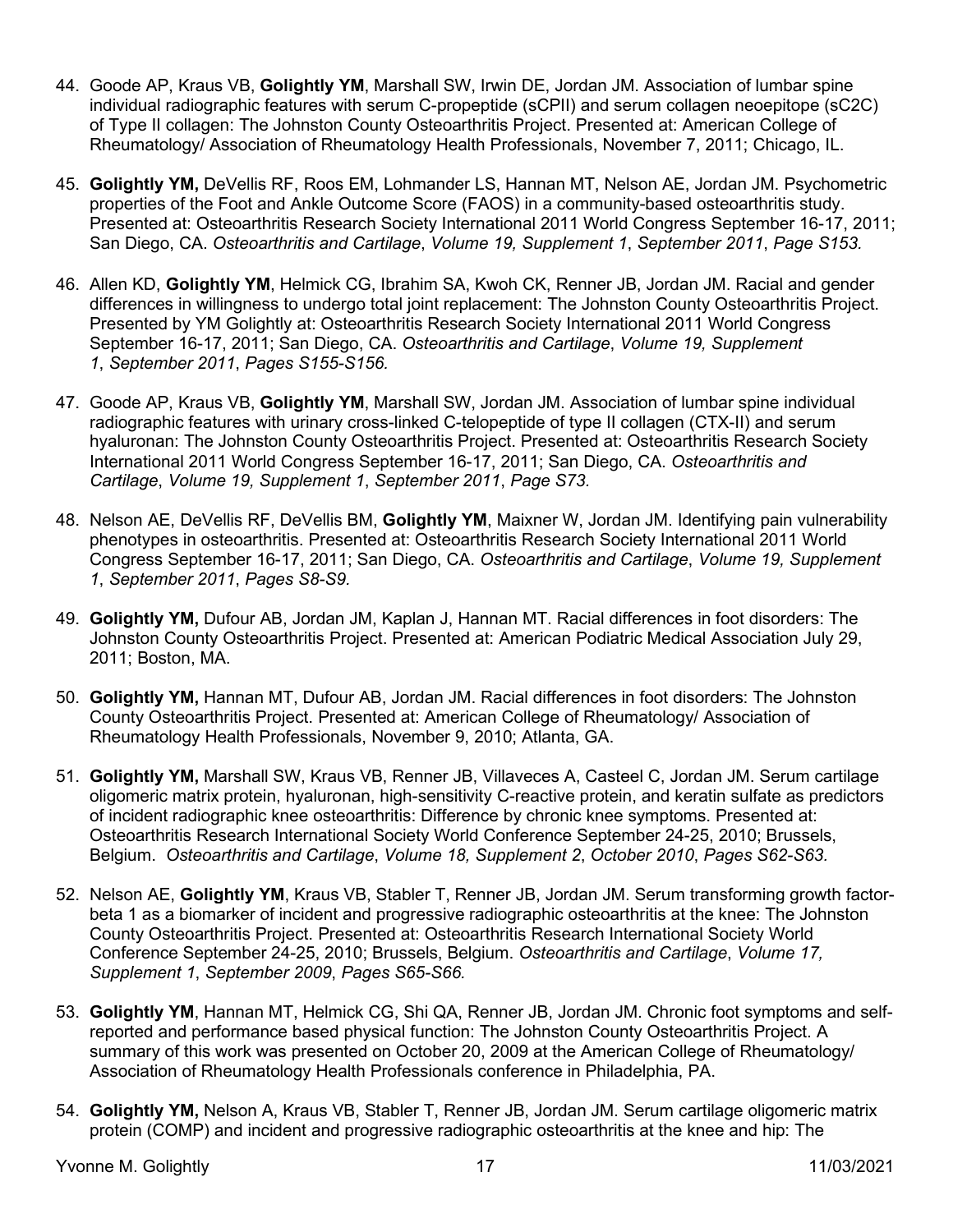Johnston County Osteoarthritis Project. Presented at: Osteoarthritis Research International Society World Conference September 11-12, 2009 in Montreal, Canada; Arthritis Foundation Segal North-American Osteoarthritis Workshop on Injury and Osteoarthritis, October 1-3, 2009 in Chicago, IL. *Osteoarthritis and Cartilage*, *Volume 17, Supplement 1*, *September 2009*, *Page S64.*

- 55. **Golightly YM,** Marshall SW, Callahan LF, Guskiewicz K. Arthritis in retired National Football League players. Presented at: Society for Advancement of Violence and Injury Research; March 6, 2009 in Atlanta, GA, and the Arthritis Foundation Segal North-American Osteoarthritis Workshop on Injury and Osteoarthritis, October 1-3, 2009 in Chicago, IL.
- 56. **Golightly YM,** Nelson A, Kraus VB, Stabler T, Renner JB, Jordan JM. Serum cartilage oligomeric matrix protein (COMP) and incident and progressive radiographic osteoarthritis at the knee and hip: The Johnston County Osteoarthritis Project. A summary of this work was presented on April 24, 2009 at the OA Biomarker Global Initiative Meeting, Bethesda, MD.
- 57. **Golightly YM,** Allen KD, Helmick CG, Renner JB, Jordan JM. Relationship of limb length inequality with knee and hip symptoms. Presented at: the American College of Rheumatology/ Association of Rheumatology Health Professionals conference October 26, 2008; San Francisco, CA.
- 58. **Golightly YM,** Marshall SW, Callahan LF, Guskiewicz K. Arthritis in retired National Football League players. Presented at: American College of Rheumatology/ Association of Rheumatology Health Professionals, November 9, 2007; Boston, MA.
- 59. **Golightly YM,** Allen KD, Helmick CG, Renner JB, Salazar A, Jordan JM. Relationship of limb length inequality with radiographic knee and hip osteoarthritis. Presented on November 12, 2006 at the American College of Rheumatology/ Association of Rheumatology Health Professionals conference in Washington, D.C.
- 60. **Golightly YM,** Allen KD, Bosworth HB. Racial differences in treatment decision-making among veterans with osteoarthritis. Presented at: VA Health Services Research and Development National Meeting, February 16, 2006; Washington, D.C.

#### Invited Oral Presentations

"Therapeutic Exercise for Joint Health." Will be presented at: American College of Rheumatology (ACR) Convergence: The ACR's All-Virtual Annual Meeting; November 8, 2020.

"Exercise, the "Wonder Drug: Motivation and Persistence from the Patient's Perspective." Presented at: American College of Rheumatology/Association of Rheumatology Professionals Annual Scientific Meeting, Atlanta, GA; November 11, 2019.

"Encouraging Community Organizations to Implement Evidence‐Based Physical Activity Interventions Among People With Arthritis." Presented at: American College of Rheumatology/Association of Rheumatology Health Professionals Annual Scientific Meeting, San Diego, CA; November 7, 2017.

"Studying Population Diversity in Biomechanics: Is it Warranted? Racial Differences In Foot Disorders, Structure, And Function: The Johnston County Osteoarthritis Project." Presented at: 40th Annual Meeting of the American Society of Biomechanics, Raleigh, NC, August 5, 2016.

"The Osteoarthritis Action Alliance Impact on Aging in America. Osteoarthritis: An Overview." Presented at: American Society on Aging's Aging in America Conference, Washington, D.C.; March 21, 2016.

"Bridging Research and Advocacy: The Osteoarthritis Action Alliance Update." Presented at: American College of Rheumatology/Association of Rheumatology Health Professionals Annual Scientific Meeting, San Francisco, CA; November 11, 2015.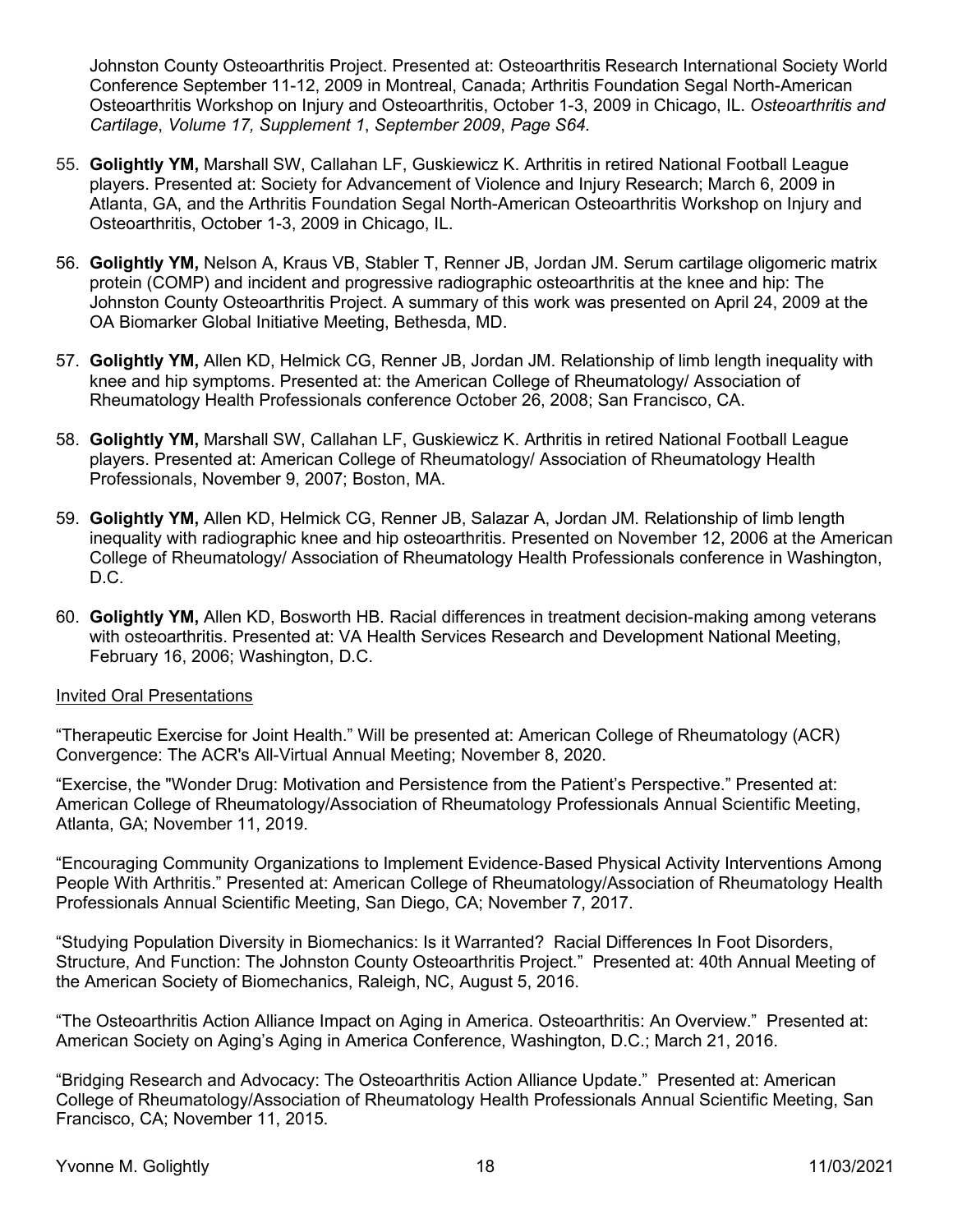"Long-Term Consequences of Musculoskeletal Disorders on Public Health." Presented at: Lunch with the Dean, University of North Carolina, Gillings School of Global Public Health, Chapel Hill, NC: September 2, 2014.

"Biomarkers & Biomechanics Associated with Injury-Mediated Osteoarthritis: A Study of Military Cadets." 2013-North Carolina Cartilage – Arthritis Research Alliance (NC-CARA) Meeting. Wake Forest University, Winston-Salem, NC; October 11, 2013.

"Limb length inequality and osteoarthritis". 2012-North Carolina Cartilage – Arthritis Research Alliance (NC-CARA) Meeting. The Friday Center, University of North Carolina, Chapel Hill, NC; March 20, 2012.

#### Dissertation (PhD)

**Golightly YM**. 2010. "Osteoarthritis and Injury in the Knee and Hip." Department of Epidemiology, University of North Carolina at Chapel Hill

#### Thesis (MS)

**Golightly YM**. 2005. "Shoe Lift Therapy in Individuals with Limb Length Inequality and Low Back Pain." Human Movement Science, University of North Carolina at Chapel Hill

#### **TEACHING RECORD**

Classroom Teaching (past 3 years)

Lead Instructor Fall 2018, 2019, 2020, 2021 EPID 625: Injury as a Public Health Problem Department of Epidemiology, University of North Carolina, Chapel Hill, NC Number of students: 16 (2019), 12 (2020), 12 (2021)

Co-Instructor Spring 2019, 2020, 2021 EPID 626, Violence as a Public Health Problem Department of Epidemiology, University of North Carolina, Chapel Hill, NC Number of students: 15 (2019), 18 (2020), 24 (2021)

#### Guest Lectures & Invited Educational Presentations

"The role of the foot and ankle in falls in people with arthritis." Invited Educational Presentation at: American College of Rheumatology/Association of Rheumatology Health Professionals Annual Scientific Meeting, Chicago, IL; October 23, 2018.

"Musculoskeletal Injury and Joint Health across the Life Course: How Can We Intervene to Improve Outcomes?" Invited Educational Presentation at: University of Nebraska Medical Center, Omaha, NE; July 25, 2018.

"Rehabilitation Considerations for the Management of Joint Hypermobility." Invited Educational Presentation at: American College of Rheumatology/Association of Rheumatology Health Professionals Annual Scientific Meeting, Washington D.C., November 15, 2016.

"The Prevalence Ratio as an Alternative to the Odds Ratio for Cross-sectional Studies." Invited Educational Presentation at: American College of Rheumatology/Association of Rheumatology Health Professionals Annual Scientific Meeting, Boston, MA; November 18, 2014.

"Beyond the basics: A real life example of multiple imputation for missing data problems." Presented at American College of Rheumatology/Association of Rheumatology Health Professionals Annual Scientific Meeting, Washington, D.C.; November 14, 2012.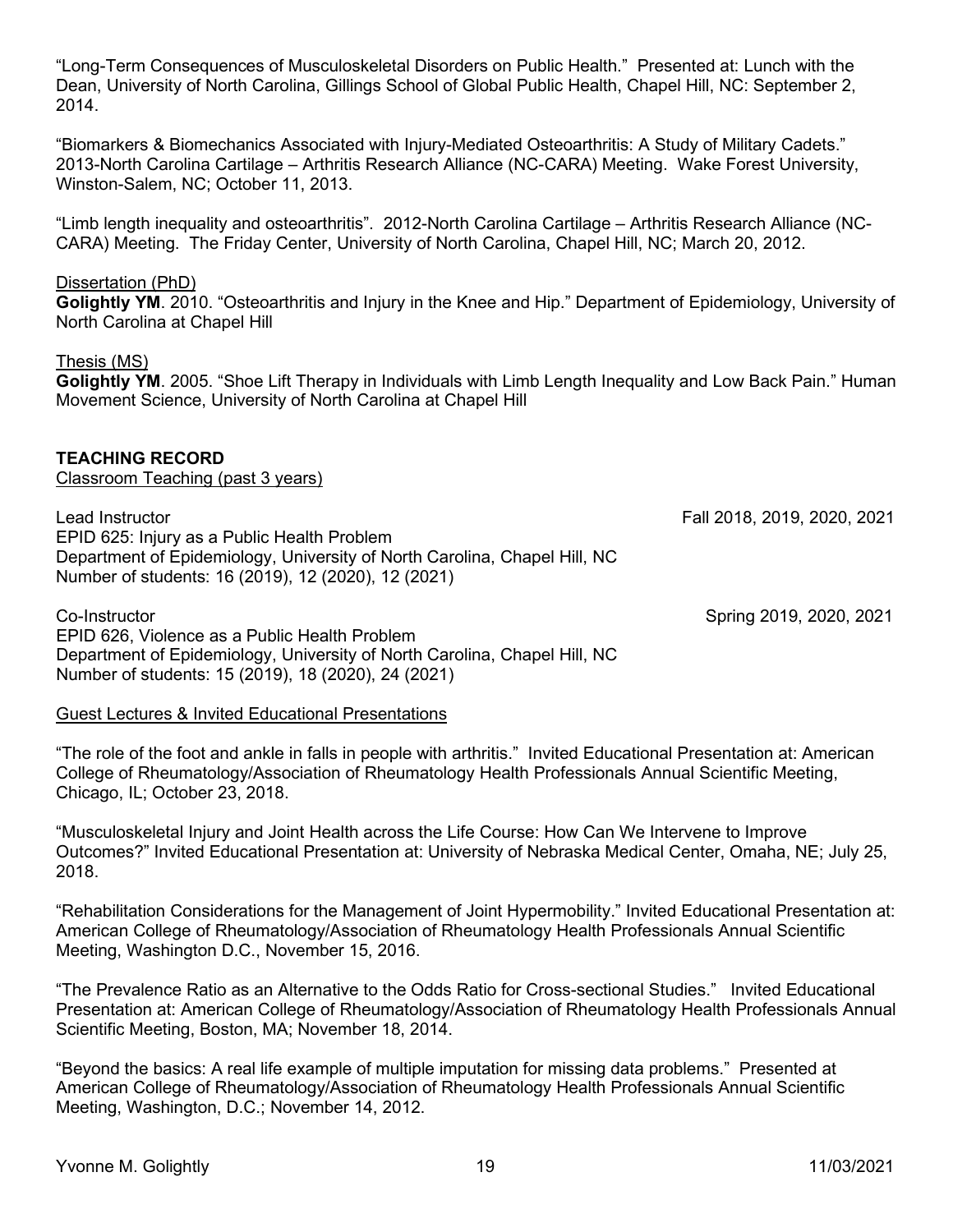"Leg Length Inequality and Osteoarthritis." Invited Educational Presentation at: Osteoarthritis Action Alliance Lunch and Learn. University of North Carolina, Chapel Hill, NC: August 20, 2014.

"Limb Length Inequality and Foot Disorders." Invited Educational Presentation at UNC Department of Medicine, Division of Rheumatology, Allergy, and Immunology Grand Rounds, University of North Carolina, Chapel Hill, NC; October 4, 2013.

"Musculoskeletal Epidemiology." Invited Educational Presentation at UNC Division of Physical Therapy Grand Rounds, University of North Carolina, Chapel Hill, NC; April 11, 2013.

"Epidemiologic research on osteoarthritis, musculoskeletal disorders, and injury of the lower extremity." Invited Educational Presentation at School of Allied Health Research Seminar Series, University of Nebraska Medical Center, Omaha, NE; January 12, 2012.

Guest Lecturer, HMSC 886, Understanding Research, "Epidemiologic Methods" (1 lecture). Human Movement Science Program, University of North Carolina, Chapel Hill, NC, 2010.

| <b>Teaching Assistant</b>                                                                                                                                                                        |                      |
|--------------------------------------------------------------------------------------------------------------------------------------------------------------------------------------------------|----------------------|
| EPID 600, Principles of Epidemiology for Public Health<br>Department of Epidemiology, University of North Carolina, Chapel Hill, NC                                                              | 2008                 |
| PHYT 299, Seminar in Differential Physical Therapy<br>Division of Physical Therapy, University of North Carolina, Chapel Hill, NC                                                                | 2004                 |
| <b>Student Advising</b>                                                                                                                                                                          |                      |
| <b>Current PhD Academic Advising - Primary Advisor</b>                                                                                                                                           |                      |
| <b>Student: Monica Martinez-Swilley</b><br>Epidemiology PhD program, University of North Carolina, Chapel Hill, NC                                                                               | August 2021- present |
| <b>Student: Lucas Neuroth</b><br>Epidemiology PhD program, University of North Carolina, Chapel Hill, NC                                                                                         | August 2021- present |
| <b>Student: Molly Minnig</b><br>Epidemiology PhD program, University of North Carolina, Chapel Hill, NC                                                                                          | August 2020- present |
| <b>Student: Erin Shore</b><br>Epidemiology PhD program, University of North Carolina, Chapel Hill, NC                                                                                            | August 2020- present |
| Student: Nandi Taylor<br>Epidemiology PhD program, University of North Carolina, Chapel Hill, NC<br>Awarded Shults Injury Prevention Scholarship 2021                                            | August 2020- present |
| <b>Student: Mary Figgatt</b><br>Epidemiology PhD program, University of North Carolina, Chapel Hill, NC<br>Awarded Shults Injury Prevention Scholarship 2019                                     | August 2019- present |
| <b>Student: Kristin Shiue</b><br>Epidemiology PhD program, University of North Carolina, Chapel Hill, NC<br>Awarded Gary G. and Carolyn J. Koch Merit Scholarship in Public Health for 2018/2019 | August 2018- present |
| Student: Bhavna Singichetti<br>Epidemiology PhD program, University of North Carolina, Chapel Hill, NC<br>Awarded Shults Injury Prevention Scholarship 2018                                      | August 2018- present |
|                                                                                                                                                                                                  |                      |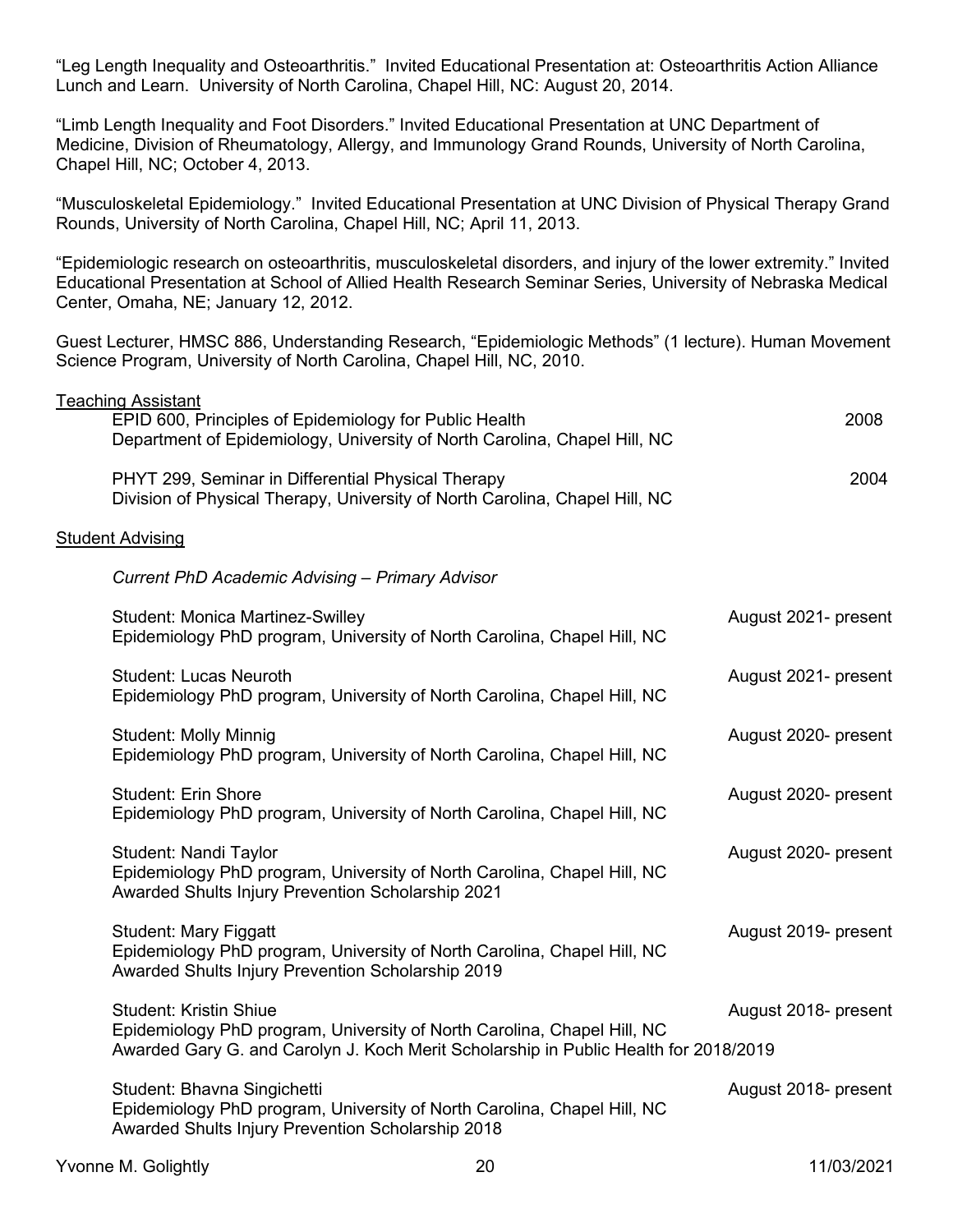| <b>Committee Chair</b>                                                                                                                                                                                                                                                                                       |                           |
|--------------------------------------------------------------------------------------------------------------------------------------------------------------------------------------------------------------------------------------------------------------------------------------------------------------|---------------------------|
| <b>Chair of Doctoral Committee</b><br><b>Student: Kristin Shiue</b><br>Research: Birth cohorts and determinants of opioid use<br>Epidemiology PhD Candidate, University of North Carolina, Chapel Hill, NC                                                                                                   | May 2021-present          |
| Graduated                                                                                                                                                                                                                                                                                                    |                           |
| <b>Committee Chair</b>                                                                                                                                                                                                                                                                                       |                           |
| <b>Chair of Doctoral Committee</b><br><b>Student: Marc Emerson</b><br>Research: Race- and age-related disparities in exposure and risk factor patterns for breast cancer<br>Epidemiology PhD Candidate, University of North Carolina, Chapel Hill, NC                                                        | February 2018-August 2019 |
| <b>Doctoral Committee Member</b>                                                                                                                                                                                                                                                                             |                           |
| <b>Member of Doctoral Committee</b><br><b>Student: Morgan Richey</b><br>Research: Occupational Fatality Trends among Vulnerable Populations in North Carolina<br>Epidemiology PhD Candidate, University of North Carolina, Chapel Hill, NC                                                                   | September 2020-July 2021  |
| <b>Member of Doctoral Committee</b><br><b>Student: Katie Wolff</b><br>Research: Firearm death in North Carolina<br>Epidemiology PhD Candidate, University of North Carolina, Chapel Hill, NC                                                                                                                 | April 2018-June 2021      |
| <b>Member of Doctoral Committee</b><br><b>Student: Shahar Shmuel</b><br>Research: Anticholinergic and Sedative Drug Load in Older Adults<br>Epidemiology PhD Candidate, University of North Carolina, Chapel Hill, NC                                                                                        | May 2018-May 2020         |
| <b>Member of Doctoral Committee</b><br>Student: Erica Bjornstad<br>Research: Evaluating epidemiological risk factors for pediatric acute kidney injury globally: from United<br>States and a low-resource setting Malawi<br>Injury Epidemiology PhD Candidate, University of North Carolina, Chapel Hill, NC | February-October 2019     |
| <b>Member of Doctoral Committee</b><br><b>Student: Vanessa Miller</b><br>Research: Temporomandibular joint disorders<br>Epidemiology PhD Candidate, University of North Carolina, Chapel Hill, NC                                                                                                            | October 2016- August 2018 |
| <b>Member of Doctoral Committee</b><br>Student: Jennifer Jones Hargrove<br>Research: Antihypertensive use and fractures among older adults<br>Injury Epidemiology PhD Candidate, University of North Carolina, Chapel Hill, NC                                                                               | March 2015- May 2017      |
| <b>Member of Doctoral Committee</b><br>Student: Rebecca Yau                                                                                                                                                                                                                                                  | July 2014- May 2016       |

*Current Dissertation Advising*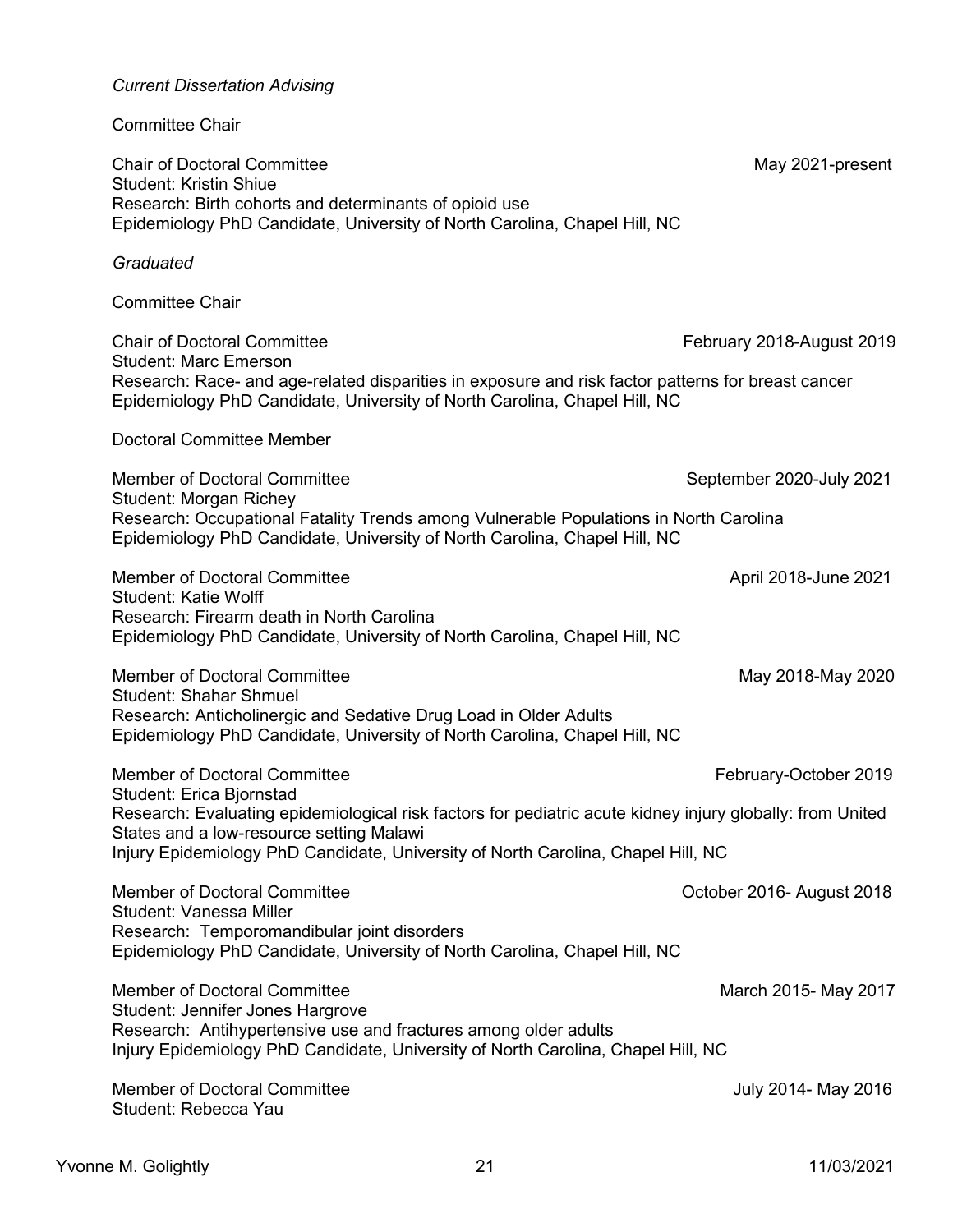| Research: Risk factors for musculoskeletal injuries and eating disorders/disordered eating among high<br>school and university dancers<br>Injury Epidemiology PhD Candidate, University of North Carolina, Chapel Hill, NC<br>Awarded University of North Carolina Graduate School Summer Fellowship, 2015            |                          |
|-----------------------------------------------------------------------------------------------------------------------------------------------------------------------------------------------------------------------------------------------------------------------------------------------------------------------|--------------------------|
| <b>Member of Doctoral Committee</b><br><b>Student: Karen Roos</b>                                                                                                                                                                                                                                                     | September 2012- May 2015 |
| Research: Overuse Injuries in High School and Collegiate Populations: Occurrence and Methodological<br><b>Issues in Surveillance Data</b><br>Injury Epidemiology PhD Candidate, University of North Carolina, Chapel Hill, NC                                                                                         |                          |
|                                                                                                                                                                                                                                                                                                                       |                          |
| <b>Member of Doctoral Committee</b><br>Student: Rebecca Begalle<br>Research: The Effect of Anterior Cruciate Ligament Injury and Reconstruction on Lower<br>Extremity Landing Biomechanics and Asymmetry in Female Adolescents<br>Human Movement Science PhD Candidate, University of North Carolina, Chapel Hill, NC | July 2012- May 2014      |
| <b>Graduate Research Assistant Advising</b>                                                                                                                                                                                                                                                                           |                          |
| <b>Student: Molly Minnig</b><br>Injury Epidemiology PhD program, University of North Carolina, Chapel Hill, NC<br>Funding: R01AR072013, Golightly start-up funds                                                                                                                                                      | August 2020- present     |
| <b>Student: Kristin Shiue</b><br>Injury Epidemiology PhD program, University of North Carolina, Chapel Hill, NC<br>Funding: Gary G. and Carolyn J. Koch Merit Scholarship in Public Health, Golightly start-up funds                                                                                                  | August 2018- August 2020 |
| <b>Student: Shahar Shmuel</b><br>Pharmacoepidemiology PhD Candidate, University of North Carolina, Chapel Hill, NC<br>Funding: Golightly start-up funds                                                                                                                                                               | August 2017-August 2018  |
| <b>Student: Apostolos Alexandridis</b><br>Injury Epidemiology PhD Candidate, University of North Carolina, Chapel Hill, NC<br>Funding: R01AR067743, Golightly start-up funds                                                                                                                                          | May 2017-August 2018     |
| <b>Medical School/MD Advising</b>                                                                                                                                                                                                                                                                                     |                          |
| Current Master of Science in Clinical Research (MSCR)                                                                                                                                                                                                                                                                 |                          |
| Rachel Randell<br>Epidemiology MSCR program, University of North Carolina, Chapel Hill, NC                                                                                                                                                                                                                            | August 2020- present     |
| <b>Current Medical Student</b>                                                                                                                                                                                                                                                                                        |                          |
| Daniel O'Connell<br>Medical Student, University of North Carolina, Chapel Hill, NC<br>2020 Rheumatology Research Foundation Medical and Graduate Student Preceptorship                                                                                                                                                | June 2020-present        |
| <b>Fellowship / Training Completed</b>                                                                                                                                                                                                                                                                                |                          |
| Co-mentor for Rheumatology Fellow<br>Rheumatology Fellow: Rami ElTaraboulsi, MD<br>Research: Epidemiology of foot osteoarthritis<br>Primary mentor: Amanda Nelson<br>Thurston Arthritis Research Center, University of North Carolina, Chapel Hill, NC                                                                | July 2019-June 2020      |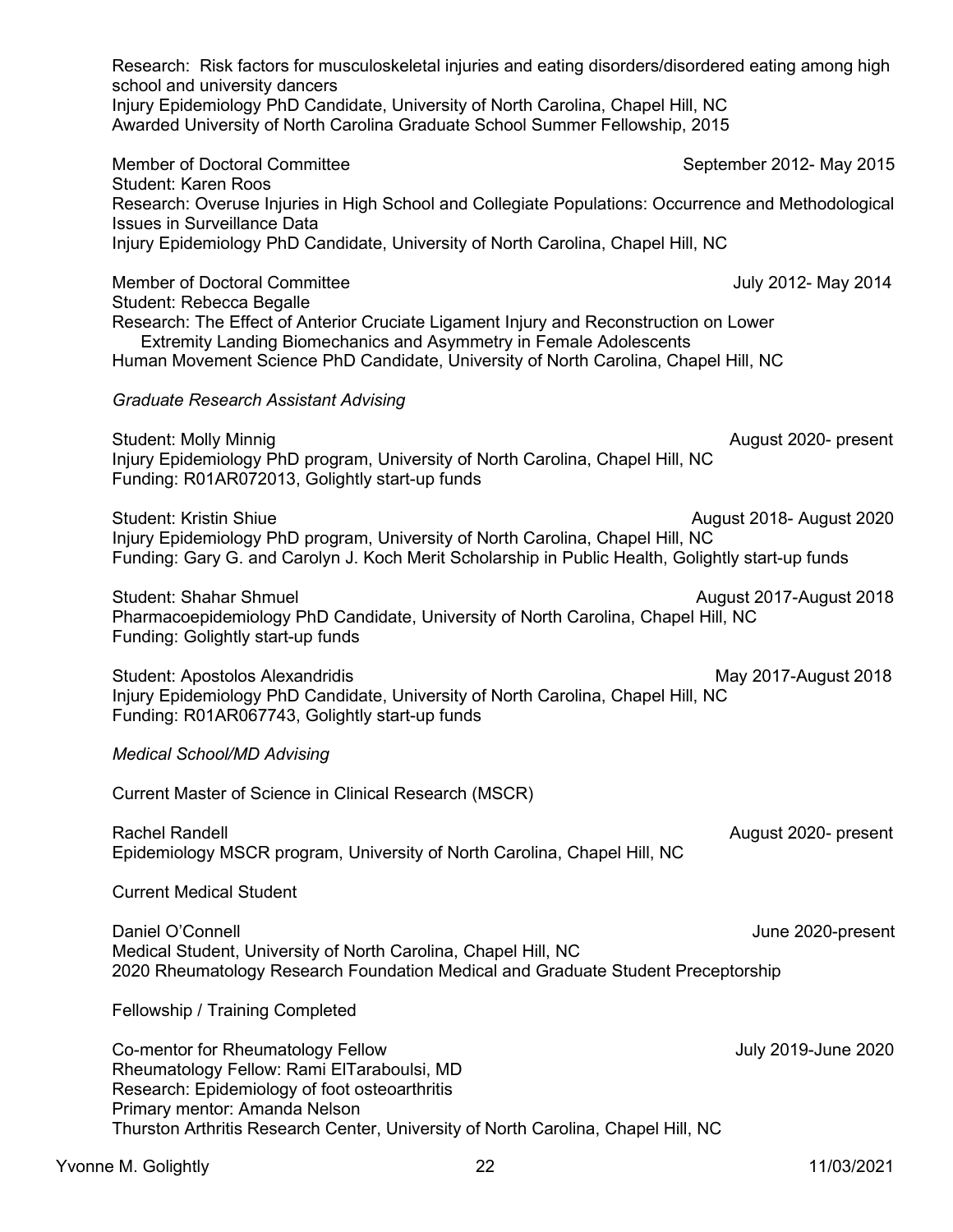| Co-mentor for Medical Student Training in Aging Research (MSTAR) Program<br>Medical Student: Terese Gullo, The Ohio State University<br>Research: Epidemiology of mutlijoint osteoarthritis and joint hypermobility<br>Primary mentor: Amanda Nelson<br>Thurston Arthritis Research Center, University of North Carolina, Chapel Hill, NC | March - August 2018     |  |
|-------------------------------------------------------------------------------------------------------------------------------------------------------------------------------------------------------------------------------------------------------------------------------------------------------------------------------------------|-------------------------|--|
| Mentor for Medical Student Training in Aging Research (MSTAR) Program<br>Medical Student: Allen Tsai, Northeast Ohio Medical University<br>Research: Foot biomechanics and physical function<br><b>Primary mentor: Yvonne Golightly</b><br>Thurston Arthritis Research Center, University of North Carolina, Chapel Hill, NC              | March 2016-April 2017   |  |
| <b>Co-mentor for Medical Student</b><br>Medical Student: Shahmeer Lateef, University of North Carolina<br>Research: Ankle osteoarthritis and joint shape<br>Primary mentor: Amanda Nelson<br>Thurston Arthritis Research Center, University of North Carolina, Chapel Hill, NC                                                            | May 2015- April 2017    |  |
| Co-mentor for Rheumatology Fellow<br>Rheumatology Fellow: Adam Doré, DO<br>Research: Epidemiology of falls and osteoarthritis<br>Primary mentor: Amanda Nelson<br>Thurston Arthritis Research Center, University of North Carolina, Chapel Hill, NC                                                                                       | January 2013-June 2014  |  |
| Co-mentor for Medical Student Training in Aging Research (MSTAR) Program<br>Medical Student: Imran Aslam, BS (Northeast Ohio Medical School)<br>Primary Mentors: Joanne Jordan MD, MPH; Amanda Nelson MD, MSCR<br>Thurston Arthritis Research Center, University of North Carolina, Chapel Hill, NC                                       | June-August 2011        |  |
| Co-mentor for Medical Student Training in Aging Research (MSTAR) Program<br>Medical Student: Irina Perjar, BA (University of North Carolina)<br>Primary Mentors: Joanne Jordan MD, MPH; Amanda Nelson MD, MSCR<br>Thurston Arthritis Research Center, University of North Carolina, Chapel Hill, NC                                       | June-August 2011        |  |
| Doctor of Physical Therapy (DPT) Advising                                                                                                                                                                                                                                                                                                 |                         |  |
| Completed                                                                                                                                                                                                                                                                                                                                 |                         |  |
| Member of Committee for Doctor of Physical Therapy Capstone Project<br><b>Student: Jaime Hankins</b><br>Project: Joint Hypermobility and Physical Function<br>Primary mentor: Michael T. Gross, PT, PhD<br>Thurston Arthritis Research Center, University of North Carolina, Chapel Hill, NC                                              | August 2017- May 2018   |  |
| Member of Committee for Doctor of Physical Therapy Capstone Project                                                                                                                                                                                                                                                                       | August 2016- May 2017   |  |
| <b>Student: Monica Anderson</b><br>Project: Falls Risk and Utilization of Balance Training by Physical Therapists for Adults with<br>Symptomatic Knee Osteoarthritis: A Retrospective Data Analysis<br>Primary mentor: Carla Hill, DPT, PhD<br>Thurston Arthritis Research Center, University of North Carolina, Chapel Hill, NC          |                         |  |
| Member of Committee for Doctor of Physical Therapy Capstone Project<br><b>Student: Annemarie Erich</b><br>Project: Interventions for osteoarthritis                                                                                                                                                                                       | February 2016- May 2016 |  |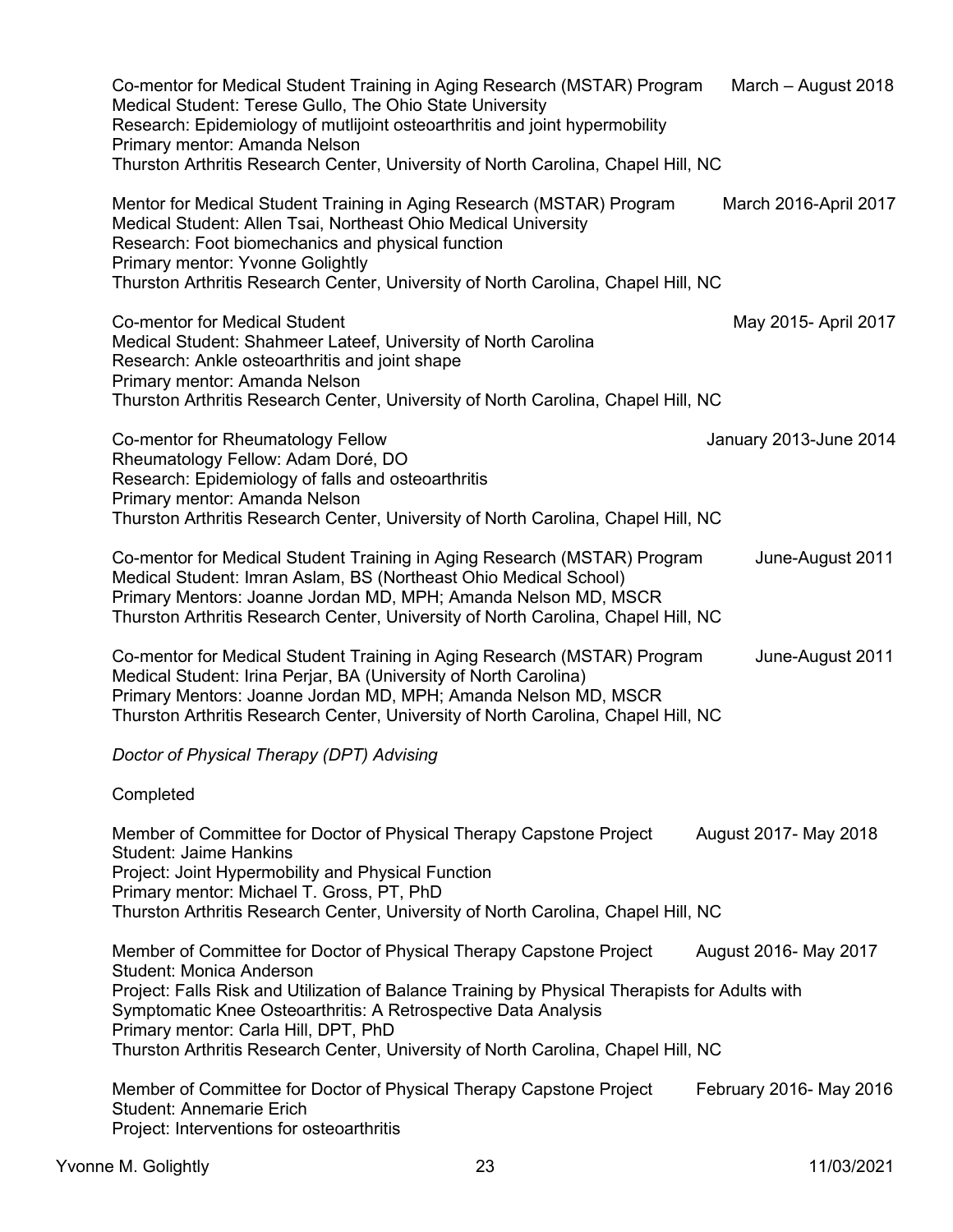| Primary mentor: Michael T. Gross, PT, PhD<br>Thurston Arthritis Research Center, University of North Carolina, Chapel Hill, NC                                                                                                                                                       |                             |
|--------------------------------------------------------------------------------------------------------------------------------------------------------------------------------------------------------------------------------------------------------------------------------------|-----------------------------|
| Postdoctoral Advising                                                                                                                                                                                                                                                                |                             |
| Completed                                                                                                                                                                                                                                                                            |                             |
| Mentor for Postdoctoral Research Associate<br>Mentee: Portia Flowers, PhD<br>Research: Racial differences in joint hypermobility, injury, and osteoarthritis<br>Thurston Arthritis Research Center, University of North Carolina, Chapel Hill, NC                                    | August 2016 - December 2018 |
| <u>Faculty Advising</u>                                                                                                                                                                                                                                                              |                             |
| Current                                                                                                                                                                                                                                                                              |                             |
| <b>Mentor for Assistant Professor</b><br>Mentee: Louise Thoma, PT, DPT, PhD<br>Research: Arthritis and physical activity<br>Division of Physical Therapy, University of North Carolina, Chapel Hill, NC                                                                              | March 2020 - present        |
| <b>Co-mentor for Assistant Professor</b><br>Mentee: Abigail Gilbert, MD<br>Research: Arthritis and physical activity<br>School of Medicine, University of North Carolina, Chapel Hill, NC                                                                                            | December 2017 - present     |
| <b>Mentor for Assistant Professor</b><br>Mentee: Elizabeth Wellsandt, PT, DPT, PhD, OCS<br>Research: Knee injury and osteoarthritis<br>Division of Physical Therapy, University of Nebraska Medical Center, Omaha, NE                                                                | October 2016 - present      |
| Completed                                                                                                                                                                                                                                                                            |                             |
| <b>Co-mentor for Assistant Professor</b><br>Mentee: Carla Hill, DPT, MPT, OCS, Cert MDT<br>Research: Knee osteoarthritis<br>Division of Physical Therapy, University of North Carolina, Chapel Hill, NC                                                                              | March 2016 - August 2018    |
| <b>Other Mentoring Activities</b>                                                                                                                                                                                                                                                    |                             |
| Chair of Intradepartmental Review Committee<br>Student: Bhavna Singichetti<br>Injury Epidemiology PhD Candidate, University of North Carolina, Chapel Hill, NC                                                                                                                       | <b>June 2021</b>            |
| Chair of Intradepartmental Review Committee<br><b>Student: Kristin Shiue</b><br>Injury Epidemiology PhD Candidate, University of North Carolina, Chapel Hill, NC                                                                                                                     | May 2021                    |
| Mentor in epidemiologic osteoarthritis research<br>Student: Talyn Steinmann<br>Research: Assessment of Walk With Ease online portal<br>participation in rural and urban areas<br>Rising 12 <sup>th</sup> grade student, North Carolina School of Science and Mathematics, Durham, NC | June 2020-July 2020         |
|                                                                                                                                                                                                                                                                                      |                             |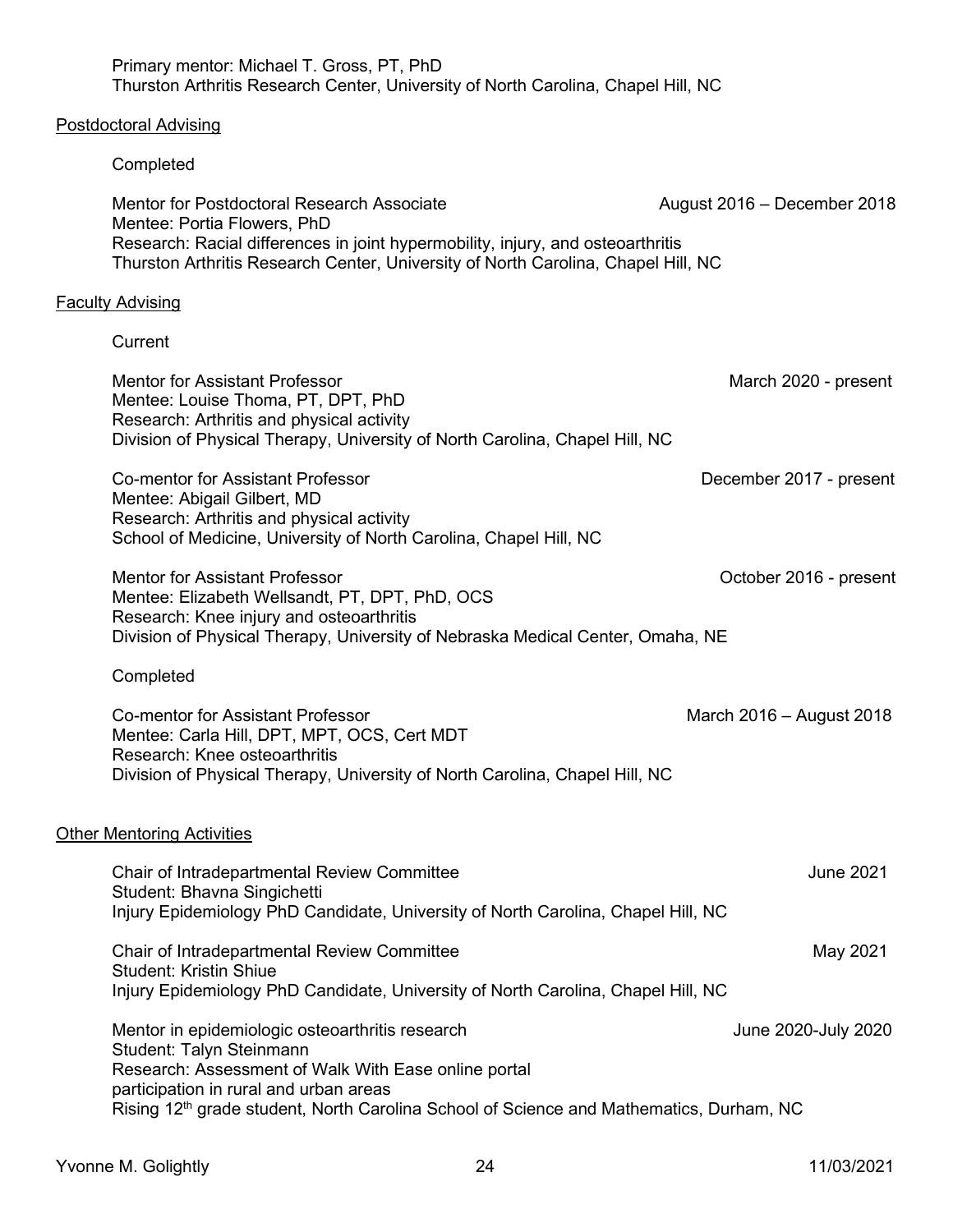| Member of Intradepartmental Review Committee<br>Student: Erica Bjornstad<br>Injury Epidemiology PhD Candidate, University of North Carolina, Chapel Hill, NC                                                                                                                                                                                                                                                                                                                                                     | February 2019        |
|------------------------------------------------------------------------------------------------------------------------------------------------------------------------------------------------------------------------------------------------------------------------------------------------------------------------------------------------------------------------------------------------------------------------------------------------------------------------------------------------------------------|----------------------|
| Member of Intradepartmental Review Committee<br><b>Student: Katie Wolff</b><br>Injury Epidemiology PhD Candidate, University of North Carolina, Chapel Hill, NC                                                                                                                                                                                                                                                                                                                                                  | May 2018             |
| Member of Intradepartmental Review Committee<br><b>Student: Shahar Shmuel</b><br>Injury Epidemiology PhD Candidate, University of North Carolina, Chapel Hill, NC                                                                                                                                                                                                                                                                                                                                                | March 2018           |
| Member of Intradepartmental Review Committee<br>Student: Apostolos Alexandridis<br>Injury Epidemiology PhD Candidate, University of North Carolina, Chapel Hill, NC                                                                                                                                                                                                                                                                                                                                              | December 2014        |
| Member of Intradepartmental Review Committee<br>Student: Rebecca Yau<br>Injury Epidemiology PhD Candidate, University of North Carolina, Chapel Hill, NC                                                                                                                                                                                                                                                                                                                                                         | March 2014           |
| Member of Intradepartmental Review Committee<br><b>Student: Jared Parrish</b><br>Injury Epidemiology PhD Candidate, University of North Carolina, Chapel Hill, NC                                                                                                                                                                                                                                                                                                                                                | November 2013        |
| Mentor in epidemiologic musculoskeletal research for<br>4th year undergraduate student<br>Student: Swathi Krishnarajapet<br>Research: Foot disorders and biomechanics<br>Exercise and Sport Studies, Rutgers University, New Brunswick, NJ                                                                                                                                                                                                                                                                       | January - March 2013 |
| Member of Intradepartmental Review Committee<br>Student: Karen Roos, MSPT, ATC<br>Injury Epidemiology PhD Candidate, University of North Carolina, Chapel Hill, NC                                                                                                                                                                                                                                                                                                                                               | September 2012       |
| Faculty member of University of North Carolina Injury<br>Epidemiology Journal Club, teaching and reviewing epidemiologic<br>methods relevant to injury research                                                                                                                                                                                                                                                                                                                                                  | 2012-present         |
| <b>GRANTS</b>                                                                                                                                                                                                                                                                                                                                                                                                                                                                                                    |                      |
| Active (Total=8)                                                                                                                                                                                                                                                                                                                                                                                                                                                                                                 |                      |
| 1-NU58-DP006980<br>(PI: Callahan)<br>Centers for Disease Control and Prevention - Advancing Arthritis<br>Public Health Approaches through National Organizations<br>OsteoArthritis Action Alliance (OAAA)<br>To promote innovative and enduring actions and will amplify efforts<br>to facilitate collaborative public health action to successfully reduce<br>the significant burden of OA and other types of arthritis.<br>Direct costs: \$1,838,235<br>Role: Co-Investigator/ Co-Director of Research, 5% FTE | 9/30/2021-9/29/2026  |
| R01AR078187<br>(PI: Kwoh, University of Arizona)<br>Source: National Institute of Arthritis and Musculoskeletal and Skin Diseases                                                                                                                                                                                                                                                                                                                                                                                | 9/25/2021-9/24/2024  |

Title: Healthy knee aging vs. osteoarthritis in three large diverse cohorts: What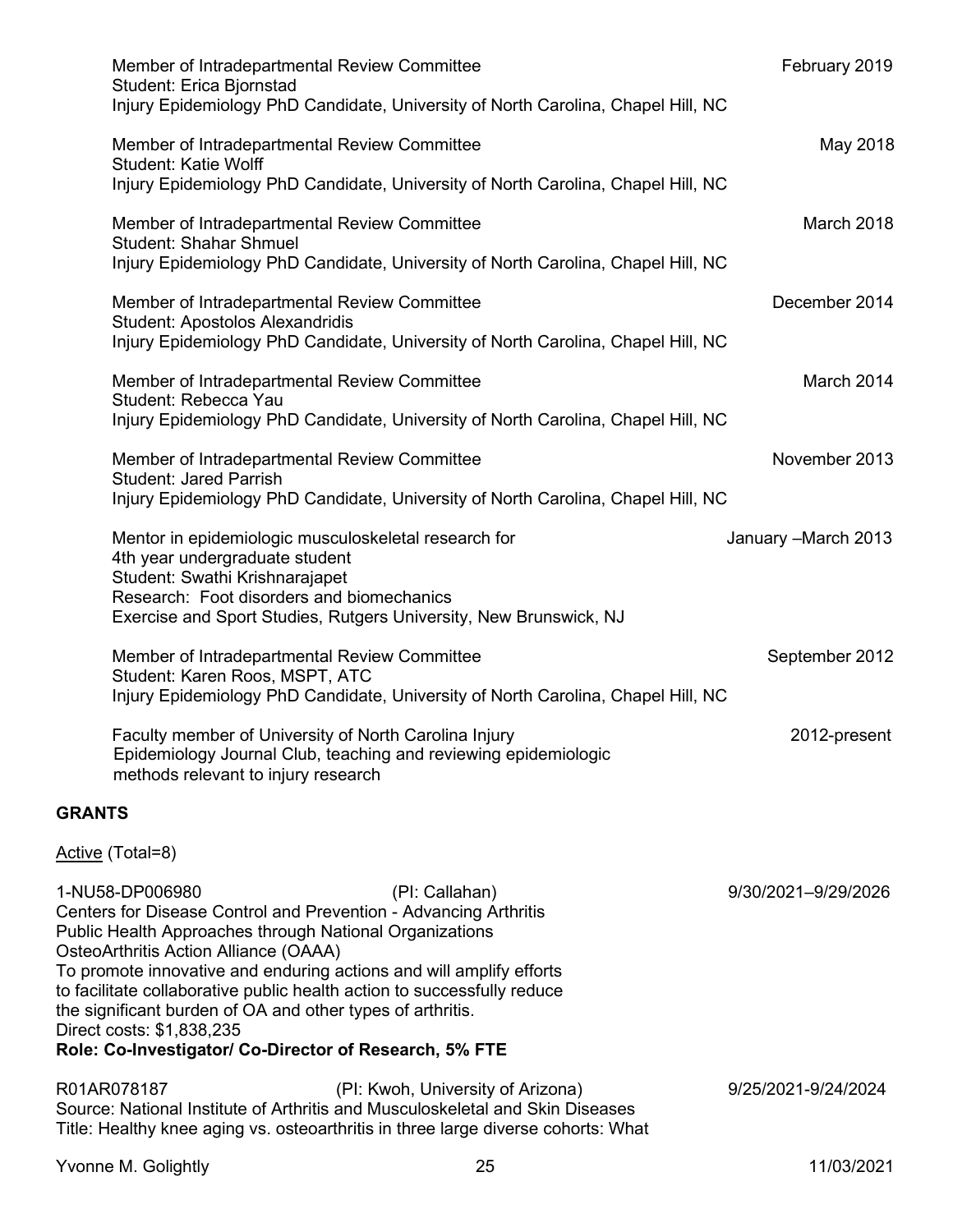| identify trajectories of structural deterioration and symptoms based on<br>risk factors, and evaluate the clinical relevance of changes in JSW in<br>terms of pain and function using pooled data from three large longitudinal<br>observational studies of knee osteoarthritis.<br>Direct costs: \$170,626<br>Role: Co-Investigator, 7.5% FTE                                                                                    | To establish reference standards for joint space width (JSW) in healthy knees,                                                                                                                                                                                                                                                                                                                                                                                                                                                           |                        |
|-----------------------------------------------------------------------------------------------------------------------------------------------------------------------------------------------------------------------------------------------------------------------------------------------------------------------------------------------------------------------------------------------------------------------------------|------------------------------------------------------------------------------------------------------------------------------------------------------------------------------------------------------------------------------------------------------------------------------------------------------------------------------------------------------------------------------------------------------------------------------------------------------------------------------------------------------------------------------------------|------------------------|
| No Award Number                                                                                                                                                                                                                                                                                                                                                                                                                   | (PI: Golightly)<br>TARC/UNC Core Center for Clinical Research Pilot and Feasibility Research Grant<br>Source: UNC Thurston Arthritis Research Center Core Center for Clinical Research, NIH/NIAMS grant P30                                                                                                                                                                                                                                                                                                                              | 8/11/2021-8/10/2022    |
| AR072580<br>Direct costs: \$25,000<br>Role: Principal Investigator, 0% FTE                                                                                                                                                                                                                                                                                                                                                        | Title: Machine Learning Approaches to Inform Biomechanical Subtypes of Knee Osteoarthritis<br>To apply machine learning approaches to existing baseline data from participants with knee osteoarthritis (OA)<br>to identify patterns from the data that may suggest distinct phenotypes of knee OA.                                                                                                                                                                                                                                      |                        |
| R21AR075254<br>NIH Exploratory/Developmental Research Grant Program (R21)<br>as a Preventative Target<br>To identify markers that predict the earliest signs of poor joint outcomes<br>after anterior cruciate ligament (ACL) injury<br>Direct costs: \$11,730<br>Role: Co-Investigator, 4% FTE                                                                                                                                   | (PI: Wellsandt [University of Nebraska Medical Center])<br>Source: National Institute of Arthritis and Musculoskeletal and Skin Diseases<br>Title: Osteoarthritis After ACL Injury: Establishing Cumulative Joint Loading                                                                                                                                                                                                                                                                                                                | 2/25/2020-1/31/2022    |
| P30 AR072580<br>Core Centers for Clinical Research (CCCR) (P30)<br><b>Title: UNC Core Center for Clinical Research</b><br>The overall goal of this center is to enhance the design and conduct of<br>clinical studies in Rheumatic and Musculoskeletal Diseases (RMDs)<br>with a focus on osteoarthritis (OA), a particular strength of our<br>research community.<br>Direct costs: \$ 2,499,995<br>Role: Co-Investigator, 5% FTE | (PI: Callahan)<br>Source: National Institute of Arthritis and Musculoskeletal and Skin Diseases                                                                                                                                                                                                                                                                                                                                                                                                                                          | 9/1/2019-8/31/2024     |
| R21AG056568/R33AG056568<br>R21/33 National Institute on Aging<br>Purpose: The proposed project will develop and test an OA primary care<br>Direct costs: \$238,095<br>Role: Co-Investigator, 5% FTE                                                                                                                                                                                                                               | (PI: Allen)<br>Title: Physical Activity Pathway for Patients with Osteoarthritis in Primary Care<br>Physical activity Care Pathway (OA-PCP), a scalable intervention that includes:<br>1) a practical process for physical inactivity screening in primary care, 2) a brief,<br>tailored PA counseling intervention via telephone, 3) connection of patients with<br>community programs and other resources to support PA, and 4) follow-up with<br>patients to deliver additional appropriate counseling and referrals to PA resources. | $6/1/2018 - 5/31/2022$ |
|                                                                                                                                                                                                                                                                                                                                                                                                                                   | R01AR071440 (Lead PI: Goode [Duke University], UNC Site PI: Golightly)<br>Source: National Institute of Arthritis and Musculoskeletal and Skin Diseases<br>Title: Biomarkers to Advance Clinical Phenotypes of Low Back Pain (BACk)                                                                                                                                                                                                                                                                                                      | 9/7/2017-9/6/2022      |

is the clinical relevance of structural changes seen on radiographs?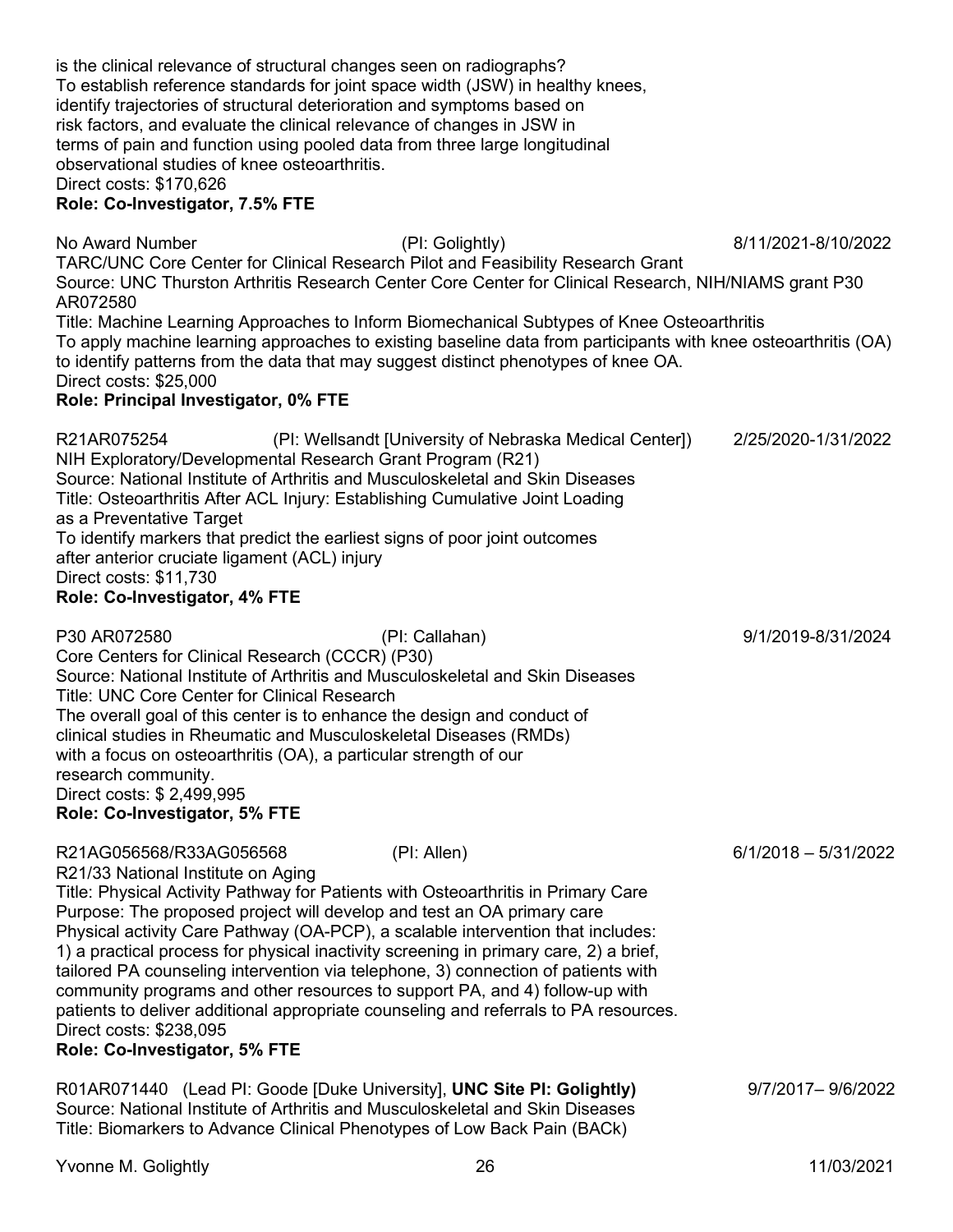| Purpose: To phenotype patients underlying causes of low back pain to decrease<br>the heterogeneity in the diagnosis of LBP. This project will conduct the first<br>longitudinal analyses of biomarkers and the largest (n=3,146) analysis of predictive<br>factors ever performed in the lumbar spine by capitalizing on extant data from two<br>large existing cohorts: the Johnston County Osteoarthritis Project and Genetics of<br>Generalized Osteoarthritis Study.<br>Direct costs for subcontract: \$478,387<br>Role: Co-Investigator, UNC Site Principal Investigator, 10% FTE                                                                 |                             |                     |
|--------------------------------------------------------------------------------------------------------------------------------------------------------------------------------------------------------------------------------------------------------------------------------------------------------------------------------------------------------------------------------------------------------------------------------------------------------------------------------------------------------------------------------------------------------------------------------------------------------------------------------------------------------|-----------------------------|---------------------|
| R01AR072013<br>Source: National Institute of Arthritis and Musculoskeletal and Skin Diseases<br>Title: Large-scale automatic analysis of the OAI magnetic resonance image dataset<br>This project will develop open-source, novel and scalable computer algorithms<br>to assess cartilage in the OAI MRI dataset, and assess cartilage characteristics as<br>imaging biomarkers of OA progression.<br>Direct Costs: \$1,859,524<br>Role: Co-Investigator, 8% FTE                                                                                                                                                                                       | (PI: Niethammer)            | 8/15/2017-7/31/2023 |
| Completed (Total=20; 9 as Principal Investigator)                                                                                                                                                                                                                                                                                                                                                                                                                                                                                                                                                                                                      |                             |                     |
| U01-DP006266<br><b>Centers for Disease Control and Prevention</b><br>Johnston County Osteoarthritis Project: Arthritis, Disability,<br>and Other Chronic Diseases<br>This is a longitudinal population-based cohort study of risk factors<br>for incidence and progression of osteoarthritis and disability.<br>Aim 2 of this study is to examine joint injury as a potentially<br>modifiable risk factor for incidence and progression of knee and hip<br>osteoarthritis, knee and hip symptoms, and disability and to determine<br>whether these associations vary by race.<br>Direct costs: \$1,198,038<br>Role: Co-Principal Investigator, 10% FTE | (co-Pls: Nelson, Golightly) | 9/30/2016-9/29/2021 |
| 1-NU58-DP006262<br>Centers for Disease Control and Prevention - Advancing Arthritis<br>Public Health Approaches through National Organizations<br>OsteoArthritis Action Alliance (OAAA)<br>The OAAA strives to increase awareness of the burden and health<br>impacts of arthritis, targeting three of the areas identified in the osteoarthritis<br>Agenda: physical activity, weight management, and injury prevention.<br>Direct costs: \$1,466,055<br>Role: Co-Investigator/ Co-Director of Research, 7% FTE                                                                                                                                       | (PI: Callahan)              | 10/1/2016-9/30/2021 |
| R01AR067743<br>National Institute of Arthritis and Musculoskeletal and Skin Diseases<br>Title: The Role of Joint Hypermobility in Lower Body Osteoarthritis<br>Purpose: To rigorously assess associations of joint hypermobility, injury,<br>and lower body osteoarthritis in the largest study (combining three large<br>musculoskeletal cohort studies) ever conducted of participants with and<br>without osteoarthritis.<br>Direct costs: \$1,047,410<br>Role: Principal Investigator, 20% FTE                                                                                                                                                     | (PI: Golightly)             | 5/1/2015-4/30/2020  |
| W81XWH-14-DMRDP-CRMRP-NMSIRA                                                                                                                                                                                                                                                                                                                                                                                                                                                                                                                                                                                                                           | (PI: Blackburn)             | 8/1/2015-7/31/2019  |
|                                                                                                                                                                                                                                                                                                                                                                                                                                                                                                                                                                                                                                                        |                             |                     |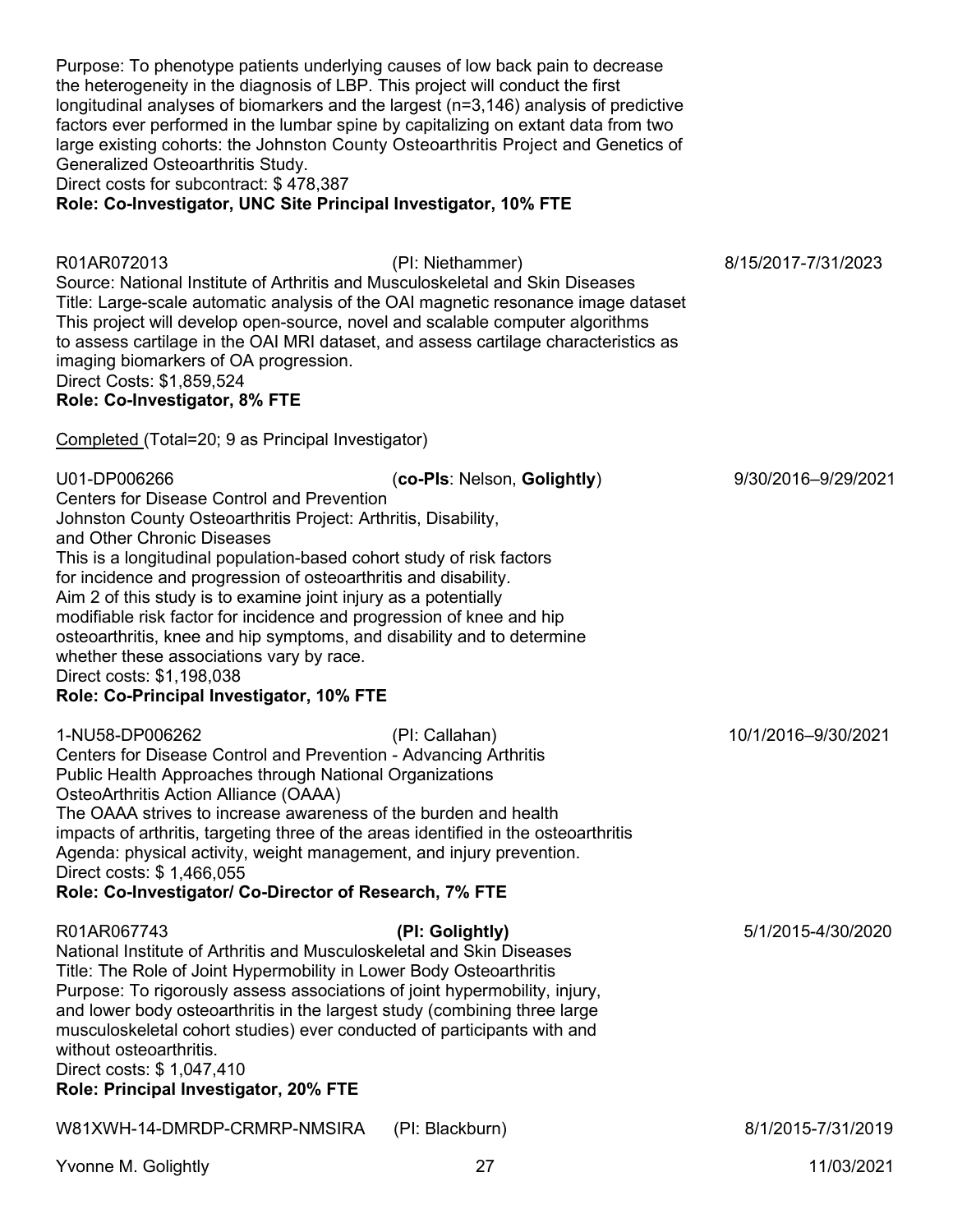Clinical and Rehabilitative Medicine Research Program/Joint Program Committee 8 Neuromusculoskeletal Injuries Research Award Defense Health Program, Defense Medical Research and Development Program, Department of Defense, and Congressionally Directed Medical Research Programs Title: Effects of local and whole body vibration on quadriceps function, proprioception, and gait biomechanics following anterior cruciate ligament injury. Purpose: To identify methods for rehabilitation of traumatic knee injuries and prevention of post-traumatic knee OA. Direct: \$535,754 **Role: Co-investigator, 1% FTE** P60 AR062760 (PI: Callahan) 7/19/2013-6/30/2019 Multidisciplinary Clinical Research Center Source: National Institute of Arthritis and Musculoskeletal and Skin Diseases Title: Mitigating the Impact of Osteoarthritis Project 2 Title: Biomarkers & Biomechanics Associated with Injury-Mediated Osteoarthritis This application proposes a new Multidisciplinary Clinical Research Center at the Thurston Arthritis Research Center at the University of North Carolina, focusing on mitigating the public health impact of osteoarthritis (OA). The overall objective of Project 2 is to determine whether changes in lower extremity biomechanics and serum biomarkers following anterior cruciate ligament injury can be used to detect individuals at risk for injury-mediated osteoarthritis. This study will examine military cadets from the large cohort study Joint Undertaking to Monitor and Prevent Anterior Cruciate Ligament Injury (JUMP-ACL) Study. Direct costs: \$ 4,000,000 **Role: Co-Investigator on Project 2 and Methodology Core, 10% FTE** 1R21HD088852-01A1 (**Lead PI: Golightly,** PI: Smith-Ryan) 7/12/2017– 6/30/2019 Source: National Institute of Child Health and Human Development (NICHD) Title: High Intensity Interval Training for Knee Osteoarthritis Purpose: To improve outcomes among individuals with knee osteoarthritis using a novel exercise approach for disease management: high intensity interval training. Direct costs: \$275,000 **Role: Lead Principal Investigator, 20% FTE** R01AR067743-02S1 (**PI: Golightly)** 8/22/2016 – 4/30/2018 National Institute of Arthritis and Musculoskeletal and Skin Diseases Title: Research Supplements to Promote Diversity in Health-Related Research: Joint Hypermobility and Lower Body Osteoarthritis Purpose: The overall goal of the parent project is to define the contribution of joint hypermobility to lower body osteoarthritis (OA). The independent research project of the postdoctoral associate Dr. Portia Flowers will examine the association of joint hypermobility and OA by race. Direct costs: \$82,876 **Role: Principal Investigator and Primary Mentor, no PI effort funded** 000509380-SP004-003 (PI: Smith-Ryan) 11/23/2016–11/22/2017 REACT Center Pilot Studies Rehabilitation Research Resources to Enhance Clinical Trials Source: University of Alabama at Birmingham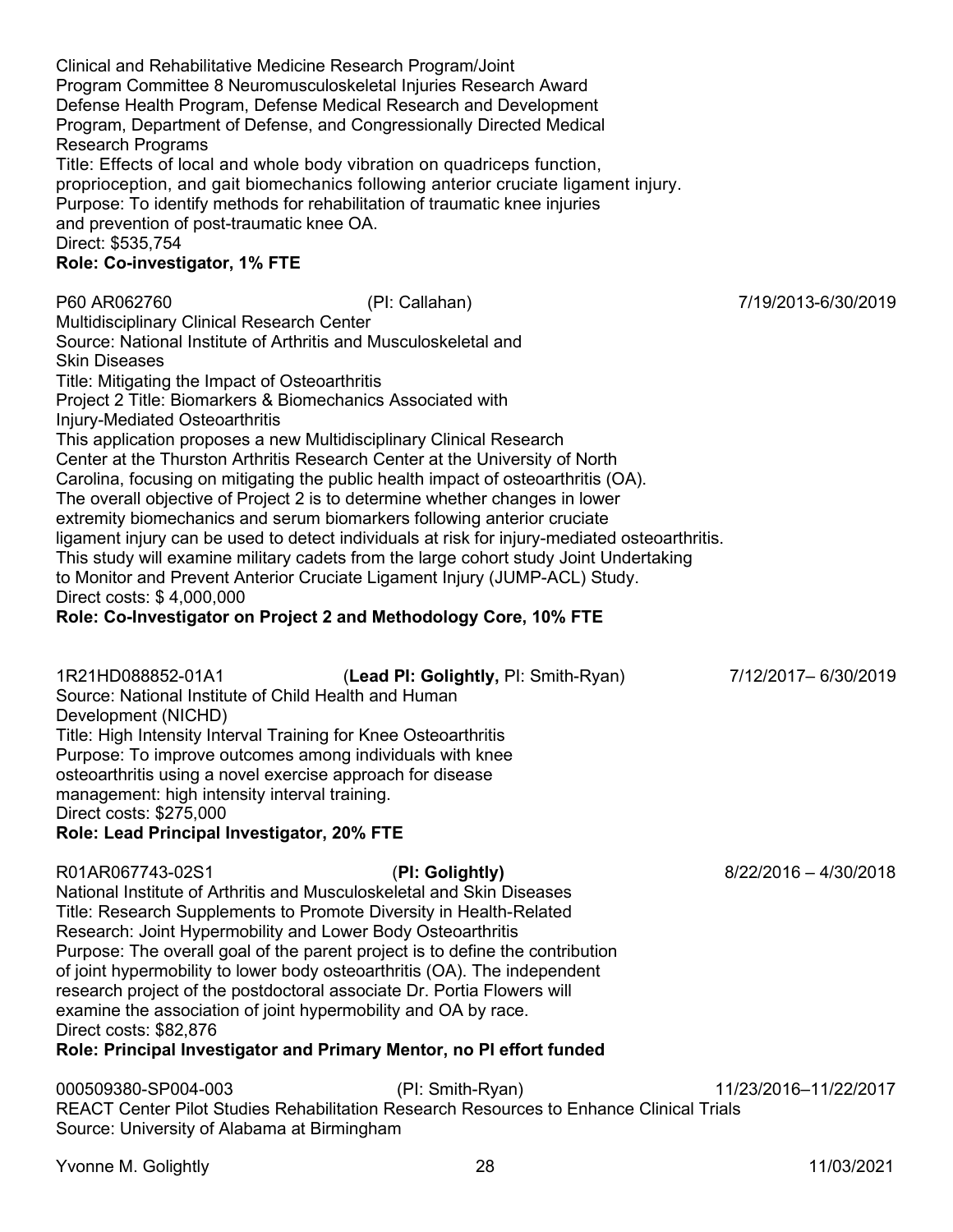Title: High Intensity Interval Training for Knee Osteoarthritis Purpose: To examine the feasibility of conducting a high intensity interval training (HIIT) intervention in patients with symptomatic knee OA (40-75 years old) and to obtain preliminary data on changes in physiological changes in skeletal muscle metabolism during and after HIIT. Direct costs: \$39,642

### **Role: Co-Investigator, no co-I effort funded**

R21AR067560 (PI: Pietrosimone) 9/1/2015-8/31/2017 National Institute of Arthritis and Musculoskeletal and Skin Diseases Title: Improving Disability in Knee Osteoarthritis by Targeting Neuromuscular Deficits Purpose: To report the feasibility and determine the initial effects of using transcutaneous electrical nerve stimulation to target neuromuscular activation deficits and enhance the traditional therapeutic exercise provided to knee osteoarthritis patients in physical therapy clinics. Direct costs: \$275,000

## **Role: Co-investigator**

Patient-Centered Outcomes Research Institute (PCORI) Title: Physical Therapy vs. Internet-Based Exercise Training for Patients with Knee Osteoarthritis

This project will compare standard physical therapy (PT) with an internet-based exercise training program (IBET) for patients with knee osteoarthritis (OA). Both of these programs will be compared to a wait list control group (WL) that receives a program after their study assessments are complete. The project will also evaluate patient characteristics that may be associated with different levels of improvement in PT or IBET. Direct costs: \$496,962

### **Role: Co-Investigator, 15% FTE**

W911QY-15-1-0013 (PI: Cameron) 9/15/2015-3/14/2017

U.S. Army Medical Department Advanced Medical Technology Initiative Title: Using a Telehealth Platform to Deliver Innovative Therapeutic Care for Military Service Members at High Risk for Post-traumatic Osteoarthritis Purpose: To facilitate appropriate ongoing therapeutic follow-up for military service members with a history of traumatic knee joint injury. Using an established telehealth platform, we will create a virtual knee health clinic that delivers innovative therapeutic care to limit progression to post-traumatic osteoarthritis. These methods include ongoing symptom assessment, advice regarding appropriate nutrition and weight management, maximizing physical activity while limiting joint loading, information about pharmaceuticals and intra-articular therapies, and self-management approaches to optimize joint health in this high risk population. Direct costs: \$100,865

## **Role: Co-investigator, no co-I effort funded**

| 2KR661506<br><b>NC TraCS</b> | (PI: Golightly)                                                    | 11/1/2015-10/30/2016 |
|------------------------------|--------------------------------------------------------------------|----------------------|
|                              | Title: Falls Prevention Program for Adults with Osteoarthritis     |                      |
|                              | Purpose: To assess the feasibility of using Otago Exercise Program |                      |
|                              | enhanced with the Arthritis Foundation's Walk with Ease among 10   |                      |

CER-1306-02043 (PI: Allen) 7/1/2014-6/30/2017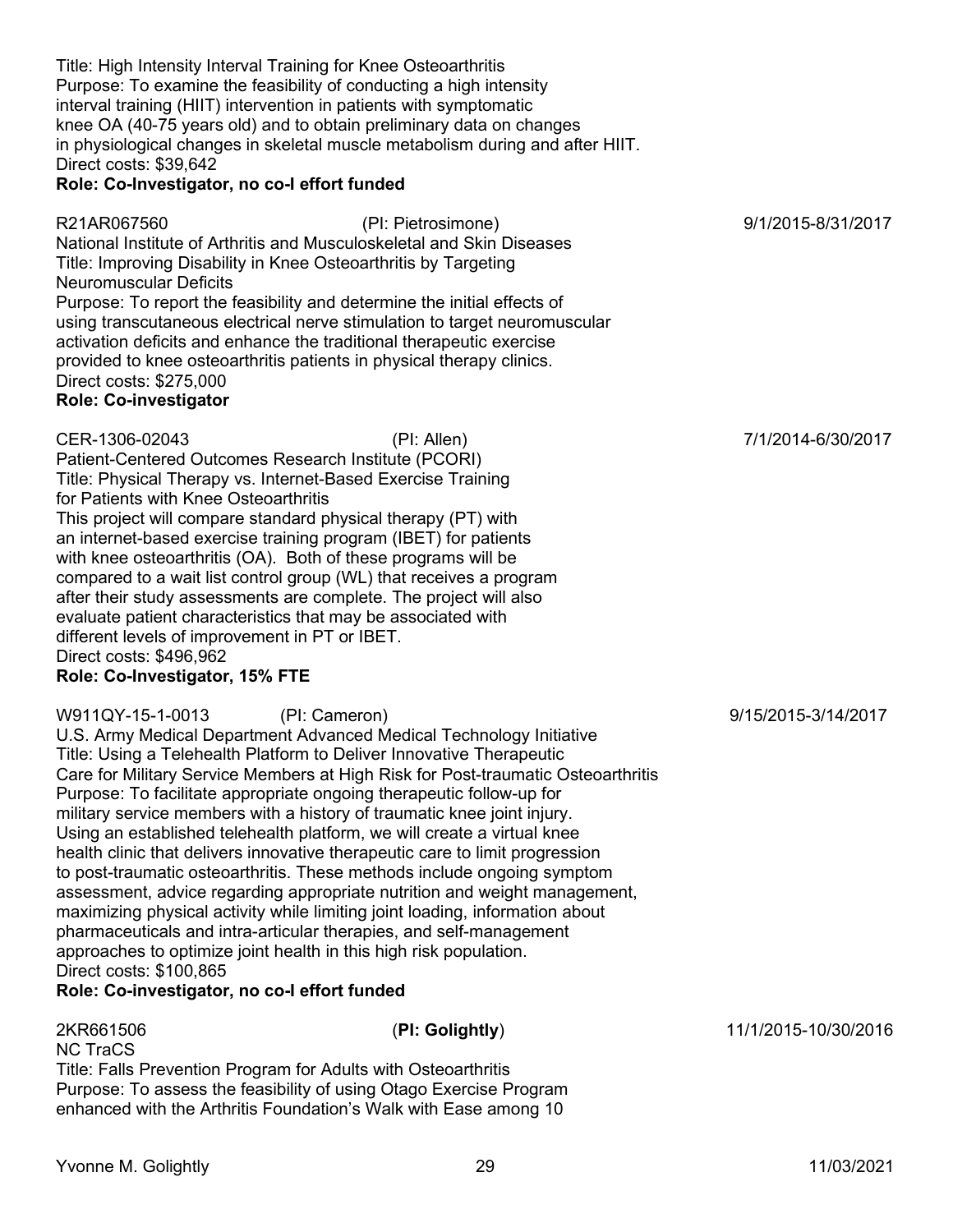with Knee or Hip Symptoms

larger LLI intervention study. Direct costs: \$1,139,647

#### osteoarthritis patients in Johnston County, North Carolina. Total: \$2000 **Role: Principal Investigator, no PI effort funded**

### Arthritis Foundation Title: OsteoArthritis Action Alliance (OAAA) The OAAA strives to increase awareness of the burden and health impacts of arthritis, targeting three of the areas identified in the osteoarthritis Agenda: physical activity, weight management, and injury prevention. Direct costs: \$229,992 **Role: Co-Investigator, 10% FTE** UO1DP003206-01 (PI: Jordan) 9/30/2011–9/29/2016 Centers for Disease Control and Prevention Title: The Johnston County OA Project: Arthritis and Disability This is a longitudinal population-based cohort study of risk factors for incidence and progression of osteoarthritis and disability. Aim 3 of this study is to examine leg length inequality as a potentially modifiable risk factor for incidence and progression of knee and hip osteoarthritis, knee and hip symptoms, and disability and to determine whether these associations vary by race. Direct costs per year: \$600,464 **Role: Co-Investigator, 10% FTE** Pilot Grant Program-Planning Grant (PI: Jordan) 1/1/2014-6/30/2015 North Carolina Translational and Clinical Sciences Institute (NC TraCS) Title: Biomarker & Biomechanical Predictors of Osteoarthritis in ACL-Injured Patients This planning grant will establish an interdisciplinary research infrastructure designed to collect biomarker and biomechanical data on patients undergoing ACL reconstruction. This will enable us to pursue future funding opportunities, particularly clinical trials in innovative intra-articular therapies to prevent post-traumatic knee OA, in this highly competitive field that is gathering increasing attention from the NIH, the Arthritis Foundation, and private industry. Total: \$50,000 **Role: Co-investigator, no co-I effort funded** KL2TR001109 (PI: Runge) 11/1/2013-4/30/2015 NIH/NCATS North Carolina Translational & Clinical Sciences Institute (NC TraCS) The overall goal of this application is to combine the research strengths, resources and opportunities at UNC and new partner, RTI International, to build on the foundation established in the CTSA's last five years. NC TraCS will work to improve human health by accelerating clinical and translational research from health science discovery to dissemination to patients and communities. Project Title: Defining and Correcting Limb Length Inequality (LLI) in Adults

No Award Number (PI: Callahan) 1/1/2015-9/30/2016

The study will examine clinical assessment methods for LLI, determine

if there is an association between foot posture (flat, normal, or high arch) and LLI, and gather preliminary data in preparation for R01 application to fund a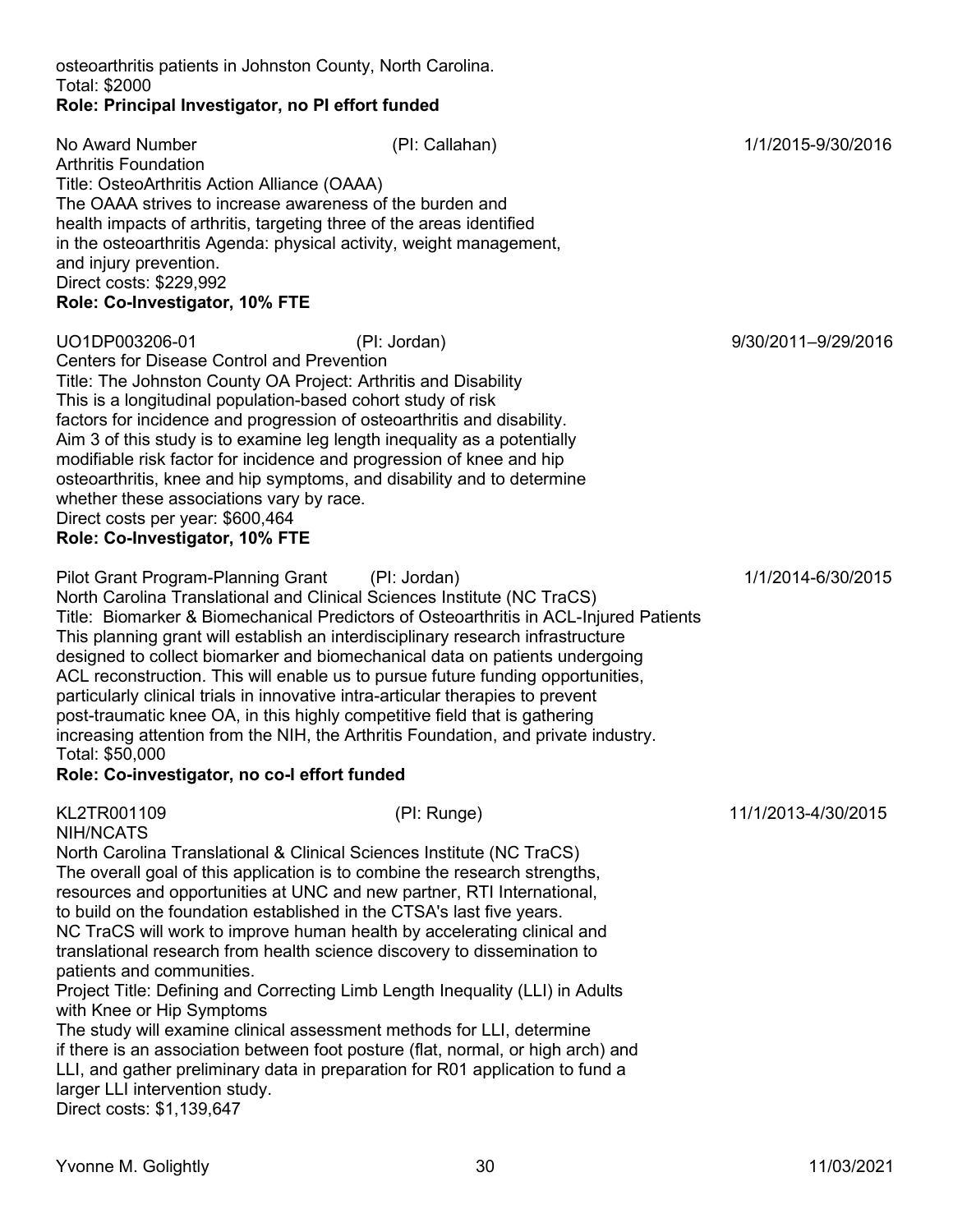# **Role: Scholar, 75% FTE**

| Junior Faculty Development Award (Co-Pls: Nelson, Golightly)<br>Committee on Faculty Research and Study Leaves<br>Title: Hip Shape and Leg Length Inequality<br>The purpose of this project is to determine whether hip shape<br>varies according to leg length inequality (LLI) status and by<br>magnitude of LLI in Johnston County Osteoarthritis Project cohort study.<br>Total: \$7,500<br>Role: Co-Principal Investigator, no PI effort funded                                                                                                                                                                                                                       |                                                                                                | 1/1/2014-12/31/2014   |
|----------------------------------------------------------------------------------------------------------------------------------------------------------------------------------------------------------------------------------------------------------------------------------------------------------------------------------------------------------------------------------------------------------------------------------------------------------------------------------------------------------------------------------------------------------------------------------------------------------------------------------------------------------------------------|------------------------------------------------------------------------------------------------|-----------------------|
|                                                                                                                                                                                                                                                                                                                                                                                                                                                                                                                                                                                                                                                                            |                                                                                                |                       |
| No Award Number<br><b>Arthritis Foundation</b><br><b>Physical Activity White Paper</b><br>Solicitation of a research paper (white paper) regarding the<br>short- and/or long-term impacts of physical activity on arthritis<br>prevention, progression and pain management, as well as the<br>potential economic impacts of physical activity on all forms of<br>arthritis, and co-morbidities associated with arthritis.<br>Direct costs: \$92,358<br>Role: Co-Principal Investigator, 25% FTE                                                                                                                                                                            | (Co-Pls: Callahan, Golightly)                                                                  | 10/1/2013-9/30/2014   |
| KL2TR000084<br>National Institutes of Health/National Center for Advancing<br><b>Translational Sciences</b><br><b>UNC Clinical Translational Science Award-K12 Scholars</b><br>Program (KL2)<br>A national consortium with the goal of transforming how clinical<br>and translational research is conducted, ultimately enabling<br>Project Title: Defining and Correcting Limb Length Inequality (LLI) in<br>Adults with Knee or Hip Symptoms<br>The study will examine clinical assessment methods for LLI,<br>determine if there is an association between foot posture<br>(flat, normal, or high arch) and LLI.<br>Direct costs: \$2,090,864<br>Role: Scholar, 75% FTE | (PI: Runge)<br>researchers to provide new treatments more efficiently and quickly to patients. | 5/19/2008 - 4/30/2014 |
| Postdoctoral Fellowship Renewal Award<br><b>Arthritis Foundation</b><br>Quality of a Foot Outcome Measure in a<br><b>Community-Based Osteoarthritis Study</b><br>The purpose of the proposed project continuation is to identify<br>foot disorders (from physical examination data) and foot types<br>(from biomechanical data) associated with foot symptoms and<br>functional limitations (from the Foot and Ankle Outcome Score [FAOS])<br>in the Johnston County Osteoarthritis Project.<br>Direct costs: \$50,000<br>Role: Principal Investigator, 50% FTE                                                                                                            | (PI: Golightly)                                                                                | 9/1/2012-8/31/2013    |
| Postdoctoral Fellowship Award<br><b>Arthritis Foundation</b><br>The purpose of this study is to examine the reliability and validity of the<br>Foot and Ankle Outcomes Score (FAOS) to determine whether it is a                                                                                                                                                                                                                                                                                                                                                                                                                                                           | (PI: Golightly)<br>Quality of a Foot Outcome Measure in a Community-Based Osteoarthritis Study | 9/1/2010-8/31/2012    |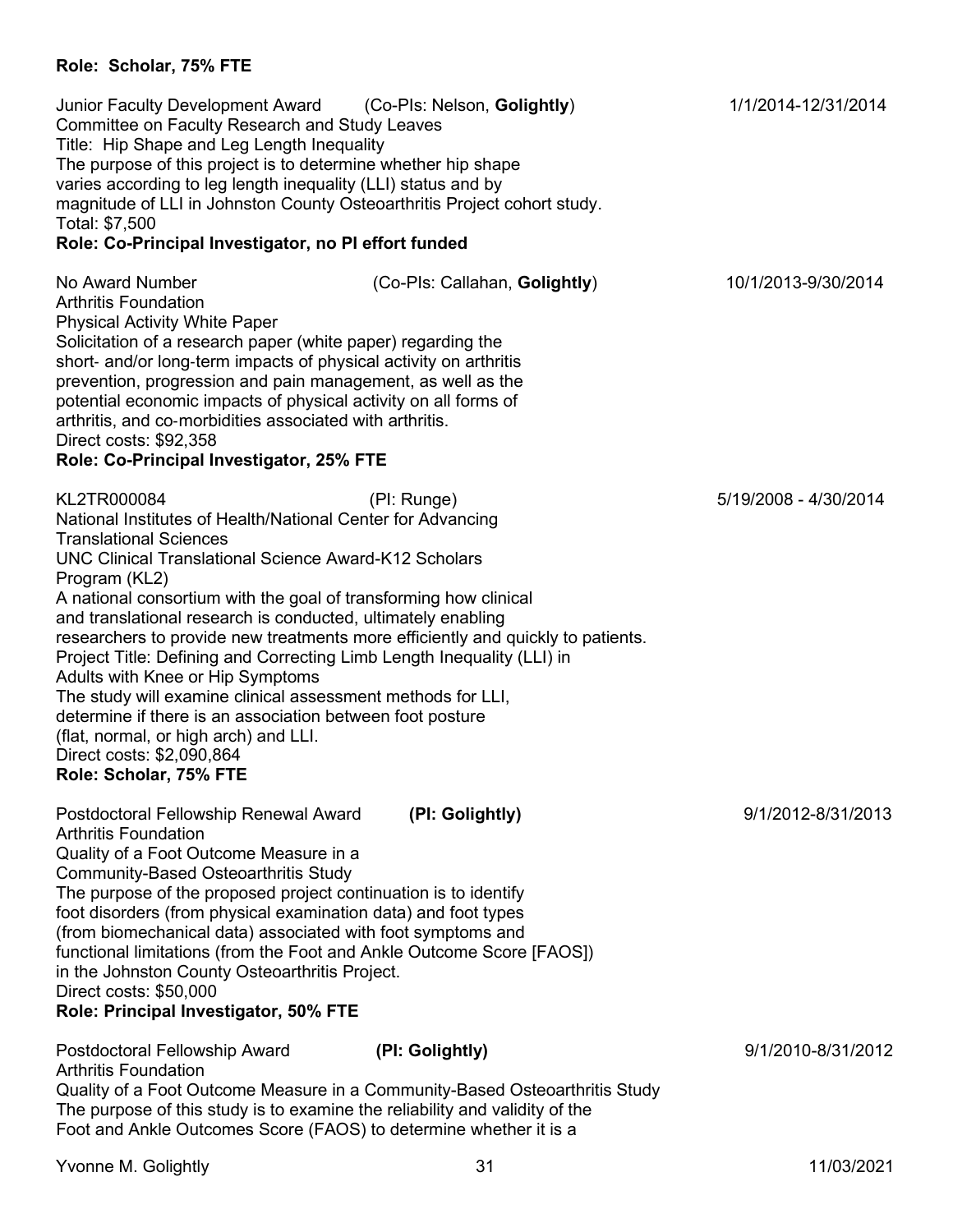useful questionnaire among a large, community-based sample of African American and Caucasian men and women 50+ years old from the Johnston County Osteoarthritis Project. Training and results from this project led to the current Arthritis Foundation Fellowship Renewal Award. \$50,000 (Direct) **Role: Principal Investigator, 100% FTE** Arthritis and Immunology NIH T-32 Training Grant AR-07416 8/23/2006-8/27/2010 National Institutes of Health This research examined joint injury and osteoarthritis, biomarkers of osteoarthritis, leg length inequality, and foot problems in the Johnston County Osteoarthritis Project. Predoctoral Stipend of \$20,000/year **Role: Trainee** *Mentor: Joanne M. Jordan, MD, MPH; Dissertation Advisor: Stephen W. Marshall, PhD* **PROFESSIONAL SERVICE University** North Carolina Translational and Clinical Sciences (NC TraCS) Institute Pilot Study Section 2021-present Task Force Member for the development of the UNC Sport Medicine Institute 2019-present Member of University of North Carolina Epidemiology Admissions Committee 2017-present Member of 2-person subcommittee to design and score University of North Carolina Injury 2015-present Epidemiology Qualifying Examination for doctoral students Member of University of North Carolina Epidemiology Graduate Studies Committee 2014-2016

Member of 3-person subcommittee to design and score University of North Carolina Epidemiology 2014 Methods Qualifying Examination for doctoral students

## National/International

| Co-Chair, Association of Rheumatology Professionals Governance Task Force                                                              |    | 2021-present            |
|----------------------------------------------------------------------------------------------------------------------------------------|----|-------------------------|
| Associate Editor for Osteoarthritis and Cartilage                                                                                      |    | 2021-present            |
| Member of American College of Rheumatology Committee on Ethics and Conflict of Interest                                                |    | 2020-present            |
| Member of NIH/NIAMS Data & Safety Monitoring Board                                                                                     |    | 2018-present            |
| Member of Rheumatology Research Foundation Portfolio Review Panel                                                                      |    | 2018                    |
| Member of American College of Rheumatology Early Career Investigators Subcommittee                                                     |    | 2017-2020               |
| Faculty Mentor, United States Bone and Joint Initiative Young Investigators Initiative Grant Mentoring & Career<br>Development Program |    | 2017-present            |
| Member of Editorial Board for Arthritis Care & Research                                                                                |    | 2016-present            |
| Member of Osteoarthritis Action Alliance Steering Committee                                                                            |    | 2015-present            |
| Member of Editorial Board for Osteoarthritis and Cartilage<br>Yvonne M. Golightly                                                      | 32 | 2012-2020<br>11/03/2021 |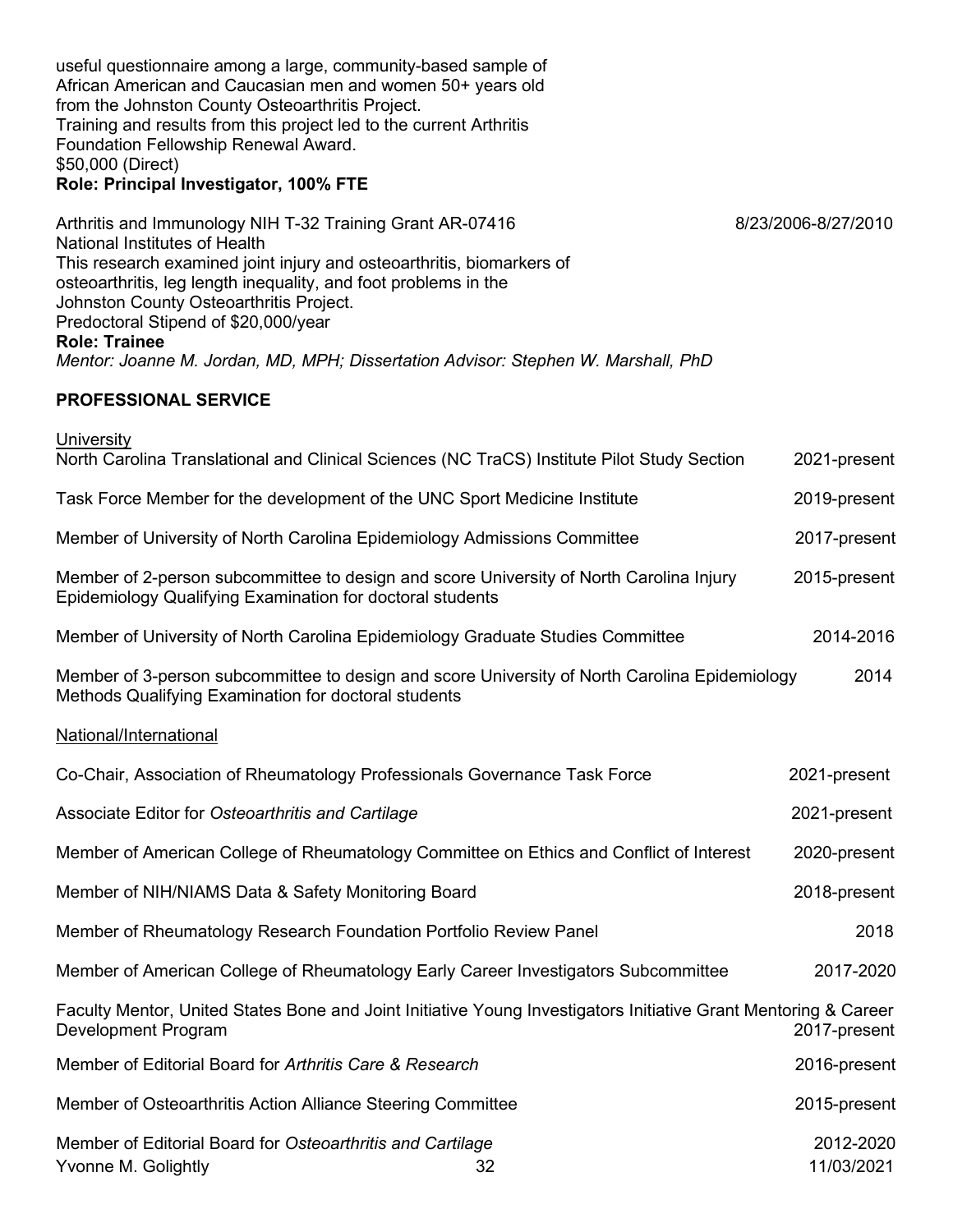| Reviewer of abstracts submitted to Osteoarthritis Research Society International                                                                                                                              | 2016-present           |
|---------------------------------------------------------------------------------------------------------------------------------------------------------------------------------------------------------------|------------------------|
| Reviewer of abstracts submitted to Epidemiology and Research Methodology Sections<br>for the American College of Rheumatology/ Association of Rheumatology<br><b>Professionals Annual Scientific Meetings</b> | 2011-present           |
| Member of American College of Rheumatology Abstract Oversight Selection Subcommittee                                                                                                                          | 2014-2017              |
| Reviewer of abstracts submitted to Society for Epidemiologic Research                                                                                                                                         | 2015                   |
| Member of Arthritis Foundation Physical Activity Expert Panel                                                                                                                                                 | 2014-2015              |
| Advisor on Brief Educational Tool To Enhance Recovery (BETTER) from Pain, Hartford<br><b>Foundation Collaborative Pilot Project</b>                                                                           | 2014-2015              |
| Member of Osteoarthritis Research Society International Randomized Controlled Trial Guidelines, Clinical<br>Trials Diet-Exercise workgroup and Clinical Trials Implementation workgroup                       | 2013-2015              |
| Member of Osteoarthritis Action Alliance Injury Prevention, Physical Activity,<br>and Obesity Workgroups                                                                                                      | 2013-2015              |
| American College of Rheumatology Quality of Care Committee                                                                                                                                                    | 2011-2014              |
| Member of voting panel of the American Academy of Orthopaedic Surgeons (AAOS) Appropriate Use Criteria<br>for Non-Arthroplasty Treatment of Osteoarthritis of the Knee                                        | 2013                   |
| Arthritis Foundation Arthritis Walk Organizing Committee Member and Team Captain                                                                                                                              | 2009-2013              |
| Advisor to the Arthritis Foundation's Walk with Ease Online Program Development                                                                                                                               | 2012                   |
| American College of Rheumatology/ Association of Rheumatology<br>Health Professionals 2011 Annual Scientific Meeting Program Subcommittee                                                                     | 2010-2011              |
| Association of Rheumatology Health Professionals Research Committee                                                                                                                                           | 2008-2010              |
| <b>Grant Review</b>                                                                                                                                                                                           |                        |
| Reviewer, Rheumatology Research Foundation                                                                                                                                                                    | 2021                   |
| Reviewer, NC TraCS Pilot Study Section                                                                                                                                                                        | 2021-present           |
| Reviewer, NC TraCS Internal K Selection Committee                                                                                                                                                             | 2019, 2020, 2021       |
| Reviewer NIH/NICHD Special Emphasis Panel/Scientific Review Group                                                                                                                                             | 2017, 2018, 2019, 2020 |
| Panel Member, 2019 Congressionally Directed Medical Research Programs, Peer Reviewed Medical<br>Research Program (PRMRP), Discovery Award                                                                     | 2019                   |
| Ad Hoc Reviewer NIH/NIAMS Scientific Review Group<br>Arthritis and Musculoskeletal and Skin Diseases Clinical Trials Review Committee                                                                         | 2018                   |
| Reviewer Department of Defense Congressionally Directed Medical Research Program (CDMRP) arthritis and<br>post-traumatic osteoarthritis pre-application (PRE-ART-PTOA)                                        | 2017, 2018             |